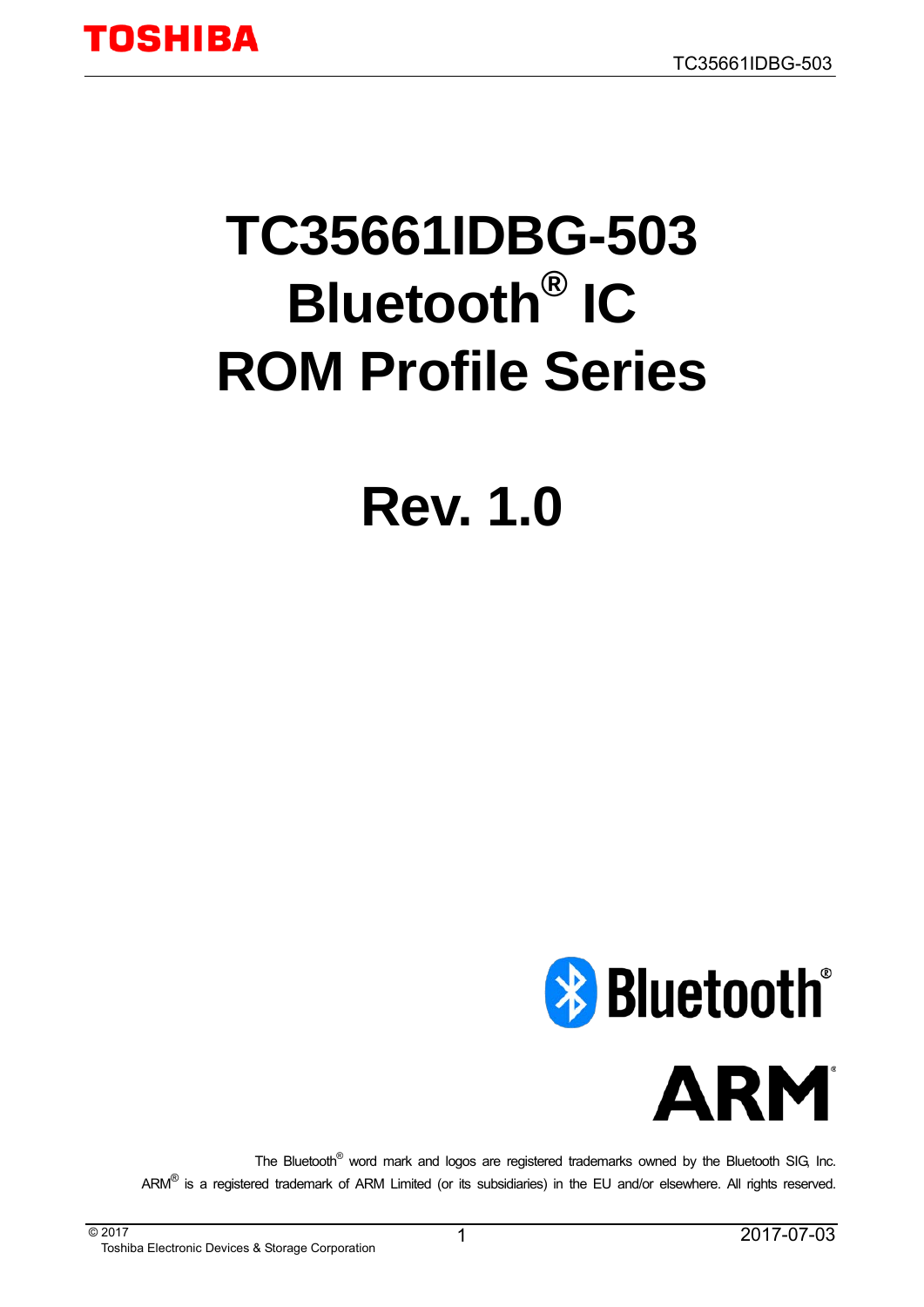#### **Data sheet composition**

This data sheet consists of two parts describing the firmware and the hardware.

The chapter of the firmware describes the functions of the firmware built in the ROM of the IC.

The chapter of the hardware describes the functions of the hardware. Some functions are not supported by the firmware depending on ROM versions. Please refer to the chapter of the firmware for details.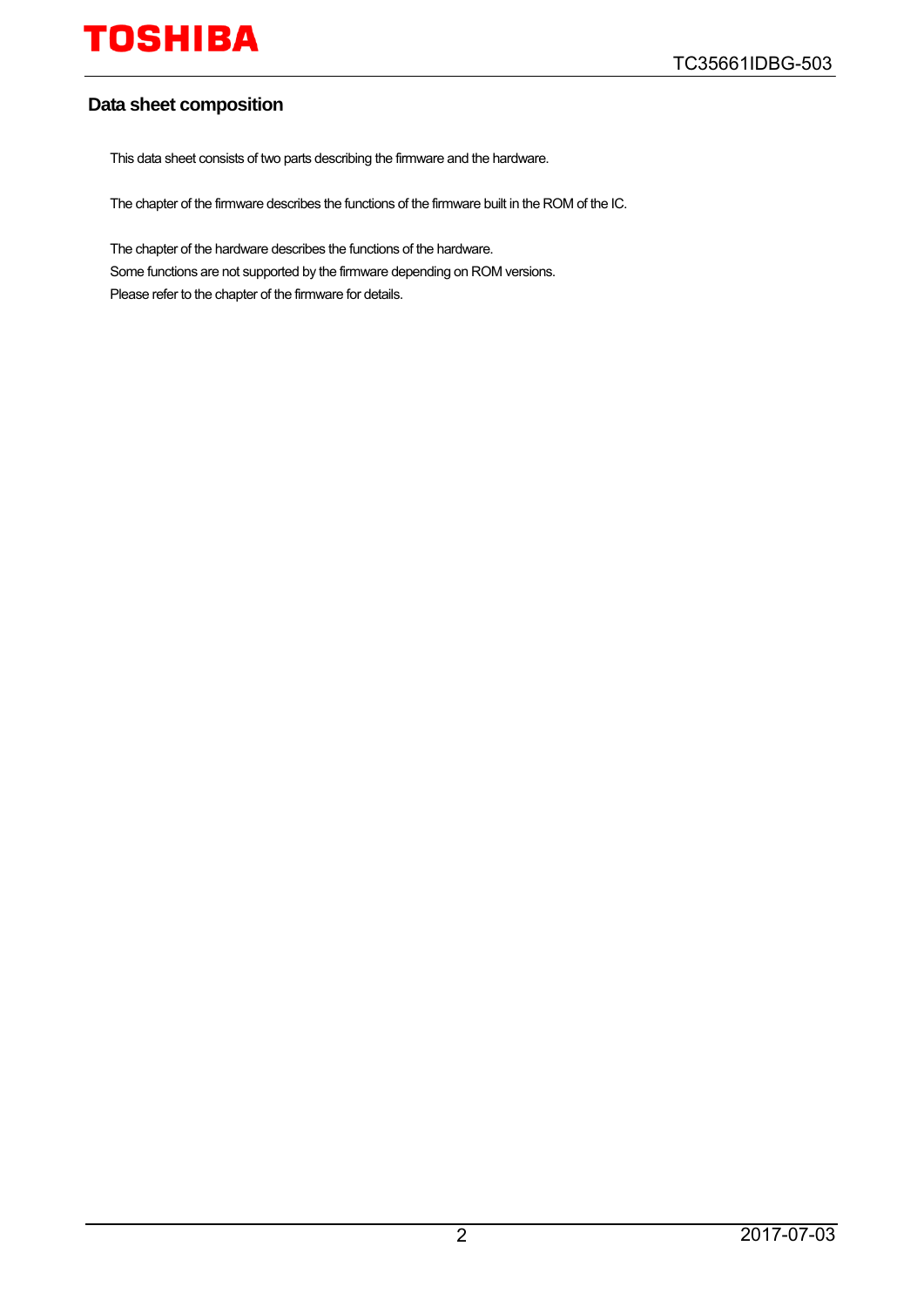

# <span id="page-2-0"></span>**Firmware data sheet**

# **TC35661-503 Bluetooth® IC ROM Profile Series**

**SPP+GATT Rev 1.01**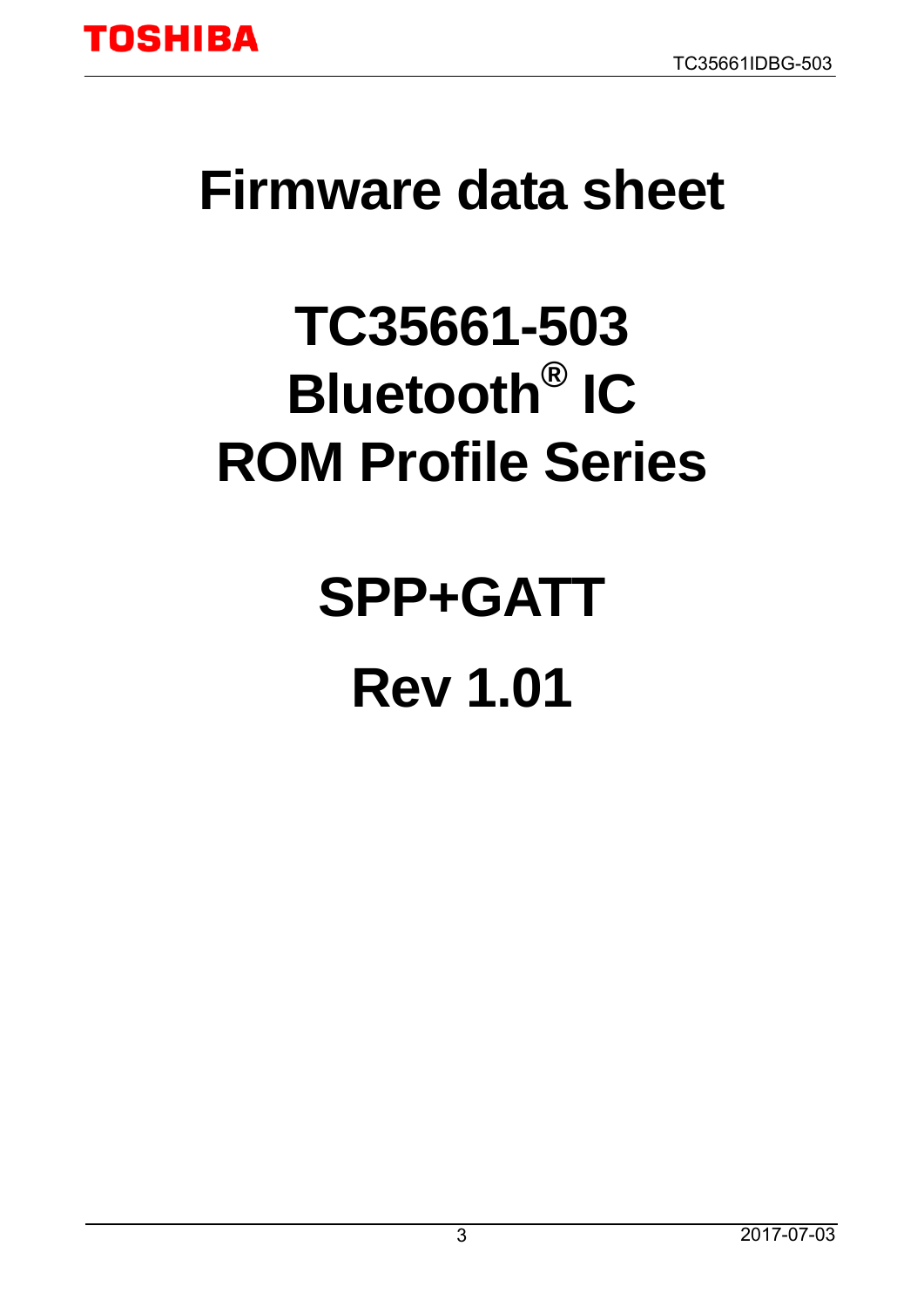#### **Contents**

| 1.1.        |  |
|-------------|--|
| 12          |  |
| 1.3.        |  |
| $2^{\circ}$ |  |
| 2.1.        |  |
| 22          |  |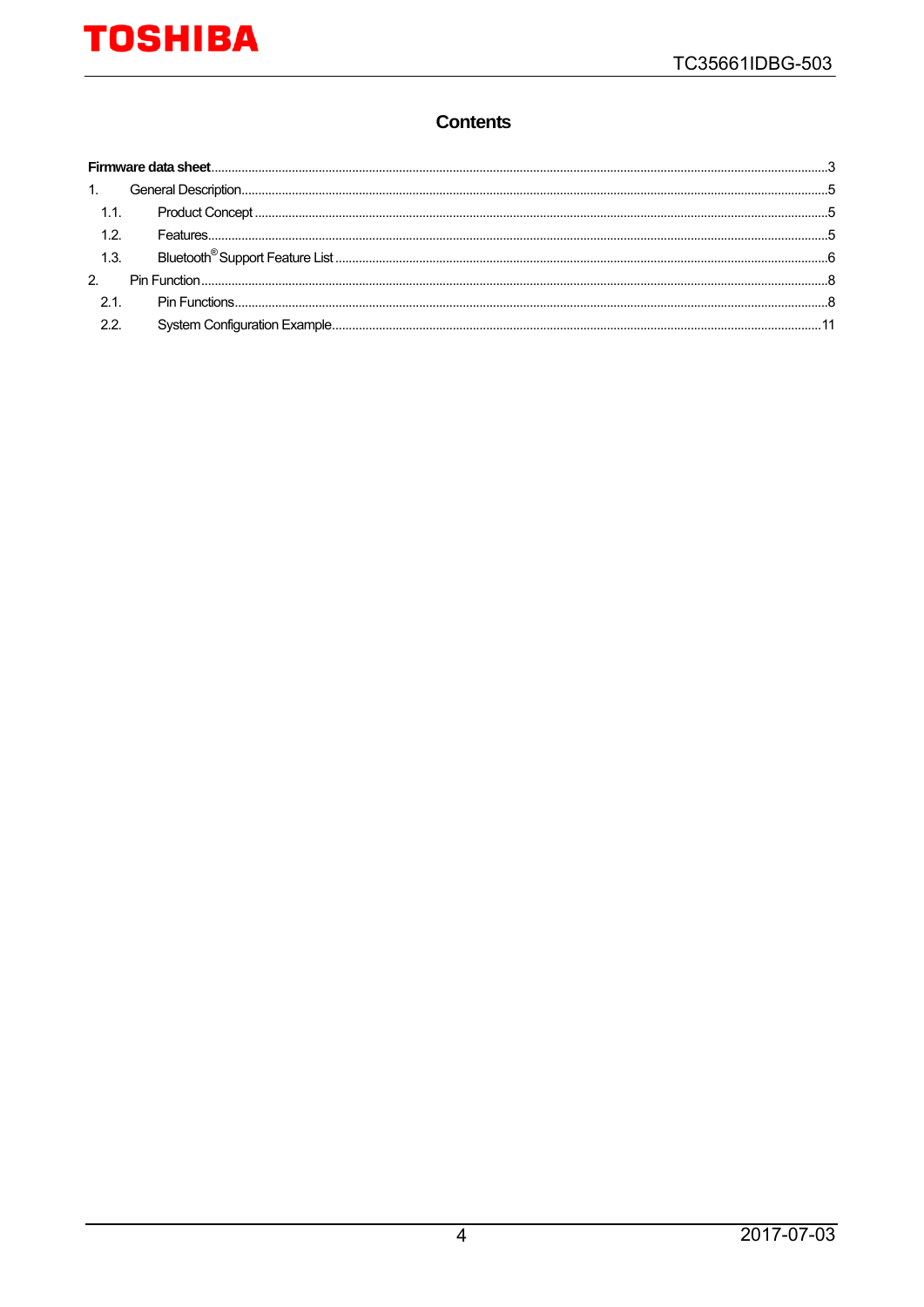#### <span id="page-4-0"></span>**1. General Description**

#### <span id="page-4-1"></span>**1.1. Product Concept**

TC35661 is the 1-chip CMOS IC for Bluetooth® communication, which includes an RF analog part and a Baseband digital part. Each supported function depends on ROM version. TC35661-503 is TC35661 with ROM version 503. It supports both SPP (Serial Port Profile) and GATT (Bluetooth<sup>®</sup> Low Energy).

#### <span id="page-4-2"></span>**1.2. Features**

- SPP (Serial Port Profile) and GATT (Generic Attribute Profile)
- > UART as Host CPU Interface
	- $\div$  Baud rate from 2400 bps to 3.25 Mbps (Default 115200 bps)
	- $\Leftrightarrow$  4-wire
- EEPROM control
	- $\rightsquigarrow$  $I<sup>2</sup>C$  interface
- API for General Purpose I/O (GPIO) control
	- $\div$  19 ports (with pull-up and pull-down resistors)
- API for Wake-up Interface
	- $\Leftrightarrow$  Wake-up input
	- $\Leftrightarrow$  Wake-up status output
	- $\Leftrightarrow$  Host wake-up output
	- API for Low power mode
		- $\Leftrightarrow$  Sleep function
		- $\Leftrightarrow$  Wake up by UART command
		- $\Leftrightarrow$  Wake up by GPIO0 input
		- $\diamond$  Selectable source of the sleep clock 32.768 kHz (External input or Clock divided from 26 MHz)
- Synchronization signal output
	- $\Leftrightarrow$  For LED blinking function



**Figure 1-1 Diagram of Bluetooth® Stack in TC35661-503**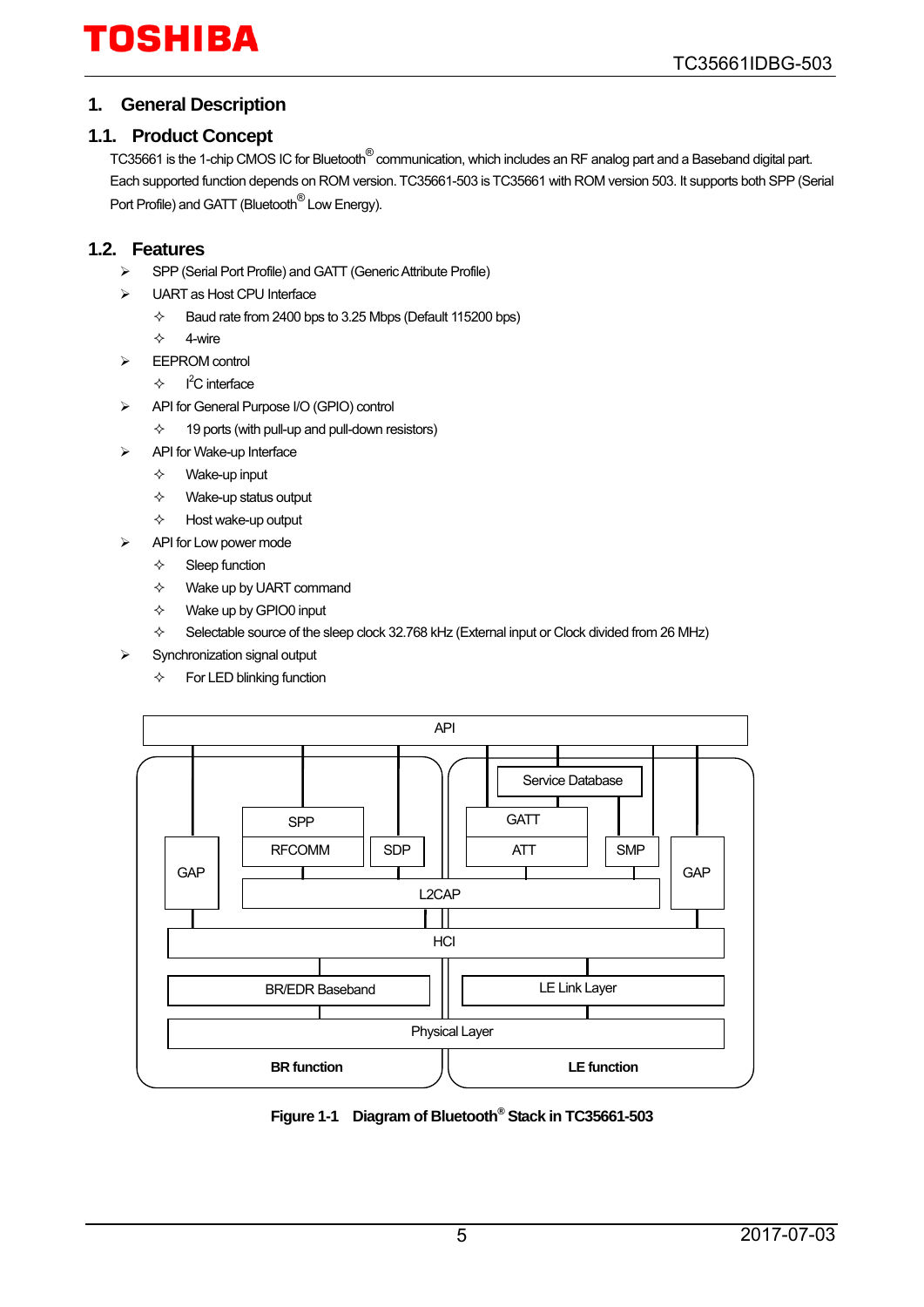### <span id="page-5-0"></span>**1.3. Bluetooth® Support Feature List**

|  | Table 1-1 Support Feature List |
|--|--------------------------------|
|--|--------------------------------|

| <b>Items</b>                 | <b>Description</b>                     | <b>Status</b>                      |
|------------------------------|----------------------------------------|------------------------------------|
| Bluetooth <sup>®</sup> Core  | Version                                | 4.2                                |
|                              | <b>Power Class</b>                     | $\overline{2}$                     |
|                              | Basic Rate (BR)                        | Supported                          |
|                              | Bluetooth <sup>®</sup> low energy (LE) | Supported                          |
|                              | High Speed (HS)                        | Not Supported                      |
| Bluetooth $\overline{\circ}$ | Sniff                                  | Supported                          |
| (BR/EDR)                     | Park/Hold                              | Not Supported                      |
|                              | BR-3slot packet                        | Supported                          |
|                              | BR-5slot packet                        | Supported                          |
|                              | <b>EDR</b>                             | Not Supported                      |
|                              | <b>Extended Inquiry Response</b>       | Supported                          |
|                              | Interlaced Inquiry/Page Scan           | Supported                          |
|                              | <b>Read RSSI</b>                       | Supported                          |
|                              | Secure Simple Pairing                  | Supported                          |
|                              | <b>Power Control</b>                   | Supported                          |
|                              | <b>Enhanced Power Control</b>          | Supported                          |
|                              | <b>AFH</b>                             | Supported                          |
|                              | SCO/eSCO                               | Not Supported                      |
|                              | <b>CQDDR</b>                           | Not Supported                      |
|                              | Sniff subrating                        | Supported                          |
|                              | <b>SPP</b>                             | Supported (Initiator and Acceptor) |
|                              | SPP UUID Assignment                    | Supported                          |
|                              | Multi Profile / Multi point connection | Not supported                      |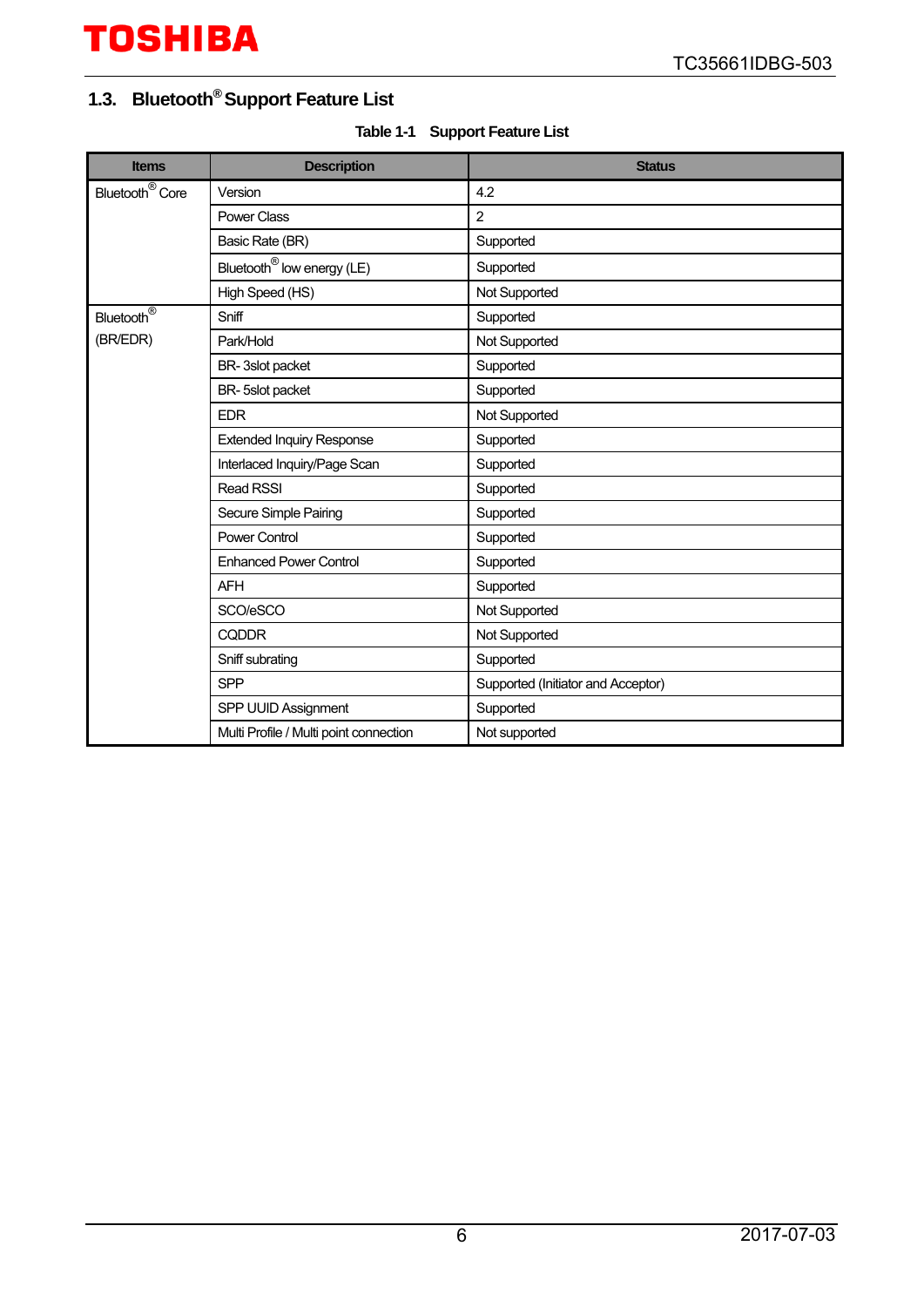| <b>Items</b>                | <b>Description</b>                                       | <b>Status</b>                                         |
|-----------------------------|----------------------------------------------------------|-------------------------------------------------------|
| Bluetooth <sup>®</sup> (LE) | Central                                                  | Not Supported                                         |
|                             | Peripheral                                               | Supported                                             |
|                             | ConnectionUpdate                                         | Supported                                             |
|                             | Random Address                                           | Supported                                             |
|                             | WhiteList                                                | Supported                                             |
|                             | LE Legacy Pairing                                        | Supported                                             |
|                             | LE Secure Connection (V4.2)                              | Not Supported                                         |
|                             | <b>GATT-Client</b>                                       | Supported                                             |
|                             | <b>GATT-Server</b>                                       | Supported                                             |
|                             | Broadcaster (Advertising)                                | Supported                                             |
|                             | Observer (Scan)                                          | Not Supported                                         |
|                             | MAX MTU size                                             | 160 bytes                                             |
|                             | Read RSSI                                                | Supported                                             |
|                             | Multi point connection                                   | Not Supported                                         |
|                             | Scatternet (V4.1)                                        | Not Supported                                         |
|                             | <b>LE Encryption</b>                                     | Supported                                             |
|                             | <b>Connection parameters Request</b><br>Procedure (V4.1) | Not Supported                                         |
|                             | Extended Reject Indication (V4.1)                        | Not Supported                                         |
|                             | Slave-initiated Feature Exchange (V4.1)                  | Not Supported                                         |
|                             | LE Ping $(V4.1)$                                         | Not Supported                                         |
|                             | LE Data Packet Length Extension (V4.2)                   | Not Supported                                         |
|                             | LL Privacy(V4.2)                                         | Not Supported                                         |
|                             | Extended Scanner Filter Policies (V4.2)                  | Not Supported                                         |
|                             | Low Duty cycle Directed Advertising (V4.1)               | Not Supported                                         |
|                             | LE L2CAP Connection Oriented Channel                     |                                                       |
|                             | (V4.1)                                                   | Not Supported                                         |
|                             | 32-bit UUID support in LE (V4.1)                         | Not Supported                                         |
| Bluetooth <sup>®</sup> Dual | BR Page/Inquiry scan and LE Advertising                  | Supported                                             |
| mode                        | simultaneously                                           |                                                       |
|                             | SPP+GATT connection establishment                        | Not Supported                                         |
|                             | simultaneously                                           |                                                       |
| Interface                   | <b>UART Baudrate</b>                                     | 115200 bps (default). Selected by command.            |
|                             | <b>UART Protocol</b>                                     | UART Transport Layer (Core4.2 Transport Layer Part A) |
|                             | <b>USB</b>                                               | Not Supported                                         |
|                             | <b>PCM</b>                                               | Not Supported                                         |
|                             | WIFI Co-Ex                                               | Not Supported                                         |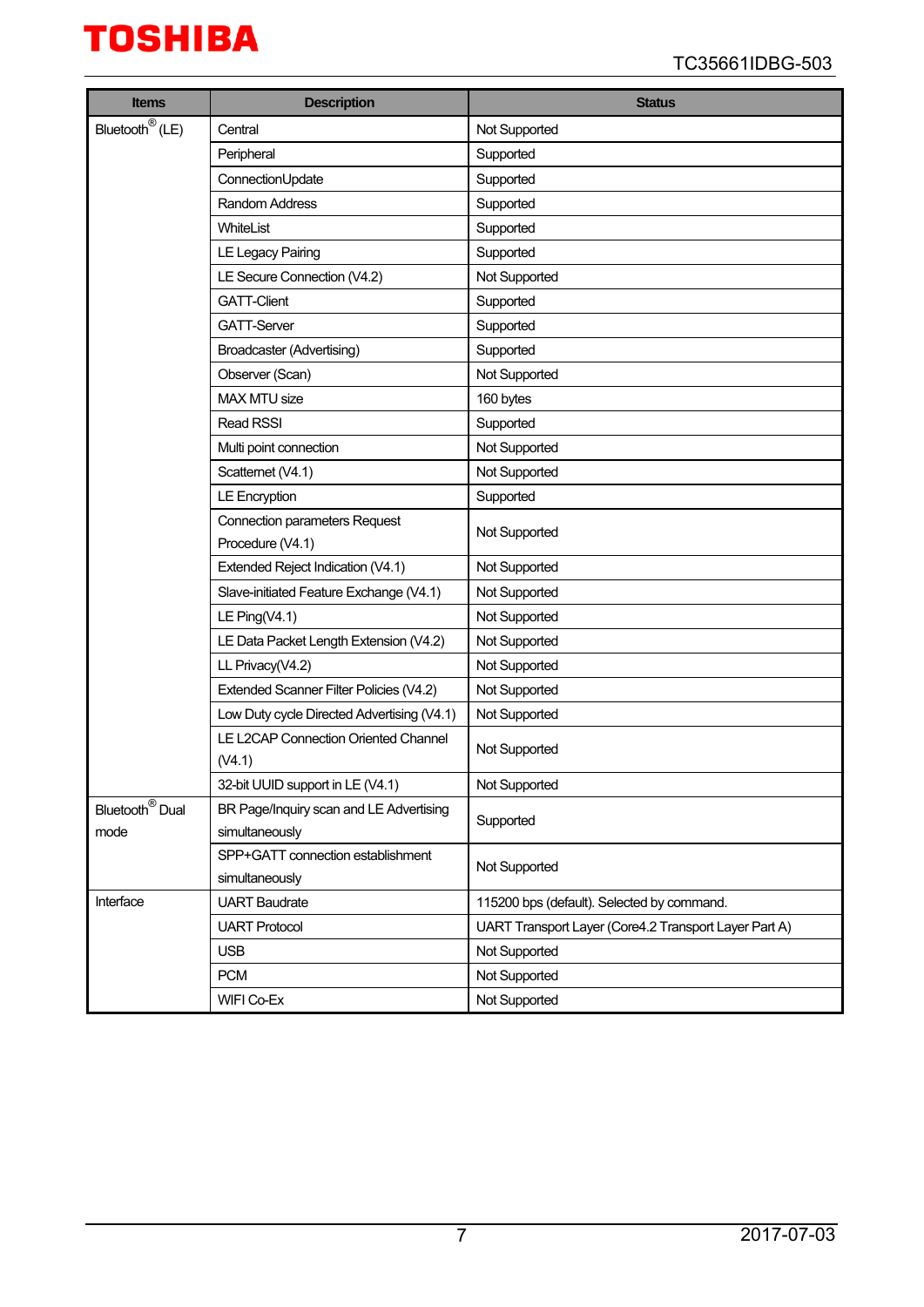#### <span id="page-7-0"></span>**2. Pin Function**

#### <span id="page-7-1"></span>**2.1. Pin Functions**

[Table 2-1](#page-7-2) shows an attribute and the state of input or output at operation for each pin, and the function description.

<span id="page-7-2"></span>

| Pin name          | Pin No.        | Attribute                | Condition                | Functional description                              |
|-------------------|----------------|--------------------------|--------------------------|-----------------------------------------------------|
|                   |                | VDD category             | Default configuration    |                                                     |
|                   |                | Direction                |                          |                                                     |
|                   |                | <b>Type</b>              |                          |                                                     |
|                   |                |                          | General purpose I/O port |                                                     |
| GPIO0             | C7             | <b>DVDDA</b>             | IN (Neither pull-up nor  | General purpose I/O pin 0 (Wake-Up Input)           |
|                   |                | <b>IN/OUT</b>            | pull-down resistor)      | After the pin configuration done by the UART        |
|                   |                | Pull-up/Pull-down        |                          | command, this pin is able to operate as Wake-Up     |
|                   |                | Schmitt trigger          |                          | input pin.                                          |
|                   |                | 1, 2, and 4 mA           |                          | If not used for this function, this pin needs to be |
|                   |                |                          |                          | pulled down by 100 kΩ.                              |
| GPIO1             | A4             | <b>DVDDA</b>             | <b>OUT</b>               | General Purpose I/O pin 1 (Wake-up Status           |
|                   |                | <b>IN/OUT</b>            |                          | Output)                                             |
|                   |                | Pull-up/Pull-down        |                          | After the boot-up, this pin is assigned to the      |
|                   |                | Schmitt trigger          |                          | Wake-up Status output pin automatically.            |
|                   |                | 1, 2, and $4 \text{ mA}$ |                          | L output: Active mode                               |
|                   |                |                          |                          | H output: Sleep mode                                |
|                   |                |                          |                          | If not used for this function, this pin needs to be |
|                   |                |                          |                          | kept open.                                          |
| GPIO <sub>2</sub> | H <sub>8</sub> | <b>DVDDB</b>             | IN (Pull-up)             | General Purpose I/O pin 2 (LED Blinking Output)     |
|                   |                | <b>IN/OUT</b>            |                          | After the pin configuration done by the UART        |
|                   |                | Pull-up/Pull-down        |                          | command, this pin is able to operate as LED         |
|                   |                | Schmitt trigger          |                          | Blinking output pin.                                |
|                   |                | 1, 2, and $4 \text{ mA}$ |                          | If not used for this function, this pin needs to be |
|                   |                |                          |                          | kept open.                                          |
| GPIO <sub>3</sub> | G <sub>8</sub> | <b>DVDDB</b>             | IN (Pull-up)             | General Purpose I/O pin 3 (LED Blinking Output)     |
|                   |                | <b>IN/OUT</b>            |                          | After the pin configuration done by the UART        |
|                   |                | Pull-up/Pull-down        |                          | command, this pin is able to operate as LED         |
|                   |                | Schmitt trigger          |                          | Blinking output pin.                                |
|                   |                | 1, 2, and 4 mA           |                          | If not used for this function, this pin needs to be |
|                   |                |                          |                          | kept open.                                          |
| GPIO4             | G7             | <b>DVDDB</b>             | IN (Pull-up)             | General Purpose I/O pin 4 (Request Wake-Up          |
|                   |                | <b>IN/OUT</b>            |                          | output for Host CPU)                                |
|                   |                | Pull-up/Pull-down        |                          | After the pin configuration done by the UART        |
|                   |                | Schmitt trigger          |                          | command, this pin is able to operate as Request     |
|                   |                | 1, 2, and $4 \text{ mA}$ |                          | Wake-up output port for Host CPU.                   |
|                   |                |                          |                          | If not used for this function, this pin needs to be |
|                   |                |                          |                          | kept open.                                          |

#### **Table 2-1 Pin Functions**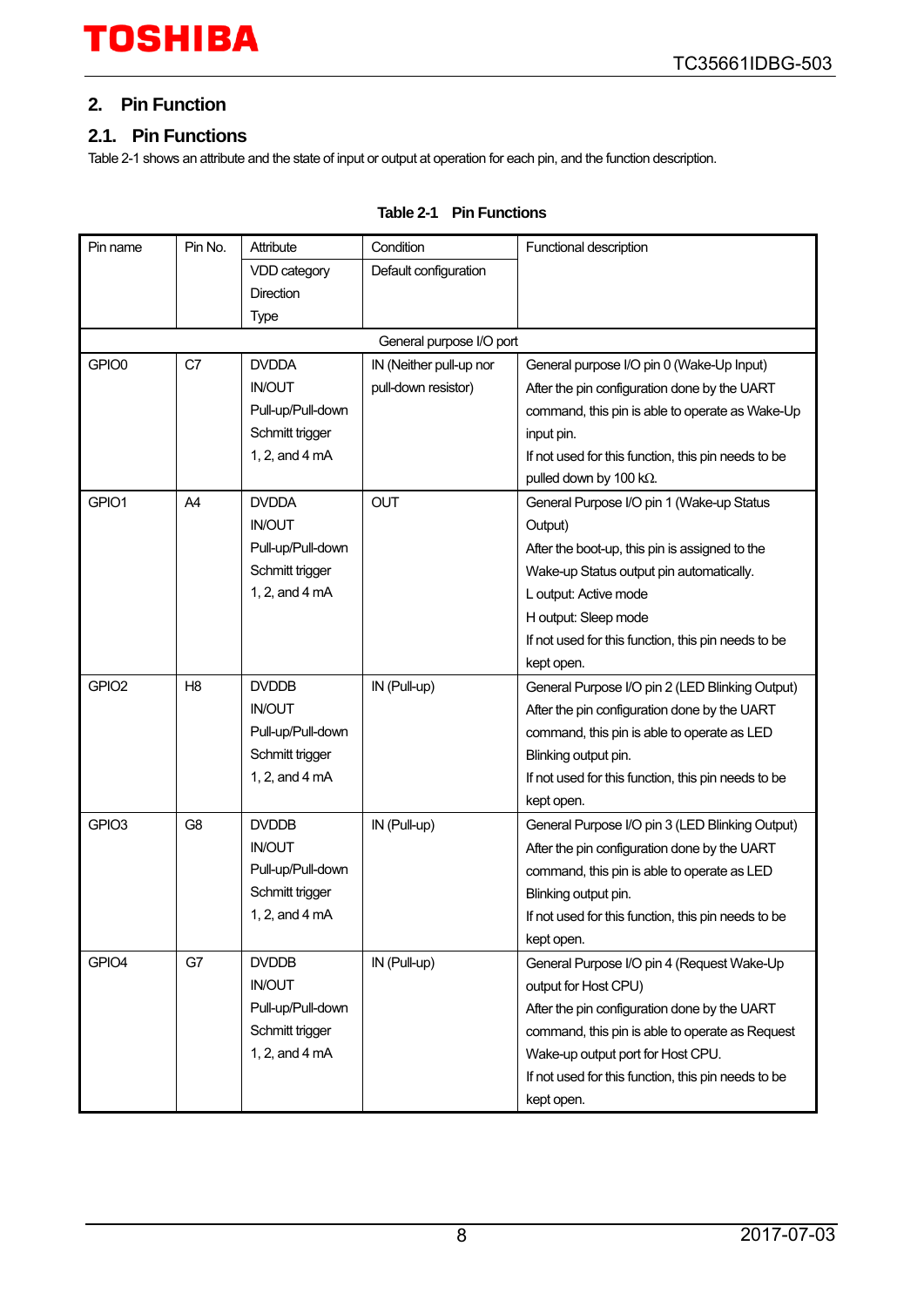

| Pin name          | Pin No.        | Attribute                | Condition               | Functional description                              |
|-------------------|----------------|--------------------------|-------------------------|-----------------------------------------------------|
|                   |                | VDD category             | Default configuration   |                                                     |
|                   |                | <b>Direction</b>         |                         |                                                     |
|                   |                | <b>Type</b>              |                         |                                                     |
| GPIO <sub>5</sub> | G <sub>6</sub> | <b>DVDDB</b>             | IN (Pull-up)            | General Purpose I/O pin 5                           |
|                   |                | <b>IN/OUT</b>            |                         | After the pin configuration done by the UART        |
|                   |                | Pull-up/Pull-down        |                         | command, this pin is able to operate as a           |
|                   |                | Schmitt trigger          |                         | general-purpose input and output port.              |
|                   |                | 1, 2, and 4 mA           |                         | If not used for this function, this pin needs to be |
|                   |                |                          |                         | kept open.                                          |
| GPIO6             | E7             | <b>DVDDA</b>             | <b>OUT</b>              | General Purpose I/O pin 6 (UART-TX port)            |
|                   |                | <b>IN/OUT</b>            |                         | After the boot-up, this pin is assigned to the      |
|                   |                | Pull-up/Pull-down        |                         | UART-TX output pin automatically.                   |
|                   |                | Schmitt trigger          |                         |                                                     |
|                   |                | 1, 2, and 4 mA           |                         |                                                     |
| GPIO7             | F <sub>8</sub> | <b>DVDDA</b>             | IN (Neither pull-up nor | General Purpose I/O pin 7 (UART-RX port)            |
|                   |                | <b>IN/OUT</b>            | pull-down resistor)     | After the boot-up, this pin is assigned to the      |
|                   |                | Pull-up/Pull-down        |                         | UART-RX input pin automatically.                    |
|                   |                | Schmitt trigger          |                         |                                                     |
|                   |                | 1, 2, and 4 mA           |                         |                                                     |
| GPIO <sub>8</sub> | F7             | <b>DVDDA</b>             | <b>OUT</b>              | General Purpose I/O pin 8 (UART-RTSX port)          |
|                   |                | <b>IN/OUT</b>            |                         | After the boot-up, this pin is assigned to the UART |
|                   |                | Pull-up/Pull-down        |                         | -RTSX (Request to send) output pin automatically.   |
|                   |                | Schmitt trigger          |                         |                                                     |
|                   |                | 1, 2, and 4 mA           |                         |                                                     |
| GPIO9             | D7             | <b>DVDDA</b>             | IN (Neither pull-up nor | General Purpose I/O pin 9 (UART-CTSX port)          |
|                   |                | <b>IN/OUT</b>            | pull-down resistor)     | After the boot-up this pin is assigned to the UART  |
|                   |                | Pull-up/Pull-down        |                         | -CTSX (Clear to send) input pin automatically.      |
|                   |                | Schmitt trigger          |                         |                                                     |
|                   |                | 1, 2, and 4 mA           |                         |                                                     |
| GPIO10            | B <sub>2</sub> | <b>DVDDA</b>             | IN (Pull-up)            | General Purpose I/O pin 10                          |
|                   |                | <b>IN/OUT</b>            |                         | After the pin configuration done by the UART        |
|                   |                | Pull-up/Pull-down        |                         | command, this pin is able to operate as a           |
|                   |                | Schmitt trigger          |                         | general-purpose input and output port.              |
|                   |                | 1, 2, and 4 mA           |                         | If not used for this function, this pin needs to be |
|                   |                |                          |                         | kept open.                                          |
| GPIO11            | A2             | <b>DVDDA</b>             | IN (Pull-up)            | General Purpose I/O pin 11                          |
|                   |                | <b>IN/OUT</b>            |                         | After the pin configuration done by the UART        |
|                   |                | Pull-up/Pull-down        |                         | command, this pin is able to operate as a           |
|                   |                | Schmitt trigger          |                         | general-purpose input and output port.              |
|                   |                | 1, 2, and 4 mA           |                         | If not used for this function, this pin needs to be |
|                   |                |                          |                         | kept open.                                          |
| GPIO12            | C <sub>6</sub> | <b>DVDDA</b>             | IN (Pull-up)            | General Purpose I/O pin 12                          |
|                   |                | <b>IN/OUT</b>            |                         | After the pin configuration done by the UART        |
|                   |                | Pull-up/Pull-down        |                         | command, this pin is able to operate as a           |
|                   |                | Schmitt trigger          |                         | general-purpose input and output port.              |
|                   |                | 1, 2, and $4 \text{ mA}$ |                         | If not used for this function, this pin needs to be |
|                   |                |                          |                         | kept open.                                          |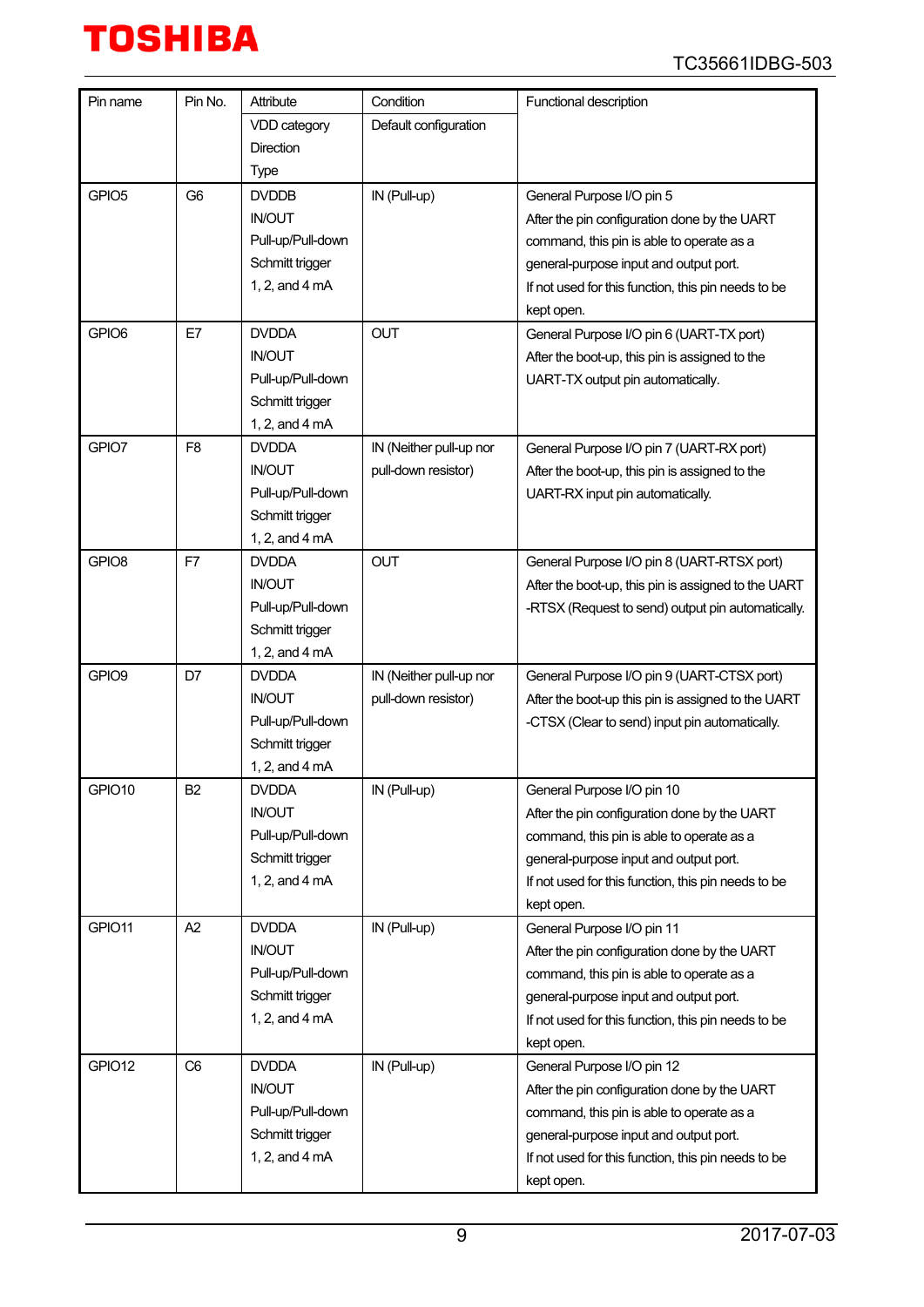| Pin name | Pin No.        | Attribute         | Condition             | Functional description                                 |
|----------|----------------|-------------------|-----------------------|--------------------------------------------------------|
|          |                | VDD category      | Default configuration |                                                        |
|          |                | <b>Direction</b>  |                       |                                                        |
|          |                | Type              |                       |                                                        |
| GPIO13   | D <sub>8</sub> | <b>DVDDA</b>      | IN (Pull-up)          | General Purpose I/O pin 13                             |
|          |                | <b>IN/OUT</b>     |                       | After the pin configuration done by the UART           |
|          |                | Pull-up/Pull-down |                       | command, this pin is able to operate as a              |
|          |                | Schmitt trigger   |                       | general-purpose input and output port.                 |
|          |                | 1, 2, and 4 mA    |                       | If not used for this function, this pin needs to be    |
|          |                |                   |                       | kept open.                                             |
| GPIO14   | B <sub>6</sub> | <b>DVDDA</b>      | IN (Pull-up)          | General Purpose I/O pin 14 (I <sup>2</sup> C SCL port) |
|          |                | <b>IN/OUT</b>     |                       | After the pin configuration done by the UART           |
|          |                | Pull-up/Pull-down |                       | command, this pin changes to SCL signal pin for        |
|          |                | Schmitt trigger   |                       | the serial memory interface. $I^2C$ can be selected    |
|          |                | 1, 2, and 4 mA    |                       | for the serial memory interface.                       |
|          |                |                   |                       | If not used for this function, this pin needs to be    |
|          |                |                   |                       | kept open.                                             |
| GPIO15   | B <sub>5</sub> | <b>DVDDA</b>      | IN (Pull-up)          | General Purpose I/O pin 15 (I <sup>2</sup> C SDA port) |
|          |                | <b>IN/OUT</b>     |                       | After the pin configuration done by the UART           |
|          |                | Pull-up/Pull-down |                       | command, this pin changes to SDA signal pin for        |
|          |                | Schmitt trigger   |                       | the serial memory interface. $I^2C$ can be selected    |
|          |                | 1, 2, and 4 mA    |                       | for the serial memory interface.                       |
|          |                |                   |                       | If not used for this function, this pin needs to be    |
|          |                |                   |                       | kept open.                                             |
| GPIO16   | A <sub>5</sub> | <b>DVDDA</b>      | IN (Pull-up)          | General Purpose I/O pin 16                             |
|          |                | <b>IN/OUT</b>     |                       | After the pin configuration done by the UART           |
|          |                | Pull-up/Pull-down |                       | command, this pin is able to operate as a              |
|          |                | Schmitt trigger   |                       | general-purpose input and output port.                 |
|          |                | 1, 2, and 4 mA    |                       | If not used for this function, this pin needs to be    |
|          |                |                   |                       | kept open.                                             |
| GPIO17   | A <sub>3</sub> | <b>DVDDA</b>      | IN (Pull-up)          | General Purpose I/O pin 17                             |
|          |                | <b>IN/OUT</b>     |                       | After the pin configuration done by the UART           |
|          |                | Pull-up/Pull-down |                       | command, this pin is able to operate as a              |
|          |                | Schmitt trigger   |                       | general-purpose input and output port.                 |
|          |                | 1, 2, and 4 mA    |                       | If not used for this function, this pin needs to be    |
|          |                |                   |                       | kept open.                                             |
| GPIO18   | B <sub>4</sub> | <b>DVDDA</b>      | IN (Pull-up)          | General Purpose I/O pin 18                             |
|          |                | <b>IN/OUT</b>     |                       | After the pin configuration done by the UART           |
|          |                | Pull-up/Pull-down |                       | command, this pin is able to operate as a              |
|          |                | Schmitt trigger   |                       | general-purpose input and output port.                 |
|          |                | 1, 2, and 4 mA    |                       | If not used for this function, this pin needs to be    |
|          |                |                   |                       | kept open.                                             |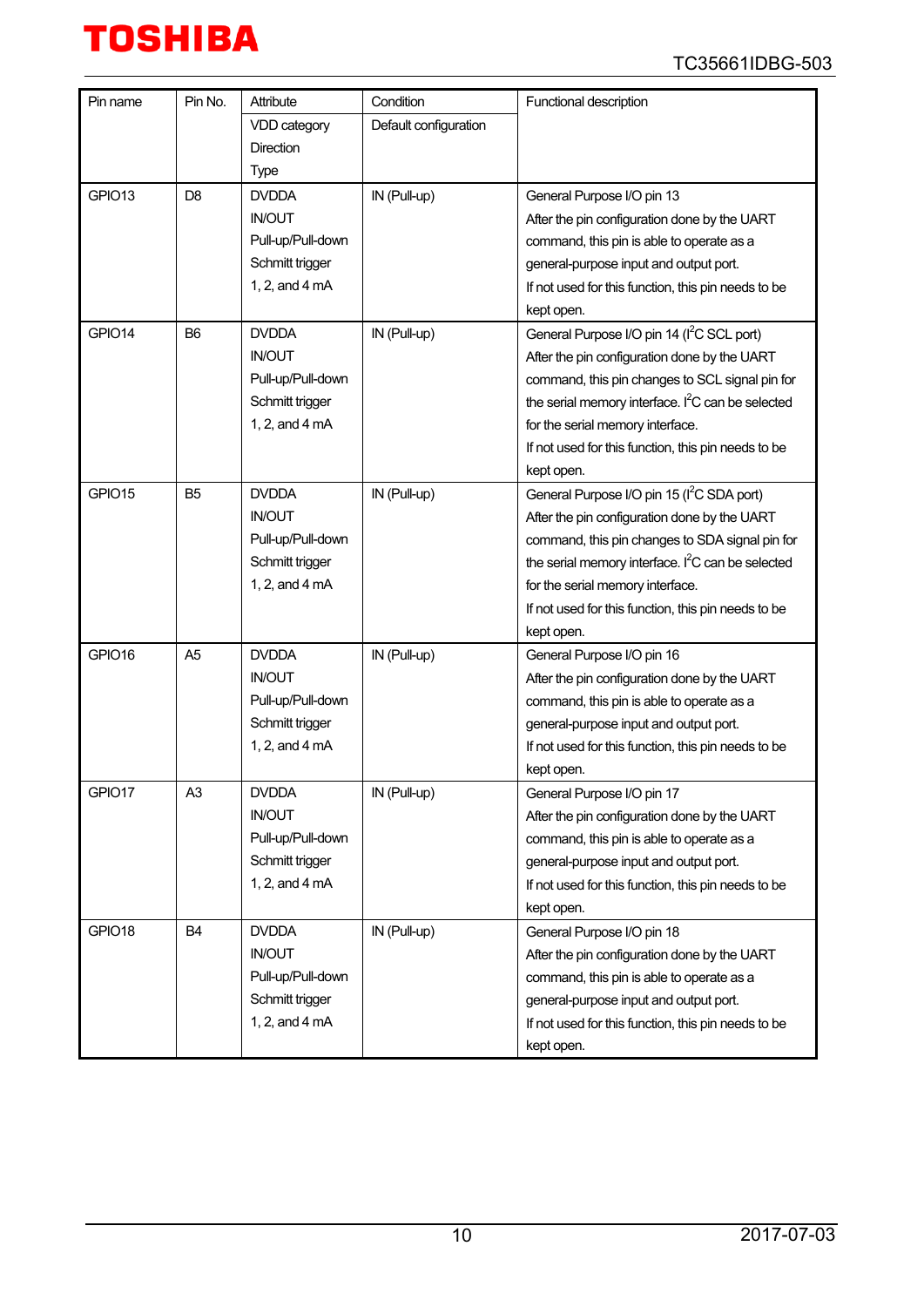#### <span id="page-10-0"></span>**2.2. System Configuration Example**

Thi[s Figure 2-1](#page-10-1) shows an example of system configuration.



<span id="page-10-1"></span>**Figure 2-1 TC35661-503 System Configuration Example**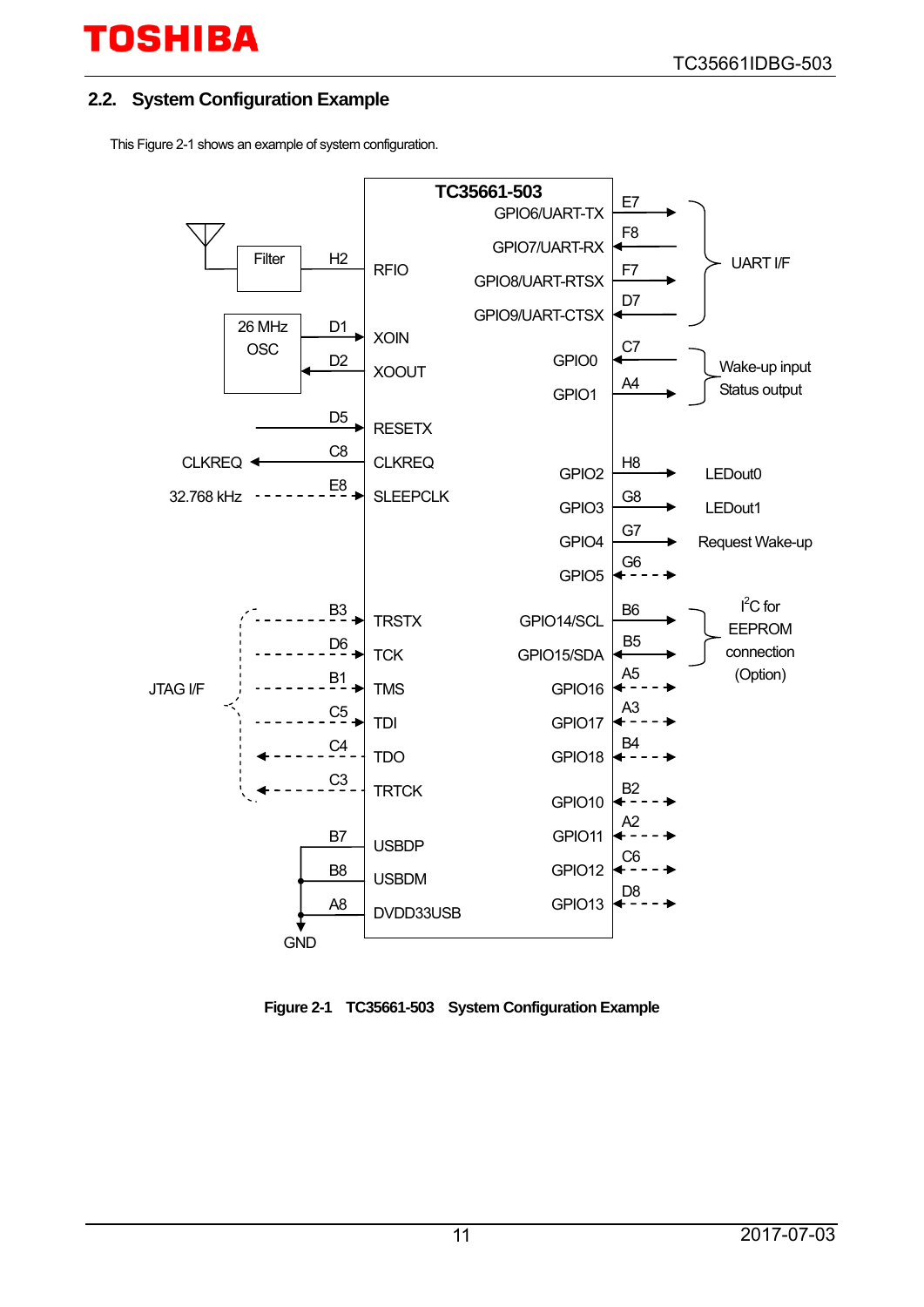

# <span id="page-11-0"></span>**Hardware data sheet**

# **TC35661IDBG HW2 Bluetooth® IC ROM Profile Series**

# **Rev 1.00**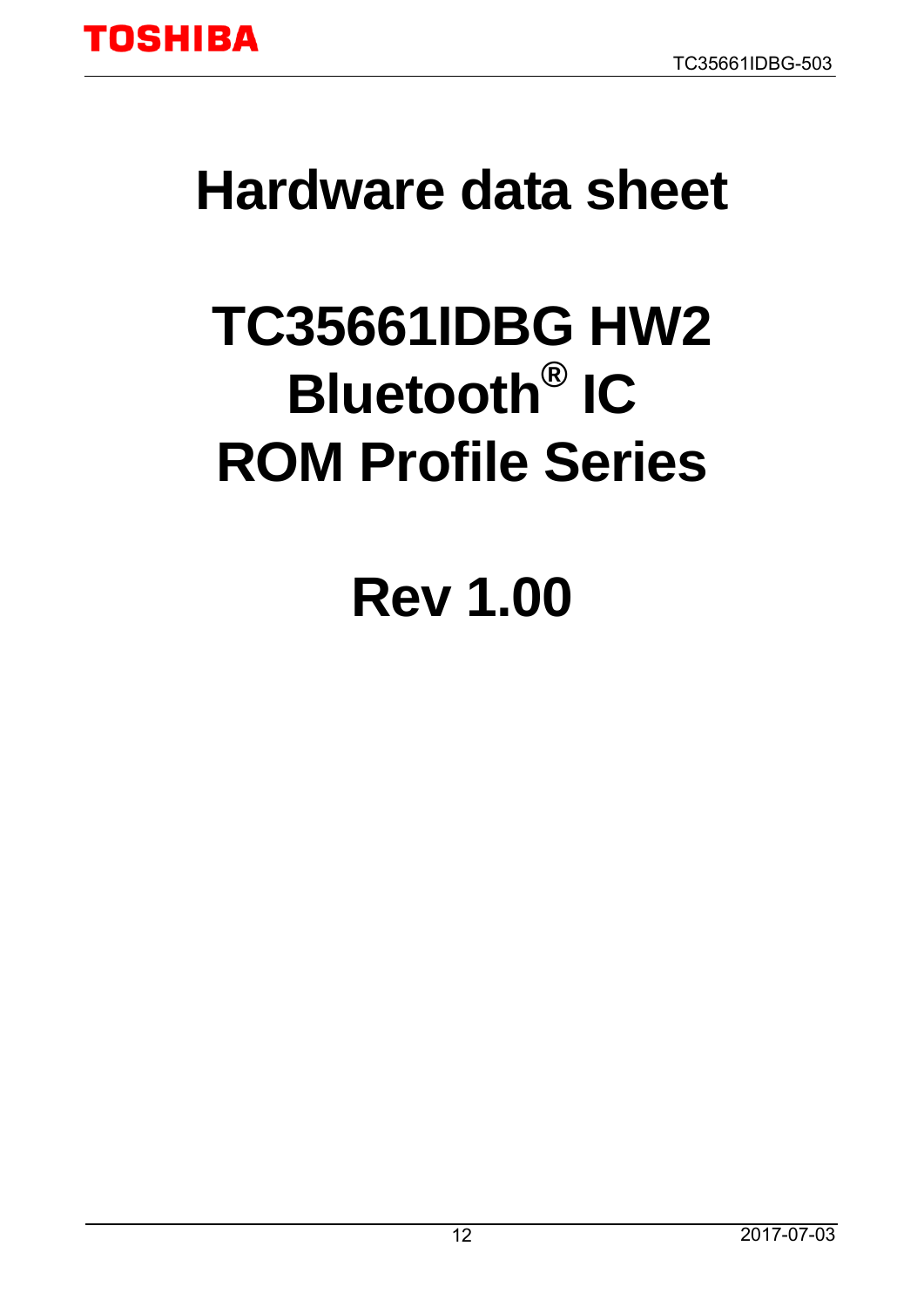### **Contents**

| $1_{-}$          |  |  |  |  |  |
|------------------|--|--|--|--|--|
| 1.1.             |  |  |  |  |  |
| 1.2.             |  |  |  |  |  |
| 2.               |  |  |  |  |  |
| 2.1.             |  |  |  |  |  |
| 2.2.             |  |  |  |  |  |
| 2.2.1.           |  |  |  |  |  |
| 3.               |  |  |  |  |  |
| 3.1.             |  |  |  |  |  |
| 4.               |  |  |  |  |  |
| 4.1.             |  |  |  |  |  |
| 4.1.1.           |  |  |  |  |  |
| 4.1.2.           |  |  |  |  |  |
| 4.2.             |  |  |  |  |  |
| 4.2.1.           |  |  |  |  |  |
| 4.2.2.           |  |  |  |  |  |
| 4.2.3.           |  |  |  |  |  |
| 4.2.4.           |  |  |  |  |  |
| 4.2.5.           |  |  |  |  |  |
| 4.2.6.           |  |  |  |  |  |
| 4.3.             |  |  |  |  |  |
| 4.3.1.           |  |  |  |  |  |
| 4.3.2.           |  |  |  |  |  |
| 4.3.3.           |  |  |  |  |  |
| 4.3.4.           |  |  |  |  |  |
| 4.3.5.           |  |  |  |  |  |
| 4.4.             |  |  |  |  |  |
| 4.4.1.<br>4.4.2. |  |  |  |  |  |
|                  |  |  |  |  |  |
| 4.4.3.<br>444    |  |  |  |  |  |
| 4.5.             |  |  |  |  |  |
| 4.5.1            |  |  |  |  |  |
| 4.5.2            |  |  |  |  |  |
| 4.6.             |  |  |  |  |  |
| 4.6.1.           |  |  |  |  |  |
| 4.6.2.           |  |  |  |  |  |
| 4.6.3.           |  |  |  |  |  |
| 4.7.             |  |  |  |  |  |
| 4.7.1.           |  |  |  |  |  |
| 4.7.2.           |  |  |  |  |  |
| 5.               |  |  |  |  |  |
| 5.1.             |  |  |  |  |  |
| 5.2.             |  |  |  |  |  |
| 5.3.             |  |  |  |  |  |
| 5.3.1.           |  |  |  |  |  |
| 5.4.             |  |  |  |  |  |
|                  |  |  |  |  |  |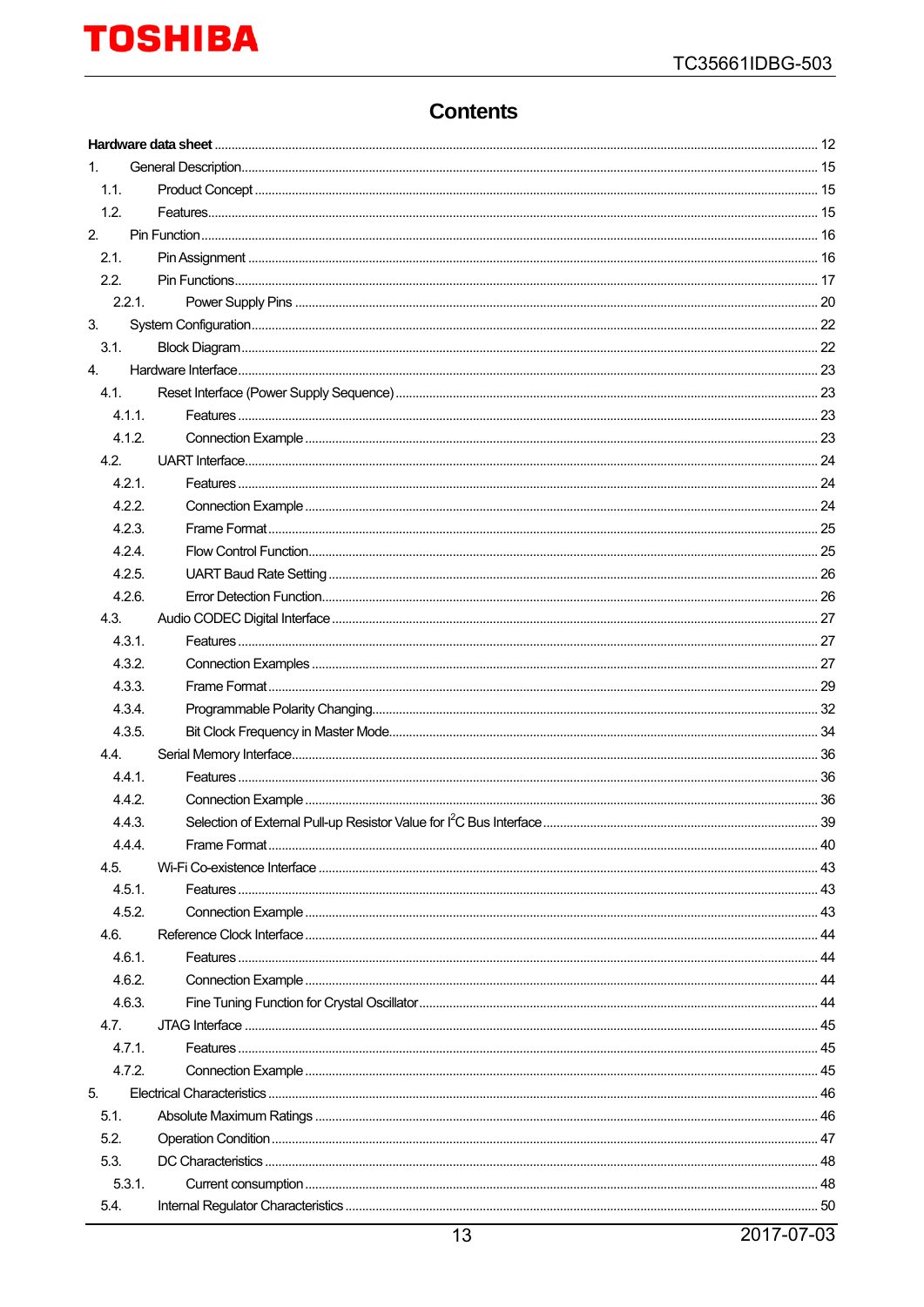| 5.5.      |  |  |  |  |
|-----------|--|--|--|--|
| $5.5.1$ . |  |  |  |  |
| 5.5.2.    |  |  |  |  |
| 5.5.3.    |  |  |  |  |
| 5.6.      |  |  |  |  |
| 5.6.1.    |  |  |  |  |
| 5.6.2.    |  |  |  |  |
| 5.6.2.1   |  |  |  |  |
| 5.6.2.2.  |  |  |  |  |
| 6.        |  |  |  |  |
| 6.1.      |  |  |  |  |
| 6.2.      |  |  |  |  |
| 7.        |  |  |  |  |
| 7.1.      |  |  |  |  |
|           |  |  |  |  |
|           |  |  |  |  |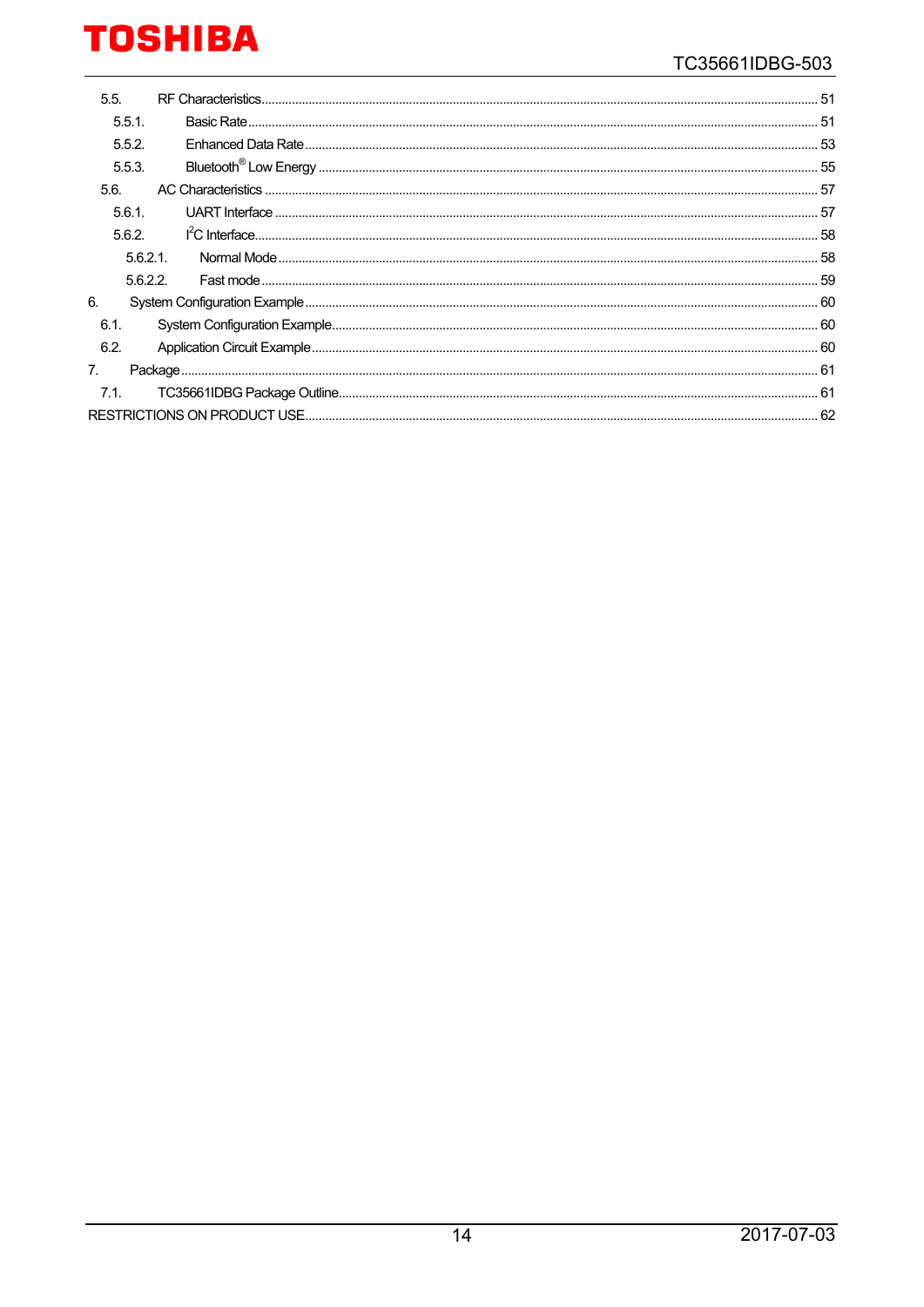#### <span id="page-14-0"></span>**1. General Description**

#### <span id="page-14-1"></span>**1.1. Product Concept**

TC35661 is a 1-chip CMOS IC for Bluetooth® communication. Each supported function depends on ROM version. Please see the firmware data sheet.

#### <span id="page-14-2"></span>**1.2. Features**

Each supported function depends on ROM version. Please see the firmware data sheet.

- $\triangleright$  Compliant with Bluetooth<sup>®</sup> specification
	- $\div$  Built-in Bluetooth<sup>®</sup> baseband digital core
	- $\begin{array}{ll}\n\star & \text{Buit-in Bluetooth} \\
	\diamond & \text{Buit-in Bluetooth} \\
	\star & \text{Buit-in PI I for multi-clock input}\n\end{array}$
	- $\Leftrightarrow$  Built-in PLL for multi-clock input
	- $\Leftrightarrow$  Built-in ARM7TDMI-S<sup>TM</sup> core
	- $\diamond$  On-chip Program Mask-ROM for Bluetooth  $^{\circledR}$  communication
	- $\diamond$  On-chip Work memory (RAM) for Bluetooth<sup>®</sup> Baseband procedure
	- $\Leftrightarrow$  Supports patch program loader function
- Supports a CODEC for audio communication
	- $\diamond$  CVSD (Continuous Variable Slope Delta Modulation) CODEC<br>  $\diamond$  PCM (Pulse Code Modulation) CODEC
	- PCM (Pulse Code Modulation) CODEC
- Connectable Serial Flash ROM/ EEPROM at external serial memory interface
	- $\diamond$  Serial Flash ROM interface (SPI)<br>  $\diamond$  FFPROM interface ( $\angle$ SPI)
	- $\div$  EEPROM interface ( $\text{I}^2\text{C/SPI}$ )
- Host Interface (set for the product test.)
	- $\div$  UART interface: Baud rate from 2400 bps to 4.33 Mbps
- Voice/Audio CODEC Digital Interface (1-ch)
	- $\div$  Supports I<sup>2</sup>S (The Inter-IC Sound Bus) interface
		- $\Leftrightarrow$  Left-justified interface
	- $\Diamond$  Supports PCM (Pulse Code Modulation) digital interface
- General Purpose I/O (GPIO) with pull-up and pull-down resistors (MAX: 19 ports)
- Wake-up Interface
	- $\Diamond$  Wake-up input function and remote wake-up output function
- Wi-Fi co-existence interface (2-wire, 3-wire and 4-wire)
- Test Interface
	- JTAG Interface (ICE Interface)
- Supports OSC (Crystal oscillator: 26 MHz)
	- $\diamond$  Supports an external clock input
	- Built-in oscillation circuit for an external crystal oscillator
- Supports a sleep clock
	- $\diamondsuit$  Built-in divider for the reference operation clock<br> $\diamondsuit$  Supports an external clock input
	- Supports an external clock input
- Built-in sleep function
- Power Supply: Single 3.3 V
- Package
	- $\div$  TC35661IDBG: P-LFBGA64-0707-0.80-001 [64 balls, 7x7 mm, 0.8 mm pitch, and 1.4 mm height]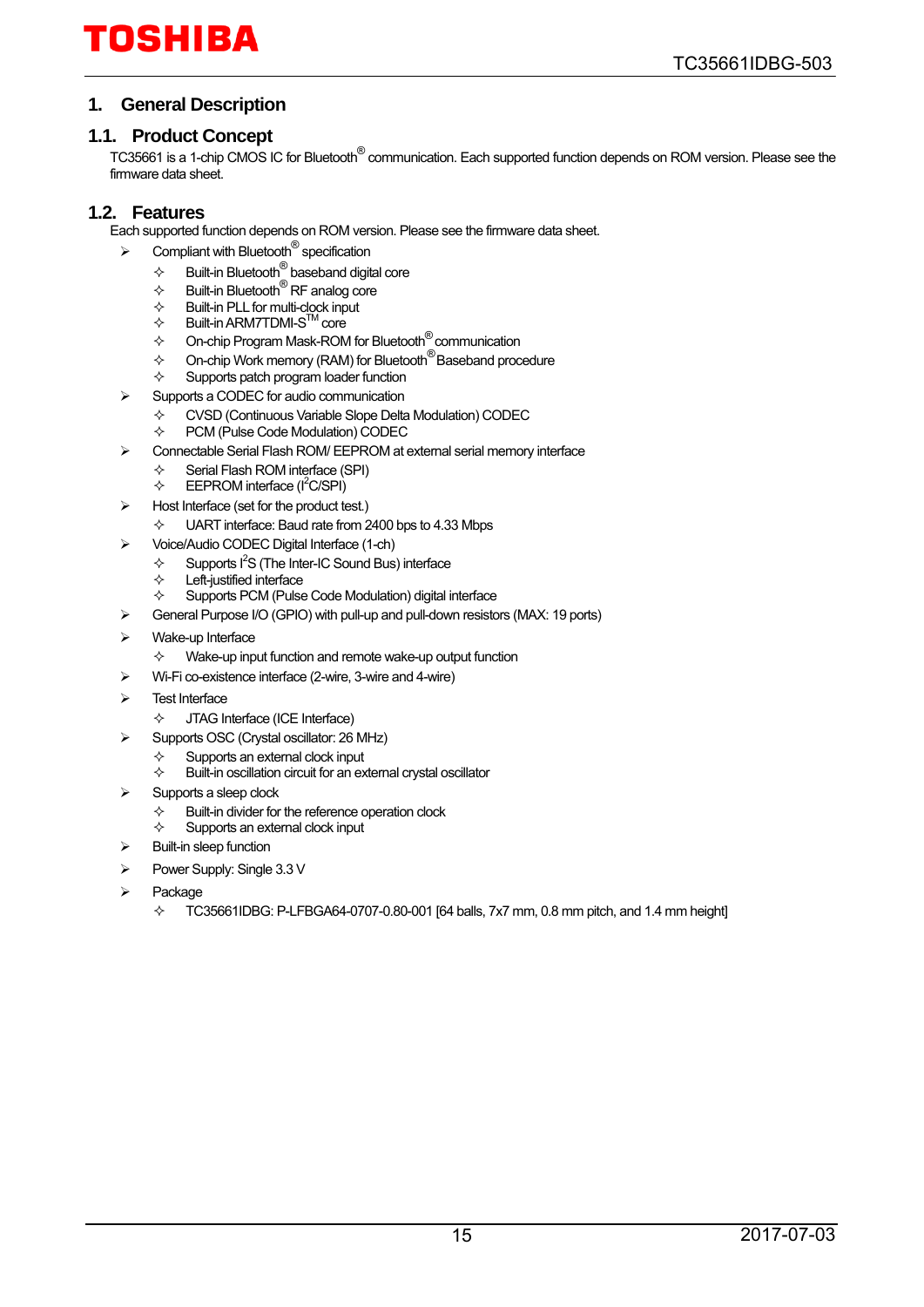- <span id="page-15-0"></span>**2. Pin Function**
- <span id="page-15-1"></span>**2.1. Pin Assignment**



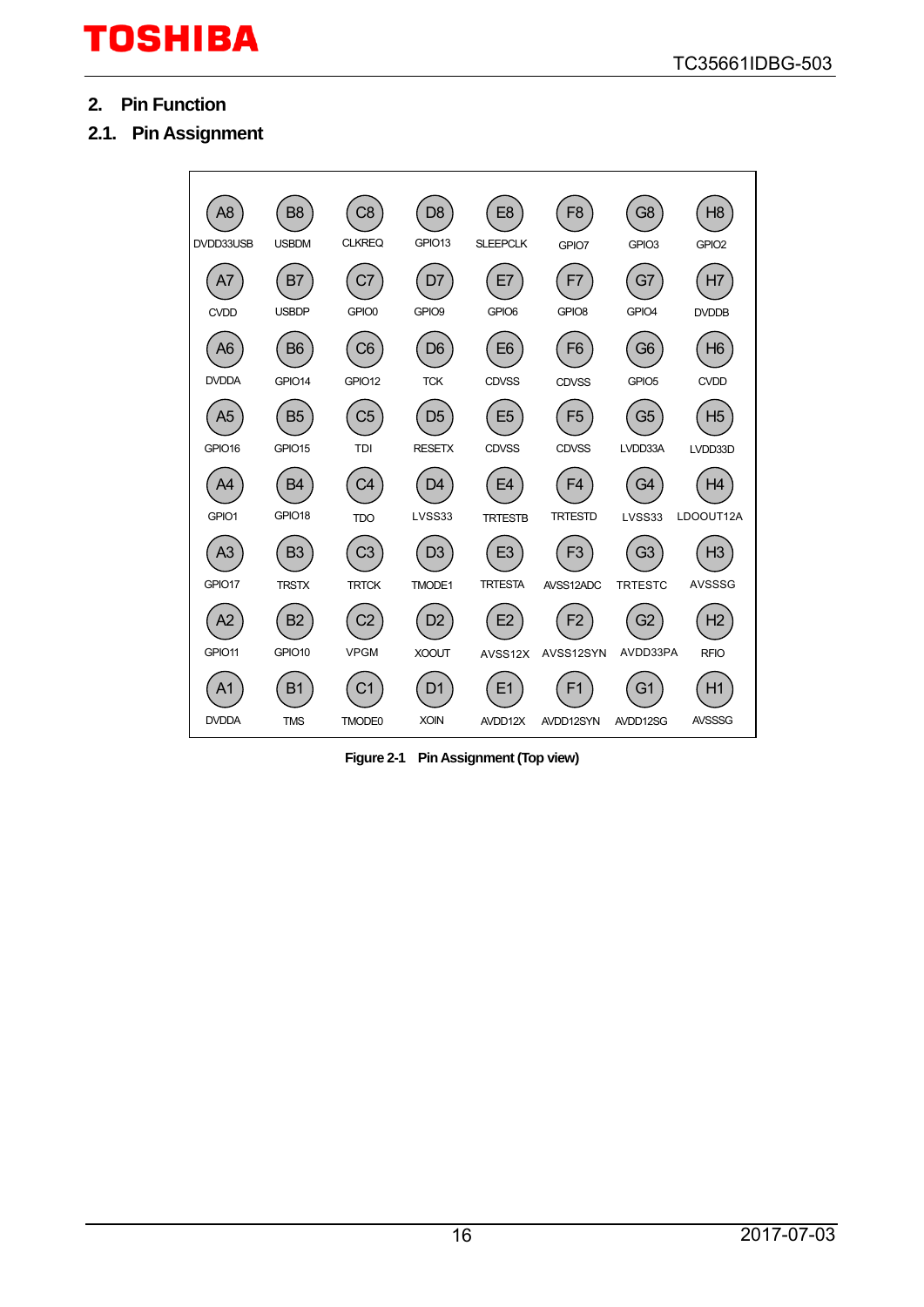#### <span id="page-16-0"></span>**2.2. Pin Functions**

[Table 2-1](#page-16-1) shows an attribute of each pin, input or output state at operation, and function of each pin. Each supported function depends on ROM version. Please see the firmware data sheet. The power supply pins are shown i[n Table 2-2.](#page-19-1) 

<span id="page-16-1"></span>

| Pin name        | Pin            | <b>Attribute</b>                                       | Condition                                                                 | <b>Functional description</b>                                                                                                                                           |
|-----------------|----------------|--------------------------------------------------------|---------------------------------------------------------------------------|-------------------------------------------------------------------------------------------------------------------------------------------------------------------------|
|                 | No.            | <b>VDD category</b><br><b>Direction</b><br><b>Type</b> | <b>During BT communication</b><br>During a reset<br>After a reset release |                                                                                                                                                                         |
|                 |                |                                                        | Reset interface                                                           |                                                                                                                                                                         |
| <b>RESETX</b>   | D <sub>5</sub> | <b>DVDDA</b>                                           | IN                                                                        | Hardware reset input pin                                                                                                                                                |
|                 |                | IN<br>Schmitt trigger                                  | IN<br>IN                                                                  | Setting this pin to Low level put the system at<br>reset state.                                                                                                         |
|                 |                |                                                        | Clock interface                                                           |                                                                                                                                                                         |
| <b>XOIN</b>     | D1             | AVDD12X                                                | ΙN                                                                        | Reference clock input pin                                                                                                                                               |
|                 |                | IN                                                     | ΙN                                                                        | Crystal oscillator or TCXO input pin.                                                                                                                                   |
|                 |                | <b>OSC</b>                                             | IN                                                                        | The clock frequency is 26 MHz. The clock<br>frequency uncertainty should be +/- 20 ppm or<br>less.                                                                      |
|                 |                |                                                        |                                                                           | A feedback resistor is built in between XOIN pin<br>and XOOUT pin.                                                                                                      |
|                 |                |                                                        |                                                                           | A resistor and a capacitor suitable for the used<br>crystal oscillator should be externally connected.                                                                  |
|                 |                |                                                        |                                                                           | The clock is used as the internal reference clock.                                                                                                                      |
| <b>XOOUT</b>    | D <sub>2</sub> | AVDD12X                                                | <b>OUT</b>                                                                | Reference clock feedback output pin                                                                                                                                     |
|                 |                | <b>OUT</b>                                             | <b>OUT</b>                                                                | Crystal oscillator output pin.                                                                                                                                          |
|                 |                | <b>OSC</b>                                             | <b>OUT</b>                                                                | A feedback resistor is built in between XOIN pin<br>and XOOUT pin.                                                                                                      |
|                 |                |                                                        |                                                                           | A resistor and a capacitor suitable for the used<br>crystal oscillator should be externally connected.                                                                  |
|                 |                |                                                        |                                                                           | The clock is used as the internal reference clock.                                                                                                                      |
|                 |                |                                                        |                                                                           | If using TCXO for a reference clock, this pin<br>needs to be kept open.                                                                                                 |
| <b>CLKREQ</b>   | C8             | <b>DVDDA</b>                                           | <b>OUT</b>                                                                | Reference clock (26 MHz) request pin                                                                                                                                    |
|                 |                | <b>OUT</b>                                             | <b>OUT</b>                                                                | Reference clock request signal.                                                                                                                                         |
|                 |                | 2 <sub>m</sub> A                                       | <b>OUT</b>                                                                | By using this signal to control ON/OFF of an<br>external clock, lower power consumption of the<br>hardware system is achieved.                                          |
|                 |                |                                                        |                                                                           | A high level indicates a request for the clock<br>supply.                                                                                                               |
|                 |                |                                                        |                                                                           | If SLEEPCLK is not used and only X'tal is used,<br>or during a reset, this pin always outputs High.<br>When the clock supply is not necessary, this pin<br>outputs Low. |
|                 |                |                                                        |                                                                           | When not using this pin, this pin needs to be kept<br>open.                                                                                                             |
| <b>SLEEPCLK</b> | E <sub>8</sub> | <b>DVDDA</b>                                           | IN                                                                        | Sleep clock input pin                                                                                                                                                   |
|                 |                | IN<br>Schmitt trigger                                  | IN<br>IN                                                                  | This pin is a clock input for low power<br>consumption operation.                                                                                                       |
|                 |                |                                                        |                                                                           | The clock frequency should be 32.768 kHz.                                                                                                                               |
|                 |                |                                                        |                                                                           | Frequency uncertainty of the sleep clock should<br>be less than or equal to +/-250 ppm.                                                                                 |
|                 |                |                                                        |                                                                           | When not using this pin, this pin needs to be<br>pulled down by 100 k $\Omega$ .                                                                                        |

#### **Table 2-1 Pin Functions**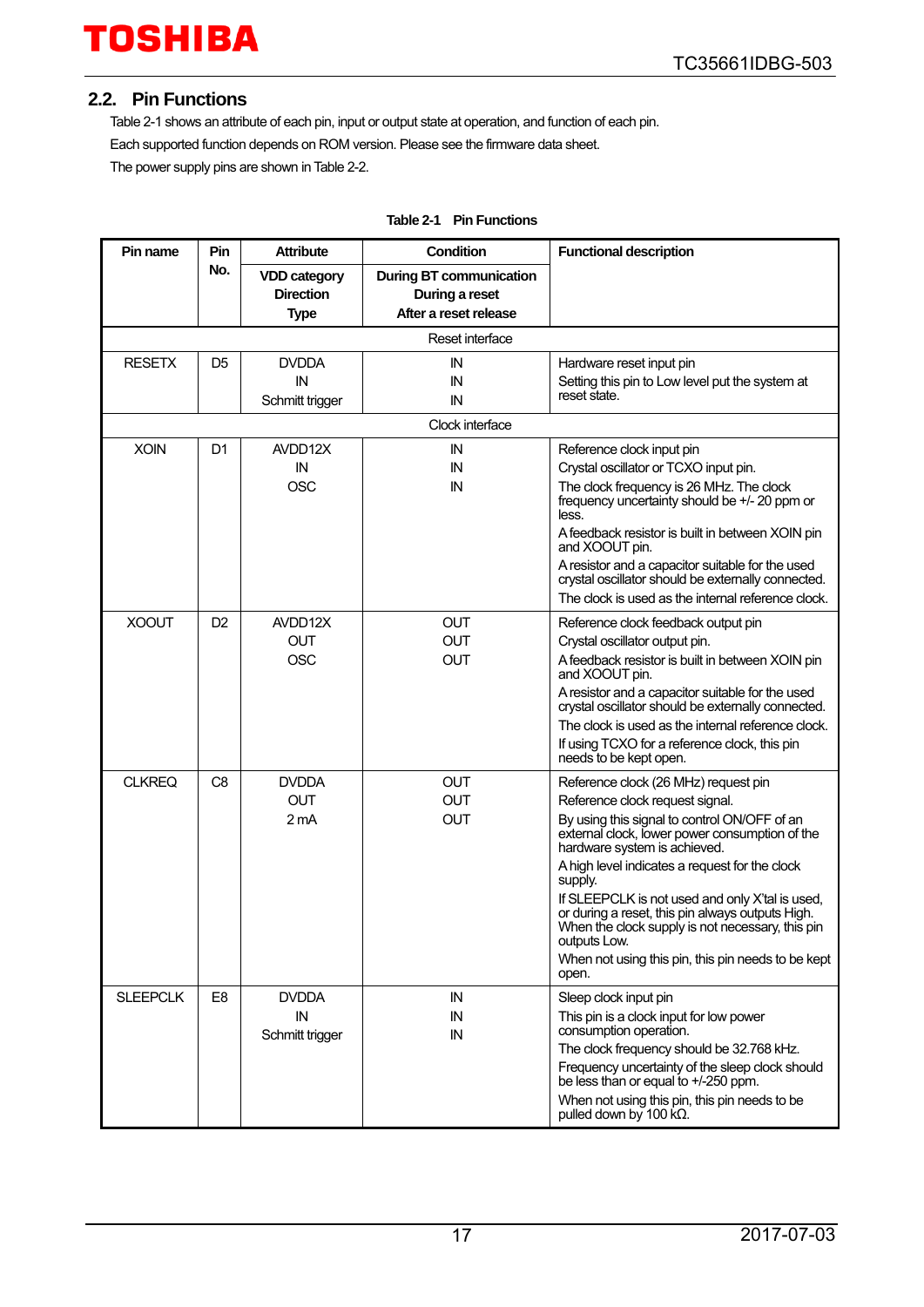

| Pin name                   | Pin            | <b>Attribute</b>                                                                                      | <b>Condition</b>                                                          | <b>Functional description</b>                                                                                                                                                                                                                                                                                                                                                                                                                                                                |
|----------------------------|----------------|-------------------------------------------------------------------------------------------------------|---------------------------------------------------------------------------|----------------------------------------------------------------------------------------------------------------------------------------------------------------------------------------------------------------------------------------------------------------------------------------------------------------------------------------------------------------------------------------------------------------------------------------------------------------------------------------------|
|                            | No.            | <b>VDD category</b><br><b>Direction</b><br><b>Type</b>                                                | <b>During BT communication</b><br>During a reset<br>After a reset release |                                                                                                                                                                                                                                                                                                                                                                                                                                                                                              |
|                            |                |                                                                                                       | RF interface                                                              |                                                                                                                                                                                                                                                                                                                                                                                                                                                                                              |
| <b>RFIO</b>                | H <sub>2</sub> | AVDD12SG<br><b>IN/OUT</b><br>Analog                                                                   | <b>IN/OUT</b><br><b>GND</b><br><b>GND</b>                                 | RF I/O pin<br>Chapter 6 shows the external connection<br>example of the circuit which matches this pin to<br>50 Ω.<br>Refer to the connection example, confirm<br>operations in customer's environment, and<br>adjust the components constant.<br>The pattern before and behind the matching<br>circuit should wire with the 50 $\Omega$ transmission line<br>as much as possible, and should not interfere<br>with the power supply line.<br>Don't connect DC voltage directly to this pin. |
|                            |                |                                                                                                       | General purpose I/O port                                                  |                                                                                                                                                                                                                                                                                                                                                                                                                                                                                              |
| GPIO0                      | C7             | <b>DVDDA</b><br><b>IN/OUT</b><br>Pull-up/<br>Pull-down<br>Schmitt trigger<br>1, 2, and $4 \text{ mA}$ | <b>IN/OUT</b><br>No-pull-up<br>No-pull-up                                 | General purpose I/O pin 0<br>During a reset GPIO0 is set as an input whose<br>built-in pull-up resistor is disabled. After the reset<br>release, the data direction and the built-in pull-up<br>resistor are set by using the internal software.<br>When not using this pin, this pin needs to be<br>pulled down by 100 $k\Omega$ .<br>Each supported function depends on ROM<br>version. Please see the firmware data sheet.                                                                |
| GPIO1                      | A <sub>4</sub> | <b>DVDDA/DVDDB</b>                                                                                    | <b>IN/OUT</b>                                                             | General Purpose I/O pin 1 to 18                                                                                                                                                                                                                                                                                                                                                                                                                                                              |
| GPIO <sub>2</sub>          | H8             | <b>IN/OUT</b>                                                                                         | Pull-up                                                                   | During a reset the GPIO pin is set as an input                                                                                                                                                                                                                                                                                                                                                                                                                                               |
| GPIO <sub>3</sub>          | G <sub>8</sub> | Pull-up/<br>Pull-down<br>Schmitt trigger                                                              | Pull-up                                                                   | whose built-in pull-up resistor is enabled. After<br>the reset release, the data direction and the<br>built-in pull-up resistor are set by using the                                                                                                                                                                                                                                                                                                                                         |
| GPIO4                      | G7             | 1, 2, and 4 mA                                                                                        |                                                                           | internal software.<br>When not using this pin, this pin needs to be kept                                                                                                                                                                                                                                                                                                                                                                                                                     |
| GPIO <sub>5</sub>          | G <sub>6</sub> |                                                                                                       |                                                                           | open.                                                                                                                                                                                                                                                                                                                                                                                                                                                                                        |
| GPIO <sub>6</sub><br>GPIO7 | E7<br>F8       |                                                                                                       |                                                                           | Pin function of each GPIO pin is assigned to<br>UART interface, the codec digital interface, the                                                                                                                                                                                                                                                                                                                                                                                             |
| GPIO <sub>8</sub>          | F7             |                                                                                                       |                                                                           | serial memory interface, and so on by the<br>firmware mounted on ROM or the commands                                                                                                                                                                                                                                                                                                                                                                                                         |
| GPIO9                      | D7             |                                                                                                       |                                                                           | from the external host mounted on that firmware.<br>Please see the firmware data sheet.                                                                                                                                                                                                                                                                                                                                                                                                      |
| GPIO10                     | B <sub>2</sub> |                                                                                                       |                                                                           |                                                                                                                                                                                                                                                                                                                                                                                                                                                                                              |
| GPIO11                     | A <sub>2</sub> |                                                                                                       |                                                                           |                                                                                                                                                                                                                                                                                                                                                                                                                                                                                              |
| GPIO12                     | C <sub>6</sub> |                                                                                                       |                                                                           |                                                                                                                                                                                                                                                                                                                                                                                                                                                                                              |
| GPIO13                     | D8             |                                                                                                       |                                                                           |                                                                                                                                                                                                                                                                                                                                                                                                                                                                                              |
| GPIO14                     | B6             |                                                                                                       |                                                                           |                                                                                                                                                                                                                                                                                                                                                                                                                                                                                              |
| GPIO15                     | B5             |                                                                                                       |                                                                           |                                                                                                                                                                                                                                                                                                                                                                                                                                                                                              |
| GPIO16                     | A5             |                                                                                                       |                                                                           |                                                                                                                                                                                                                                                                                                                                                                                                                                                                                              |
| GPIO17                     | A <sub>3</sub> |                                                                                                       |                                                                           |                                                                                                                                                                                                                                                                                                                                                                                                                                                                                              |
| GPIO18                     | <b>B4</b>      |                                                                                                       |                                                                           |                                                                                                                                                                                                                                                                                                                                                                                                                                                                                              |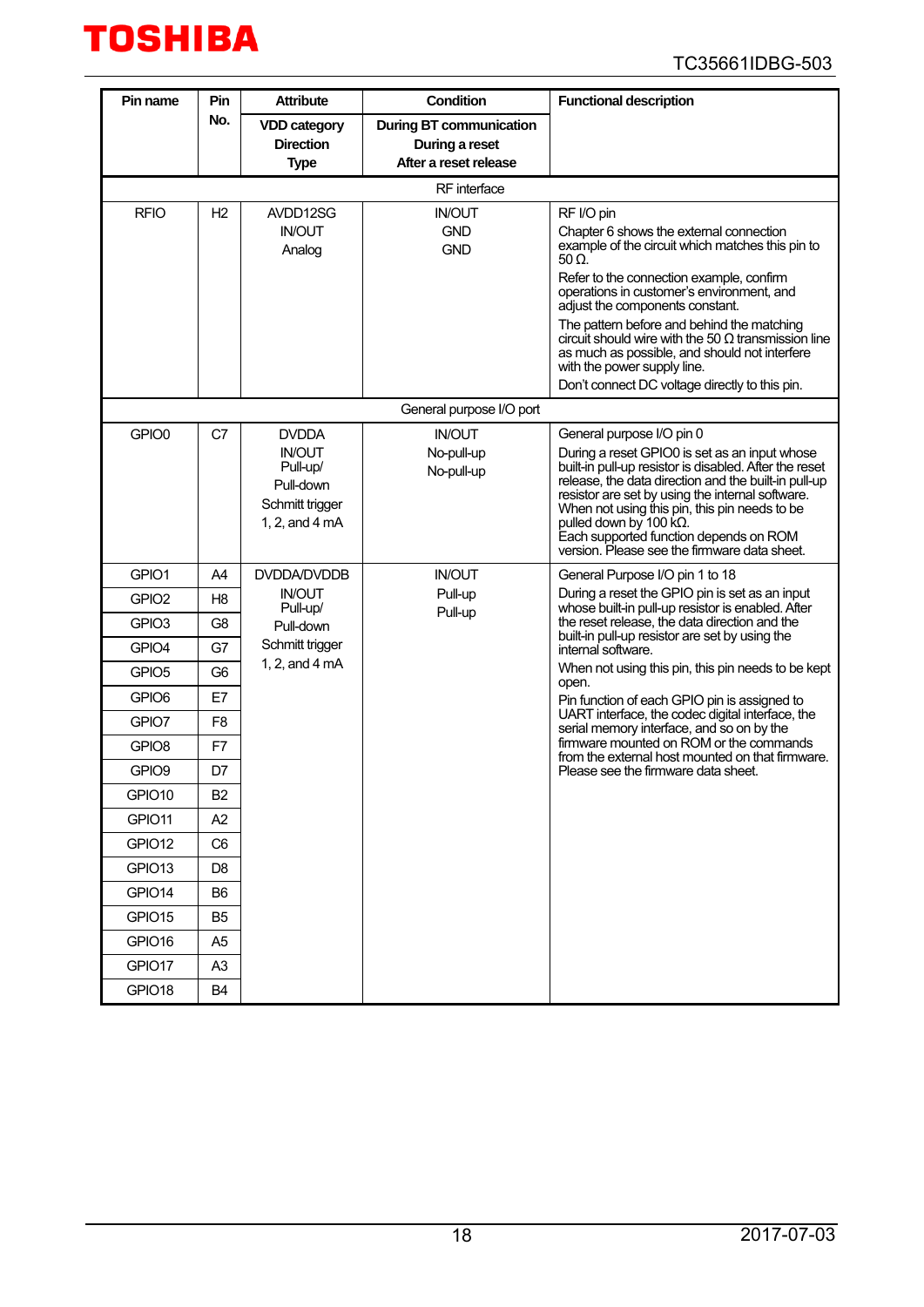

| Pin name       | Pin            | <b>Attribute</b>                     | <b>Condition</b>               | <b>Functional description</b>                                                                  |
|----------------|----------------|--------------------------------------|--------------------------------|------------------------------------------------------------------------------------------------|
|                | No.            | <b>VDD category</b>                  | <b>During BT communication</b> |                                                                                                |
|                |                | <b>Direction</b>                     | During a reset                 |                                                                                                |
|                |                | <b>Type</b>                          | After a reset release          |                                                                                                |
|                |                |                                      | IC test interface              |                                                                                                |
| TMODE0         | C1             | <b>DVDDA</b>                         | IN                             | Test mode setting pins                                                                         |
|                |                | IN                                   | IN                             | These pins are used to test at production.                                                     |
| TMODE1         | D <sub>3</sub> | Schmitt trigger                      | IN                             | TMODE0 and TMODE1 pins need to be<br>connected to GND.                                         |
| <b>TRTESTA</b> | E <sub>3</sub> | LVDD33A                              | IN                             | Analog test pins                                                                               |
| <b>TRTESTB</b> | E4             | <b>IN/OUT</b><br>Analog              | IN<br>IN                       | These pins are used for analog inputs or outputs<br>at the test of a product.                  |
| <b>TRTESTC</b> | G <sub>3</sub> |                                      |                                | These pins are used to test at production.                                                     |
| <b>TRTESTD</b> | F4             |                                      |                                | TRTESTA, TRTESTB, TRTESTC and<br>TRTESTD pins have to be connected to GND.                     |
| <b>USBDP</b>   | B7             | DVDD33USB                            | <b>IN/OUT</b>                  | Test pin                                                                                       |
|                |                | <b>IN/OUT</b>                        | Hi-Z                           | This pin has to be connected to GND.                                                           |
|                |                | <b>Differential</b>                  | $Hi-Z$                         |                                                                                                |
| <b>USBDM</b>   | B <sub>8</sub> | DVDD33USB                            | <b>IN/OUT</b>                  | Test pin                                                                                       |
|                |                | <b>IN/OUT</b><br><b>Differential</b> | Hi-Z<br>$Hi-Z$                 | This pin has to be connected to GND.                                                           |
|                |                |                                      | JTAG interface                 |                                                                                                |
| <b>TRSTX</b>   | B <sub>3</sub> | <b>DVDDA</b>                         | Pull-down                      | JTAG reset input pin                                                                           |
|                |                | IN                                   | Pull-down                      | This pin is a reset input for test or debugging.                                               |
|                |                | Schmitt trigger                      | Pull-down                      | During a reset the TRSTX is set as an input<br>whose built-in pull-down resistor is enabled.   |
|                |                |                                      |                                | Low level indicates JTAG reset.                                                                |
|                |                |                                      |                                | High level indicates JTAG operation.                                                           |
|                |                |                                      |                                | This pin needs to be kept open (not connected)<br>or to be pulled down if not used for JTAG.   |
| <b>TCK</b>     | D6             | <b>DVDDA</b>                         | Pull-up                        | JTAG clock input pin                                                                           |
|                |                | IN                                   | Pull-up                        | This pin is a clock input for test or debugging.                                               |
|                |                | Schmitt trigger                      | Pull-up                        | This pin needs to be kept open (unconnected) or<br>to be pulled up if not used for JTAG.       |
| <b>TMS</b>     | <b>B1</b>      | <b>DVDDA</b>                         | Pull-up                        | JTAG mode selection input pin                                                                  |
|                |                | ${\sf IN}$<br>Schmitt trigger        | Pull-up<br>Pull-up             | This pin is a serial signal input of the mode<br>selection for test or debugging.              |
|                |                |                                      |                                | This pin needs to be kept open (unconnected) or<br>to be pulled up if not used for JTAG.       |
| <b>TDI</b>     | C <sub>5</sub> | <b>DVDDA</b>                         | Pull-up                        | JTAG data input pin                                                                            |
|                |                | IN                                   | Pull-up                        | This pin is a serial data input for test or                                                    |
|                |                | Schmitt trigger                      | Pull-up                        | debugging.                                                                                     |
|                |                |                                      |                                | This pin is for a chip boundary test and firmware<br>development.                              |
|                |                |                                      |                                | This pin needs to be kept open (unconnected) or<br>to be pulled up if not used for JTAG.       |
| <b>TDO</b>     | C <sub>4</sub> | <b>DVDDA</b>                         | Hi-Z                           | JTAG data output pin                                                                           |
|                |                | <b>TristateOUT</b>                   | Hi-Z                           | This pin is a serial data output for test or<br>debugging.                                     |
|                |                | 4 mA                                 | Hi-Z                           | This pin needs to be kept open (unconnected) if                                                |
|                |                |                                      |                                | not used for JTAG.                                                                             |
| <b>TRTCK</b>   | C <sub>3</sub> | <b>DVDDA</b>                         | <b>OUT</b>                     | ICE return clock output pin                                                                    |
|                |                | <b>OUT</b><br>4 mA                   | <b>OUT</b><br><b>OUT</b>       | Wait control signal to JTAG clock when using<br>ICE. This pin is used for firmware development |
|                |                |                                      |                                | using ICE.                                                                                     |
|                |                |                                      |                                | This pin needs to be kept open (unconnected) if<br>not used for JTAG.                          |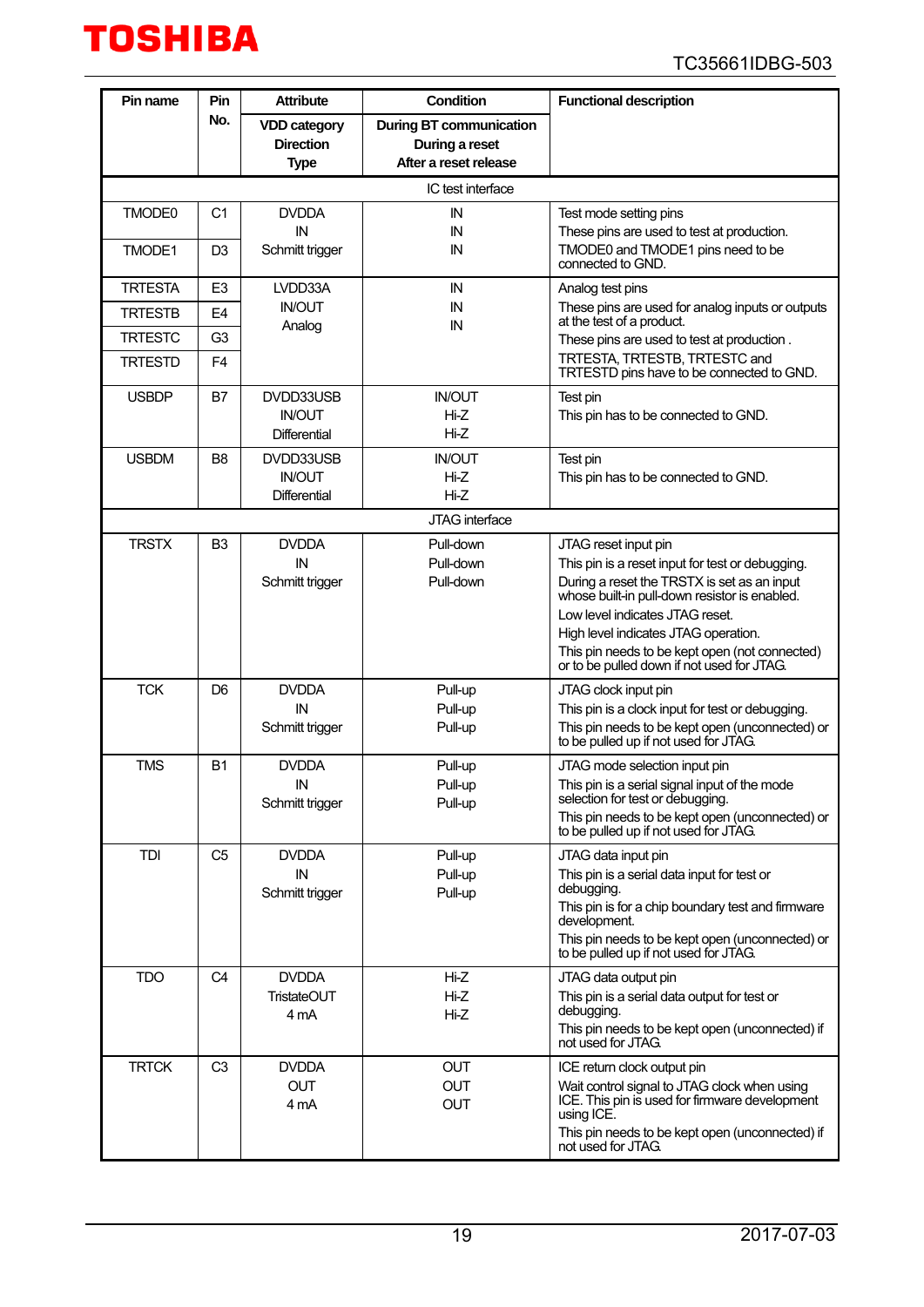#### <span id="page-19-0"></span>**2.2.1. Power Supply Pins**

<span id="page-19-1"></span>[Table 2-2](#page-19-1) shows an attribute of each pin and the supply voltage for each pin at operation.

| Pin name      | Pin                                                                  | <b>Attribute</b>                 | <b>Condition</b>                    | <b>Functional description</b>                                                                                                                                                                                                                                                                                           |
|---------------|----------------------------------------------------------------------|----------------------------------|-------------------------------------|-------------------------------------------------------------------------------------------------------------------------------------------------------------------------------------------------------------------------------------------------------------------------------------------------------------------------|
|               | No.                                                                  | <b>Type</b><br><b>VDD/GND</b>    | <b>Normal</b><br><b>Exceptional</b> |                                                                                                                                                                                                                                                                                                                         |
|               |                                                                      |                                  | <b>VDD/GND</b>                      |                                                                                                                                                                                                                                                                                                                         |
| <b>VPGM</b>   | C <sub>2</sub>                                                       | <b>Digital</b><br><b>VDD/GND</b> | <b>GND</b><br>3.3V                  | Test pin for IC manufacturing<br>VPGM shall be connected to GND directly.                                                                                                                                                                                                                                               |
| <b>DVDDA</b>  | A <sub>1</sub><br>A <sub>6</sub>                                     | <b>Digital</b><br><b>VDD</b>     | 3.3V                                | Power supply pin for GPIOm pins ( $m = 0$ , 1, and 6 to 18)<br>3.3 V needs to be supplied to all DVDDA pins because two<br>DVDDA pins, A1 and A6 are connected internally in the IC.                                                                                                                                    |
| <b>DVDDB</b>  | H7                                                                   | <b>Digital</b><br><b>VDD</b>     | 3.3V                                | Power supply pin for GPIOn pins ( $n = 2$ to 5)<br>3.3 V needs to be supplied to DVDDB pin.                                                                                                                                                                                                                             |
| DVDD33USB     | A8                                                                   | Digital<br><b>VDD/GND</b>        | <b>GND</b>                          | Test pin (for power supply)<br>This pin needs to be connected to GND in normal operation.                                                                                                                                                                                                                               |
| <b>CVDD</b>   | A7<br>H6                                                             | <b>Digital</b><br><b>VDD</b>     | 1.2V                                | Power supply pin for the IC core<br>LDO output voltage $(1.2 V)$ is supplied to the digital circuit in<br>the IC. A capacitor of at least 0.8 µF or more in the operating<br>temperature range needs to be connected to this pin as the<br>load of LDO.<br>All CVDD pins, A7 and H6 are connected internally in the IC. |
| <b>CDVSS</b>  | E <sub>5</sub><br>E <sub>6</sub><br>F <sub>5</sub><br>F <sub>6</sub> | <b>Digital</b><br><b>GND</b>     | <b>GND</b>                          | GND pin for the digital core logic and I/O interface<br>All CDVSS pins need to be connected to GND.                                                                                                                                                                                                                     |
| AVDD12X       | E1                                                                   | Analog<br><b>VDD</b>             | 1.2V                                | Power supply pin for the crystal oscillator interface<br>LDO output voltage (1.2 V) is supplied to the digital circuit in<br>the IC. A capacitor of 0.8 µF or more needs to be connected in<br>the operating temperature range as the load of the LDO.                                                                  |
| AVDD12SYN     | F <sub>1</sub>                                                       | Analog<br><b>VDD</b>             | 1.2V                                | Power supply pin for RFPLL<br>This pin needs to be connected to LDOOUT12A.                                                                                                                                                                                                                                              |
| AVDD12SG      | G <sub>1</sub>                                                       | Analog<br><b>VDD</b>             | 1.2V                                | Power supply pin for LNA/ Receiver MIX (RxMIX)/ ADC/ DAC/<br>Low pass filter (LPF)/ PAcontrol/ BasebandPLL<br>This pin needs to be connected to LDOOUT12A.                                                                                                                                                              |
| AVDD33PA      | G <sub>2</sub>                                                       | Analog<br><b>VDD</b>             | 3.3V                                | Power supply pin for PA<br>3.3 V needs to be supplied to AVDD33PA pin.                                                                                                                                                                                                                                                  |
| AVSS12X       | E <sub>2</sub>                                                       | Analog<br><b>GND</b>             | <b>GND</b>                          | GND pin for the crystal oscillator interface<br>AVSS12X pin needs to be connected to GND.                                                                                                                                                                                                                               |
| AVSS12SYN     | F <sub>2</sub>                                                       | Analog<br><b>GND</b>             | <b>GND</b>                          | GND pin for RFPLL<br>AVSS12SYN pin needs to be connected to GND.                                                                                                                                                                                                                                                        |
| AVSS12ADC     | F <sub>3</sub>                                                       | Analog<br><b>GND</b>             | <b>GND</b>                          | GND pin for ADC/ DAC/ LPF/ BasebandPLL<br>AVSS12ADC pin needs to be connected to GND.                                                                                                                                                                                                                                   |
| <b>AVSSSG</b> | H1<br>H <sub>3</sub>                                                 | Analog<br><b>GND</b>             | <b>GND</b>                          | GND pin for LNA/ RxMIX/ PAcontrol/ PA<br>All AVSSSG pins need to be connected to GND.                                                                                                                                                                                                                                   |
| LVDD33D       | H <sub>5</sub>                                                       | LDO IN<br><b>VDD</b>             | 3.3V                                | Power supply pin for LDO-type regulator for the digital core<br>3.3 V needs to be supplied to LVDD33D pin.                                                                                                                                                                                                              |
| LVDD33A       | G <sub>5</sub>                                                       | LDO IN<br><b>VDD</b>             | 3.3V                                | Power supply pin for LDO-type regulator for the analog core<br>3.3 V needs to be supplied to LVDD33A pin.                                                                                                                                                                                                               |
| LVSS33        | D <sub>4</sub><br>G4                                                 | LDO GND<br><b>GND</b>            | <b>GND</b>                          | GND pin for LDO-type regulators for the analog core and the<br>digital core<br>All LVSS33 pins need to be connected to GND.                                                                                                                                                                                             |

#### **Table 2-2 Power supply pins**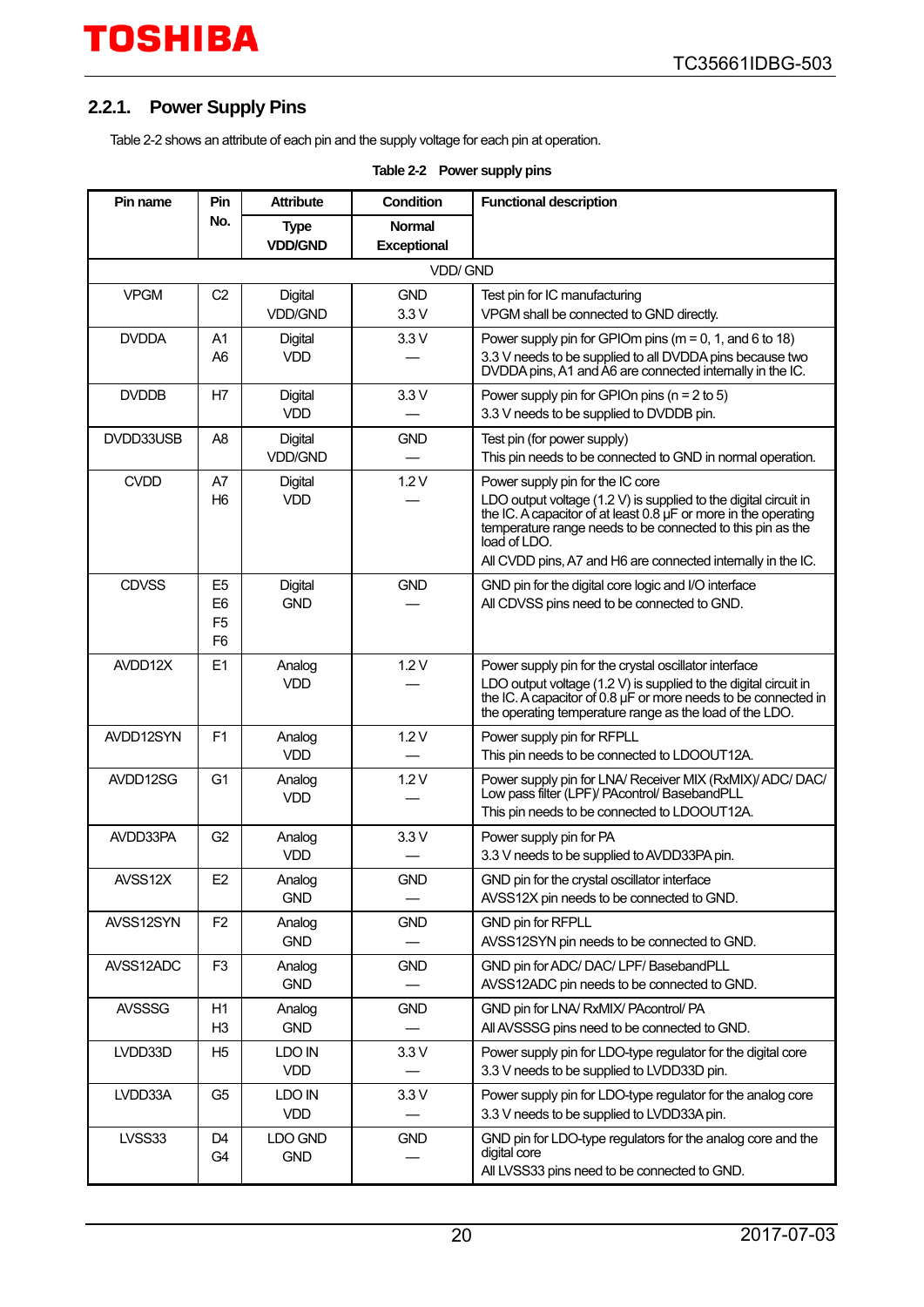

#### TC35661IDBG-503

| Pin name  | Pin | <b>Attribute</b>       | Condition                           | <b>Functional description</b>                                                                                                                  |
|-----------|-----|------------------------|-------------------------------------|------------------------------------------------------------------------------------------------------------------------------------------------|
|           | No. | Type<br><b>VDD/GND</b> | <b>Normal</b><br><b>Exceptional</b> |                                                                                                                                                |
| LDOOUT12A | H4  | LDO OUT<br>OUT         | <b>OUT</b>                          | Voltage output pin of LDO-type regulator for the analog core<br>LDOOUT12A pin needs to be connected to both<br>AVDD12SYN pin and AVDD12SG pin. |
|           |     |                        |                                     | A capacitor of 0.8 $\mu$ F or more needs to be connected in the<br>operating temperature range as the load of the LDO.                         |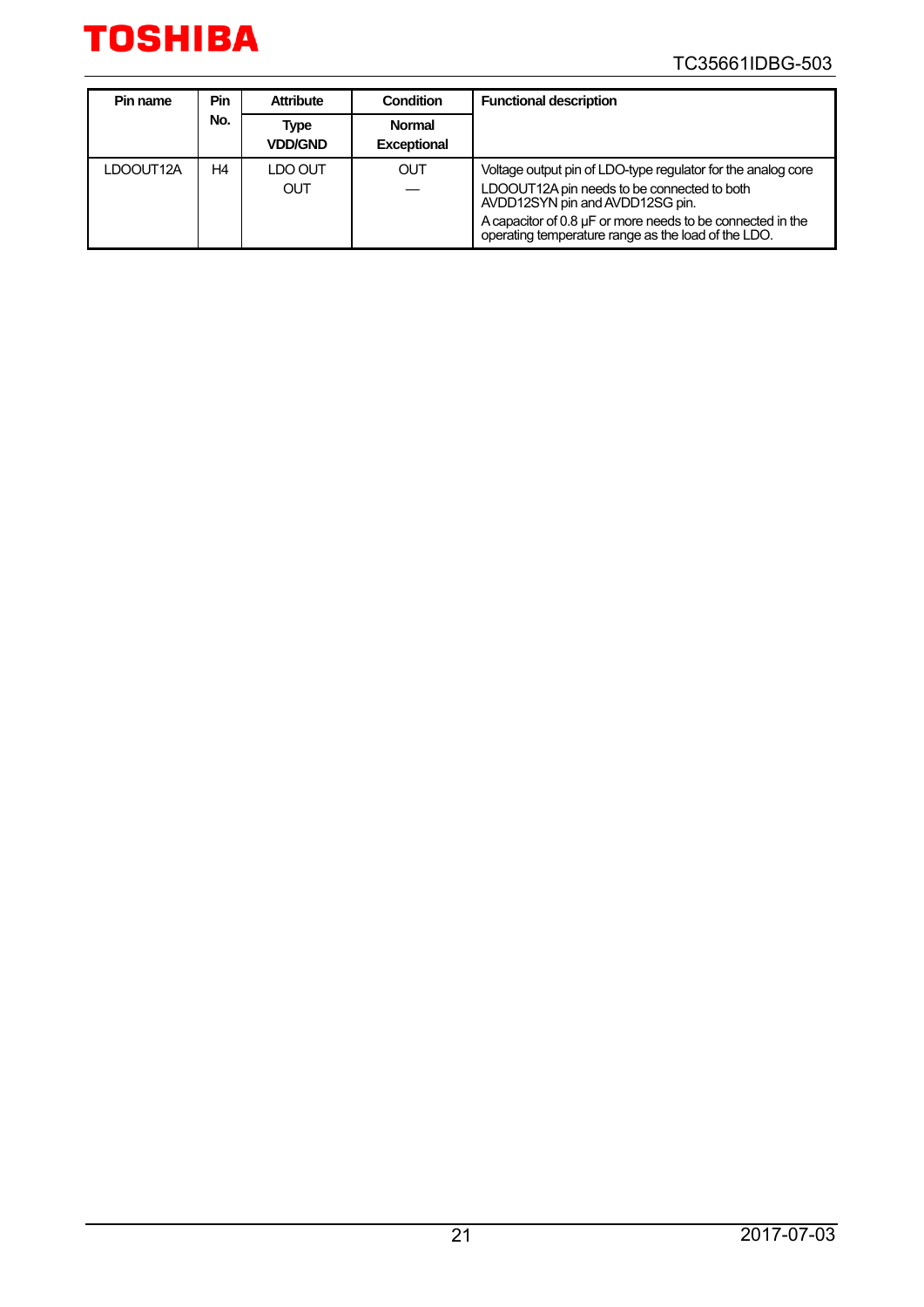#### <span id="page-21-0"></span>**3. System Configuration**

#### <span id="page-21-1"></span>**3.1. [Block Diagram](#page-21-2)**

[Figure 3-1 s](#page-21-3)hows a block diagram of TC35661 and a connection example to peripheral devices.

TC35661 should have a single power supply of 3.3 V, and the IC has LDO regulators that have to have external capacitors. The reference operation clock of 26 MHz should be input.

TC35661 supports the sleep clock function for low power operation. External clock input and the divided clock of the internal system clock are selectable. 32.768-kHz external clock should be used to save more power.

To connect a serial memory, use SPI or I<sup>2</sup>C interface.

Host CPU interface can be UART one.

Some of the functional blocks, circuits, and constants in the block diagram may be omitted or simplified for explanatory purpose.



<span id="page-21-3"></span><span id="page-21-2"></span>**Figure 3-1 TC35661 block diagram and a connection example to peripheral devices**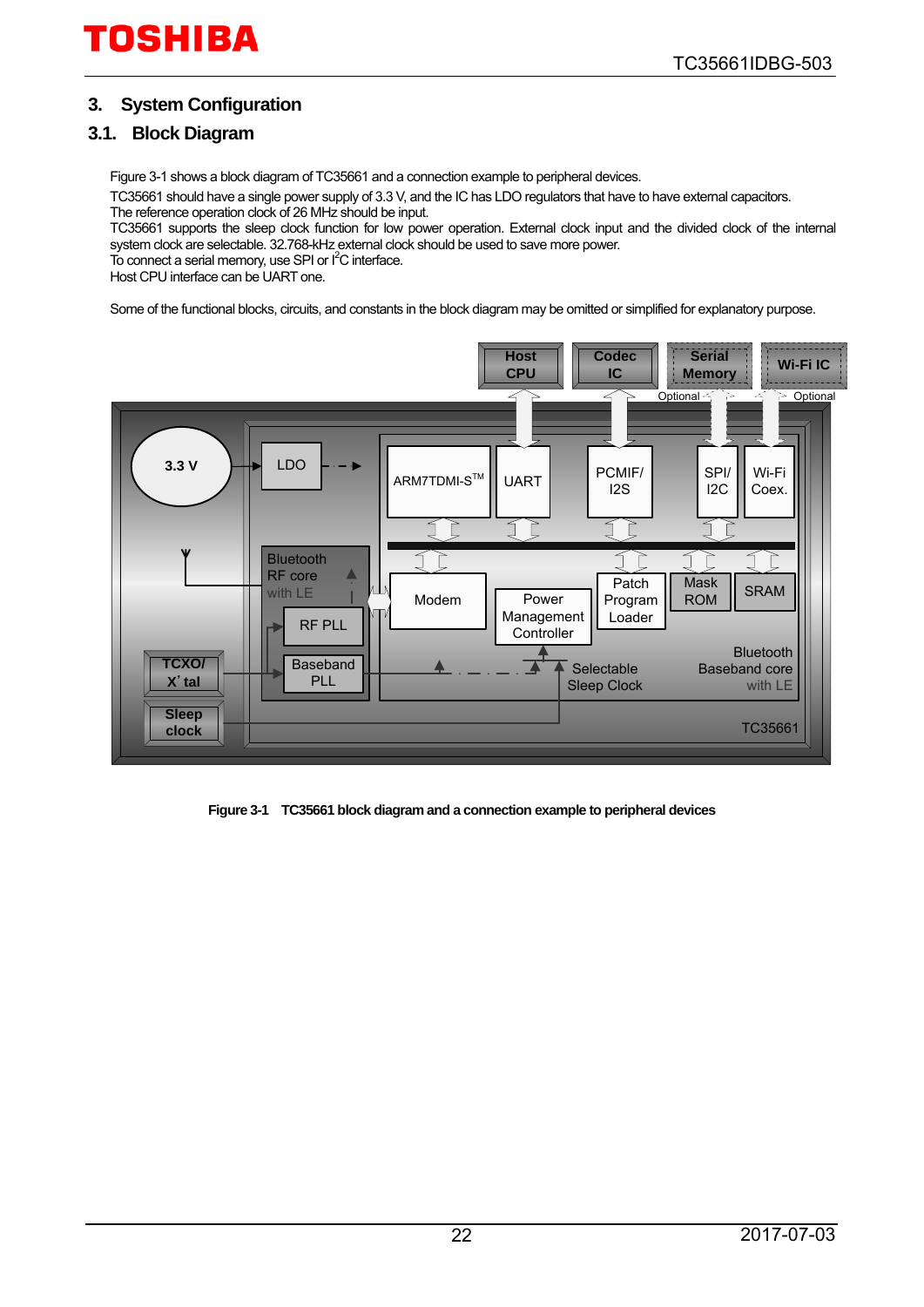#### <span id="page-22-0"></span>**4. Hardware Interface**

#### <span id="page-22-1"></span>**4.1. Reset Interface (Power Supply Sequence)**

#### <span id="page-22-2"></span>**4.1.1. Features**

Reset interface has the following features.

- 3.3 V operation
- $\triangleright$  Level sensitive asynchronous reset (Low level: reset)

When the power is turned on, set the reset signal in the reset state (RESETX = Low). After the power supply and the clock are stable, release the reset.

Crystal oscillator stable time is about 2 ms, so set the reset release time after enough evaluation.

When the power is turned off, set the reset signal in the reset state (RESETX = Low). If the power is turned off while the reset signal is High, this IC may be destroyed due of overcurrent flow to VDD pins.

#### <span id="page-22-3"></span>**4.1.2. Connection Example**

The reset interface can be connected to Reset IC or the device which has the level sensitive asynchronous reset function. [Figure 4-1 s](#page-22-4)hows a Reset IC connection example[. Figure 4-2 a](#page-22-5)n[d Figure 4-3](#page-22-6) show the reset sequences of .Power-on and Power-off, respectively.



**Figure 4-1 Reset IC connection example**

<span id="page-22-4"></span>

**Figure 4-2 Power-on reset sequence**

<span id="page-22-6"></span><span id="page-22-5"></span>

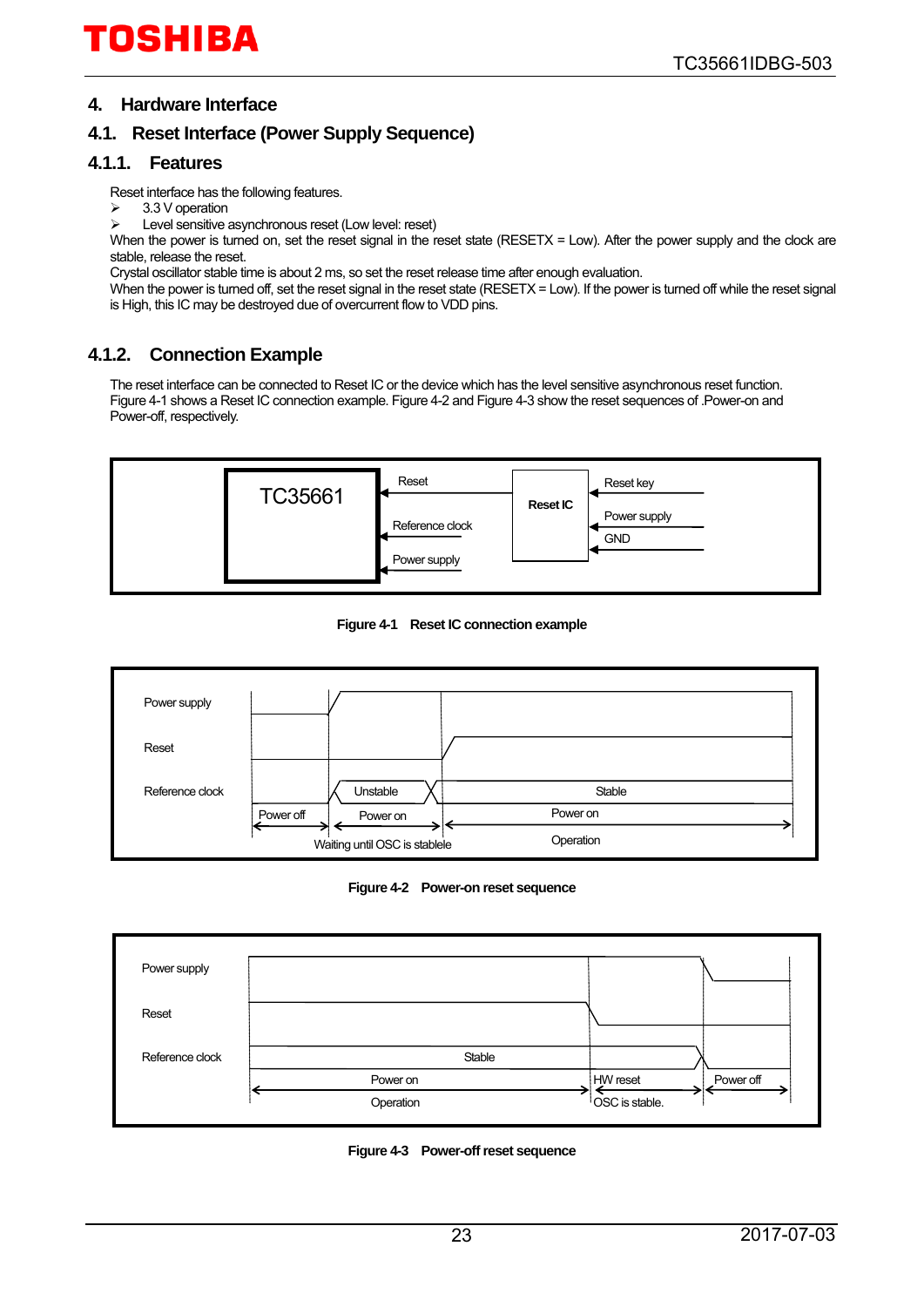#### <span id="page-23-0"></span>**4.2. UART Interface**

About enabling or disabling this function, it depends on ROM version. Please see the firmware data sheet.

#### <span id="page-23-1"></span>**4.2.1. Features**

TC35661 UART interface has the following features.

- Operation voltage: 3.3 V
- $\triangleright$  Full-duplex 4-wire start/stop synchronization data transfer: RX, TX, RTSX, and CTSX<br>  $\triangleright$  Data format (No parity bits): LSB first
	- Data format (No parity bits):
		- Start bit (1-bit)
		- Data bit (8-bit)
		- Stop bit (1-bit)
- - Programmable baud rate: 2400 bps to 4.33 Mbps (Default 115200 bps)
- 

Inter-character timeout, Overrun error, and Framing error

TC35661 UART interface is used to transfer commands, status, and data with the Host CPU, and the pin is multiplexed with GPIO pin. After release of the reset, TC35661 firmware sets UART interface function to the related GPIO pins in Boot procedure. Operation voltage is 3.3 V. The power voltage cannot be selected only for the UART interface because the power supply is shared by other hardware interfaces.

#### <span id="page-23-2"></span>**4.2.2. Connection Example**

The UART interface can connect with the Host CPU which has UART function. [Figure 4-4 s](#page-23-3)hows UART connection example with an external Host CPU. [Figure 4-5 s](#page-23-4)hows a sequence diagram from reset state to setting of UART pins.



**Figure 4-4 UART connection example**

<span id="page-23-3"></span>

<span id="page-23-4"></span>**Figure 4-5 Assignment of UART function**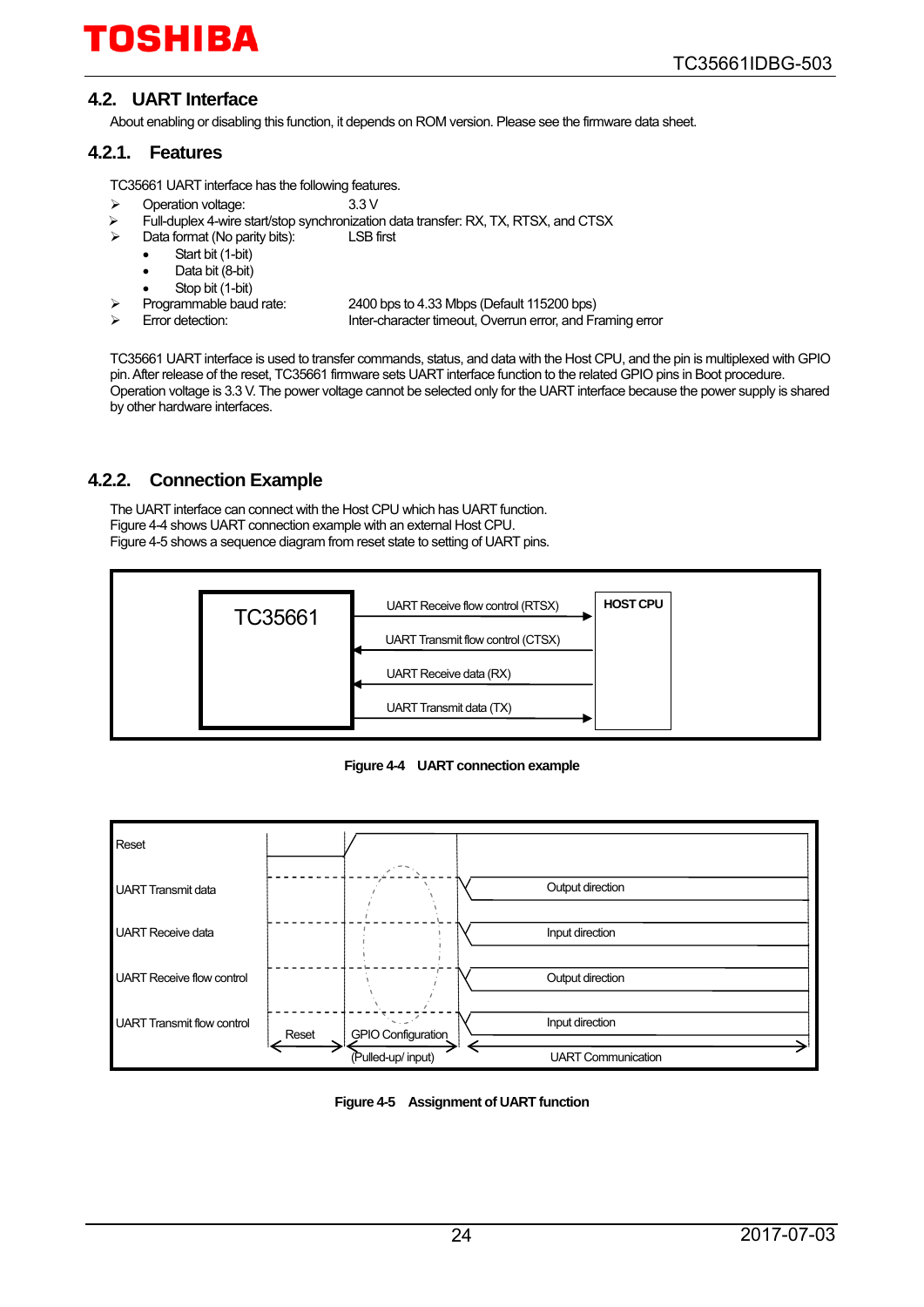#### <span id="page-24-0"></span>**4.2.3. Frame Format**

TC35661 supporting format is as follows.

- 
- $\geq$  Number of data bits: 8 bits<br> $\geq$  Parity bit: no parity
- Parity bit:<br>Stop bit:
- → Stop bit: 1 stop bit:<br>
→ Flow control: RTSX/CT RTSX/CTSX

[Figure 4-6 s](#page-24-2)hows UART data frame.



**Figure 4-6 UART data frame**

#### <span id="page-24-2"></span><span id="page-24-1"></span>**4.2.4. Flow Control Function**

TC35661 UART interface uses flow control function by hardware signals, Transmit flow control (CTSX) and Receive flow control (RTSX)[. Figure 4-4 s](#page-23-3)hows the signal input and output directions[. Figure 4-6 s](#page-24-2)hows the signal polarities.

CTSX input signal is used for UART transmitting. Low input indicates the completion of the preparation for the other party to receive data and TC35661 does UART transmitting if there is data for transmission. In case of High level input, TC35661 stops transmitting in the units of the UART frame.

RTSX output signal is used for UART receiving. Low output indicates data transmission request to UART transmission side device of the other party. TC35661 outputs Low level from RTSX when it can receive data, and it prepares to receive data. When it becomes Busy where data reception is disabled, it outputs High level and stops UART transmitting in the units of the UART frame.

Response time of UART transmitting and receiving for the flow control signal depends on the baud rate and the frame internal process status. It is from 1 frame to 4 frames.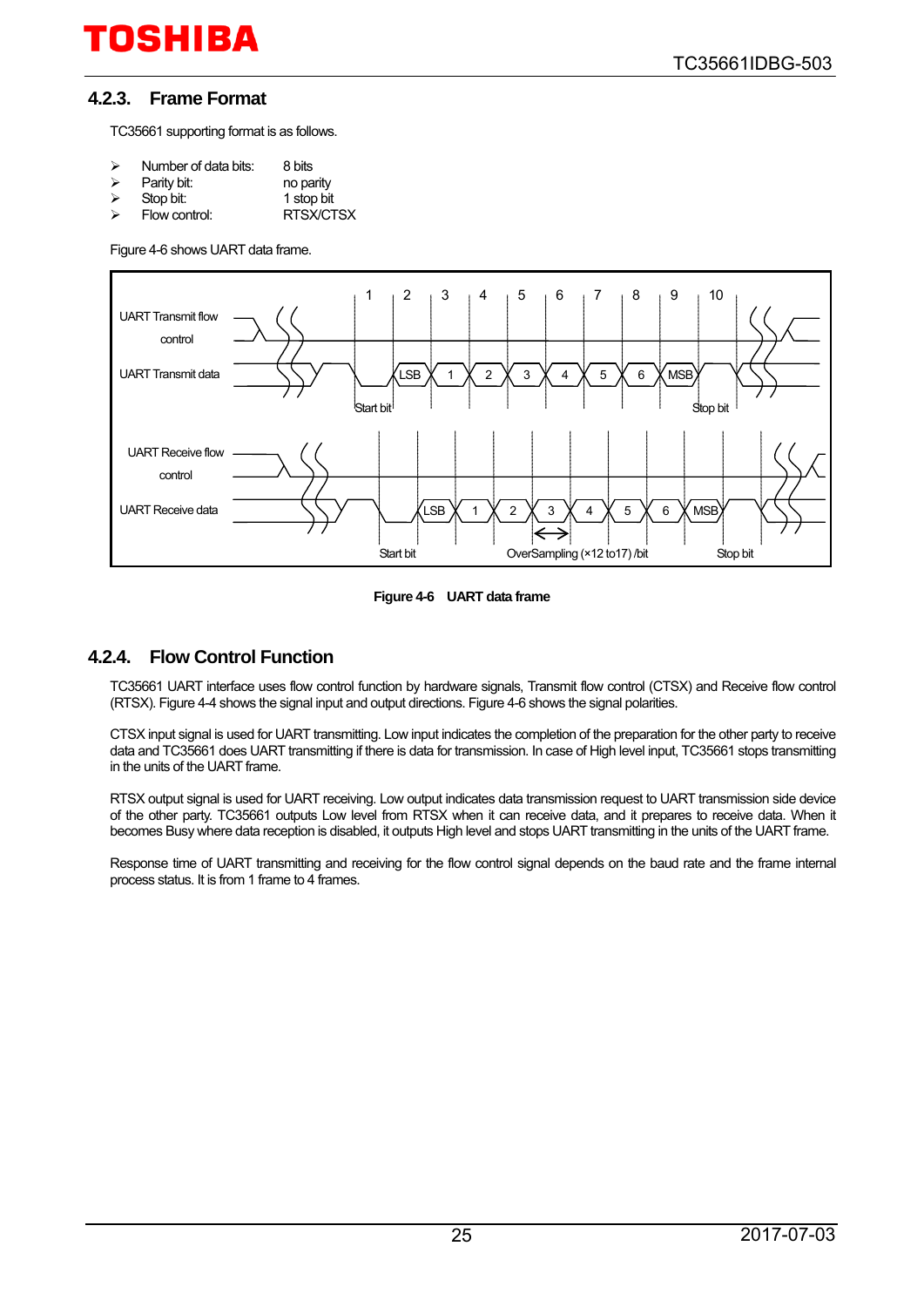#### <span id="page-25-0"></span>**4.2.5. UART Baud Rate Setting**

TC35661 UART interface has a programmable baud rate setting function. The UART baud rate can be set using the over-sampling number and the dividing ratio according to the following equation. The baud rate generating clock frequency is set to either 39 MHz or 52 MHz. The over-sampling number is set to an integer that ranges from 12 to 17. The dividing ratio is set to an integer that ranges from 1 to 65,535.

*Over SaudRate Generating Clock Frequency*<br>*Over* – *Sampling Number* × *Dividing Ratio* 

<span id="page-25-2"></span>[Table 4-1](#page-25-2) shows examples of the target baud rates supported by TC35661. If the other target baud rate is necessary, please contact our representative.

| Target baud rate<br>[bps] | Actual baud rate<br>[bps] | Baud rate generating<br>clock frequency<br>[MHz] | Over-sampling<br>number | Dividing ratio | Deviation<br>[%] |
|---------------------------|---------------------------|--------------------------------------------------|-------------------------|----------------|------------------|
| 115.200                   | 116.071                   | 39                                               | 12                      | 28             | $+0.7564$        |
| 921,600                   | 928,571                   | 39                                               | 14                      |                | $+0.7564$        |
| 2,764,800                 | 2,785,714                 | 39                                               | 14                      |                | $+0.7564$        |

**Table 4-1 UART Baud rate setting**

#### <span id="page-25-1"></span>**4.2.6. Error Detection Function**

TC35661 UART interface has 3 kinds of error detection functions.

- $\triangleright$  Receiver timeout error<br> $\triangleright$  Receiver overrun error
- $\triangleright$  Receiver overrun error<br> $\triangleright$  Receiver frame error
- Receiver frame error

Receiver timeout error judges as an error if the interval between reception frames counted by TC35661 internal timer is equal to or greater than a predetermined time

Receiver overrun error judges as an error if UART reception frame buffer in TC35661 overflows. When data transfer is done according to the flow control in Section 4.2.4, the overflow does not occur.

Receiver frame error judges as an error if a frame unit is not recognized. If "0" is detected as Stop bit field after Start bit detection, it is considered that the frame organization fails.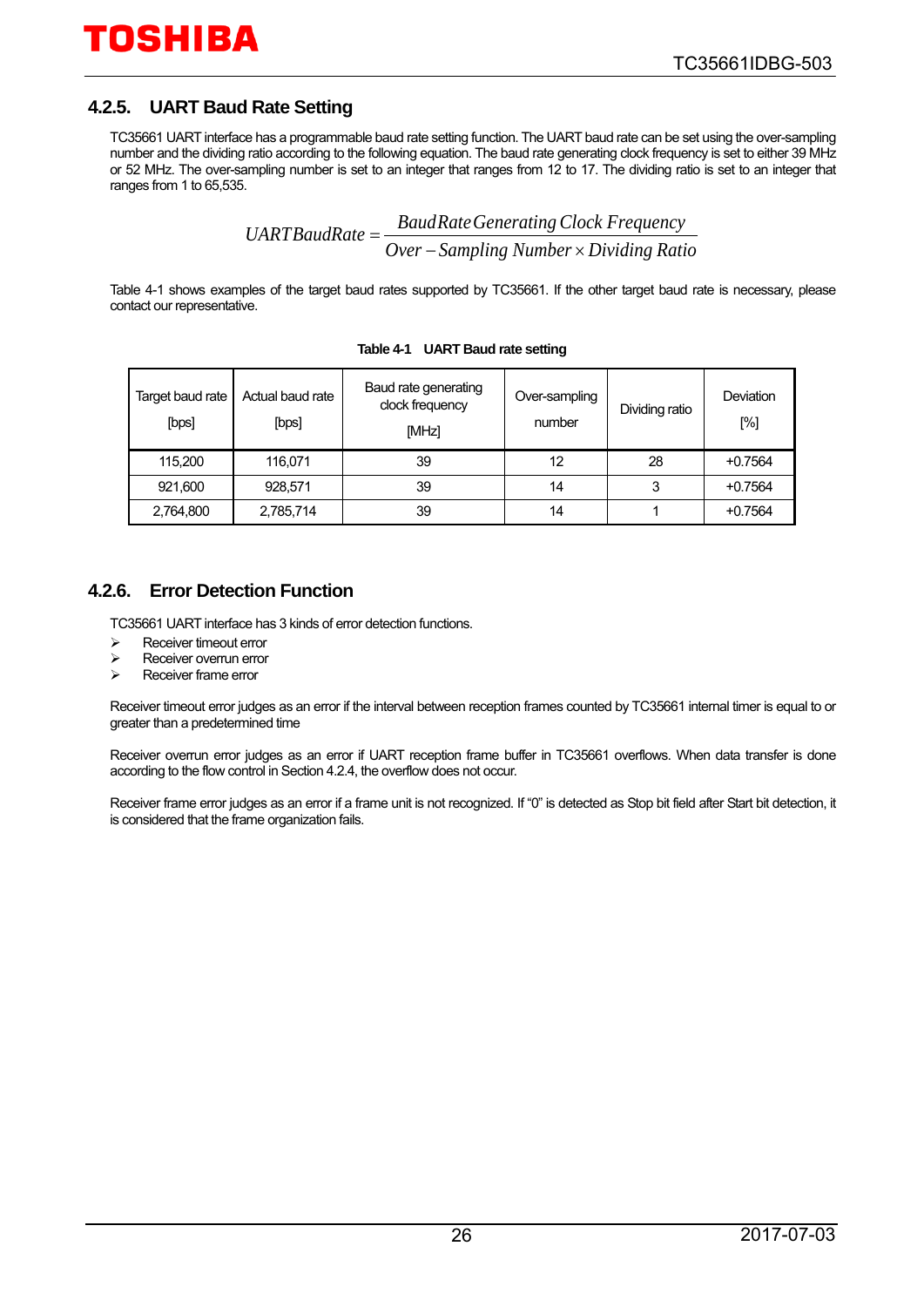#### <span id="page-26-0"></span>**4.3. Audio CODEC Digital Interface**

About enabling or disabling this function, it depends on ROM version. Please see the firmware data sheet.

#### <span id="page-26-1"></span>**4.3.1. Features**

TC35661 has the following main features for an audio CODEC digital interface.

| Operation voltage: | 3.3V                |
|--------------------|---------------------|
| Dota format:       | $\Lambda$ $\Lambda$ |

- $\triangleright$  Data format:  $\triangleright$  Data format:  $\triangleright$  A-law, μ-law, and Linear PCM<br> $\triangleright$  Frame format:  $\triangleright$  MSB left-justified, I<sup>2</sup>S, and PC
- $\triangleright$  Frame format:  $\triangleright$  MSB left-justified,  $I^2S$ , and PCM digital
- Frame frequency: 8 kHz and 16 kHz
- → Data length: 2002 Contract and 16-bit and 16-bit and 16-bit and 16-bit and 16-bit and Slave
- → Bit clock function: Master and Slave<br>
→ Data sampling edge: Master and fall edges
- ightary Data sampling edge:<br>  $\ge$  Prame synchronization signal polarity: High-active and Low-active Frame synchronization signal polarity:
- Built-in CODEC:
	- CVSD (Continuous variable slope delta modulation)
	- PCM (Pulse code modulation)

TC35661 transmits and receives audio data through the audio CODEC digital interface.

The pins in the audio CODEC digital interface are multiplexed with GPIO pins. After release of the reset, TC35661 firmware sets the interface function to the related GPIO pins in Boot procedure.

This interface does not share a power supply pin with the other hardware interface so it is able to use its own voltage.

#### <span id="page-26-2"></span>**4.3.2. Connection Examples**

This CODEC digital interface can be connected to a CODEC IC and a DSP (Digital signal processor) using the same digital interface. [Figure 4-7](#page-26-3) through [Figure 4-9](#page-27-0) show connection examples for each operation mode. The selection of Master mode or Slave mode is done at the configuration setting. When this IC operates in Slave mode, the master is the device which has the bit clock and control function of the frame synchronization signal.

[Figure 4-10](#page-27-1) shows a sequence of the assignment of the CODEC function to the related GPIO pins.



**Figure 4-7 CODEC connection example (TC35661 is Master.)**

<span id="page-26-3"></span>

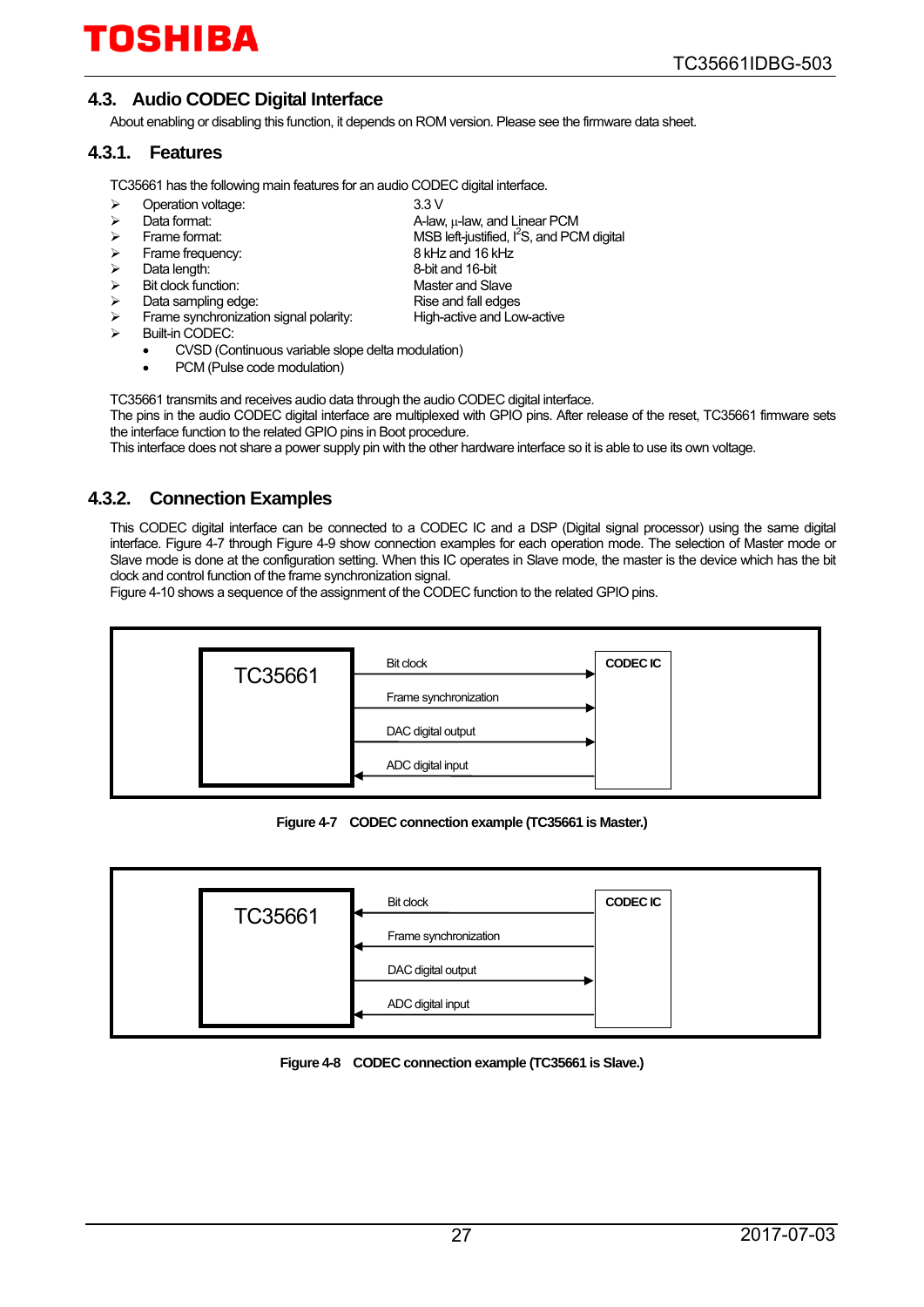

**Figure 4-9 CODEC connection example (TC35661 and CODEC are Slaves.)**

<span id="page-27-0"></span>

<span id="page-27-1"></span>**Figure 4-10 Assignment of CODEC interface function**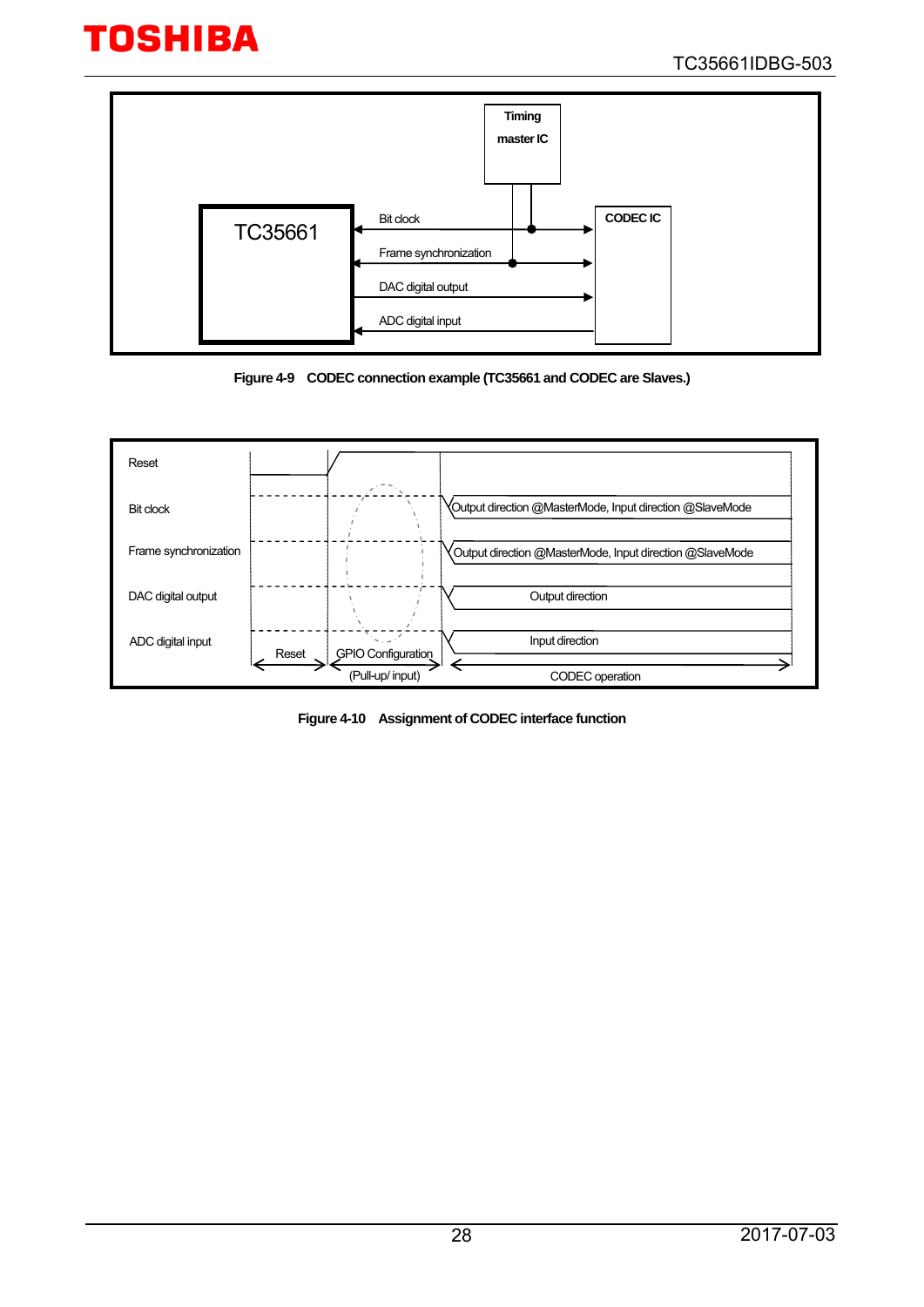#### <span id="page-28-0"></span>**4.3.3. Frame Format**

There are several frame formats for a CODEC digital interface. TC35661 supports one of the most popular frame formats.

- > MSB left-justified
- $\triangleright$  MSB right-justified
- $\triangleright$   $I^2S$
- $\triangleright$  PCM digital short frame
- $\triangleright$  PCM digital long frame

The following data lengths are supported.

- $\geq$  8 bits
- $\geq$  16 bits

[Figure 4-11](#page-28-1) throug[h Figure 4-15](#page-30-0) show the frame formats of the audio CODEC digital interface.

Note that if monaural data are handled using MSB left-justified format and I<sup>2</sup>S format, either left channel or right channel always has the dummy data that can be all-0 data, all-1 data or previously transferred data.



<span id="page-28-1"></span>**Figure 4-11 MSB left-justified format**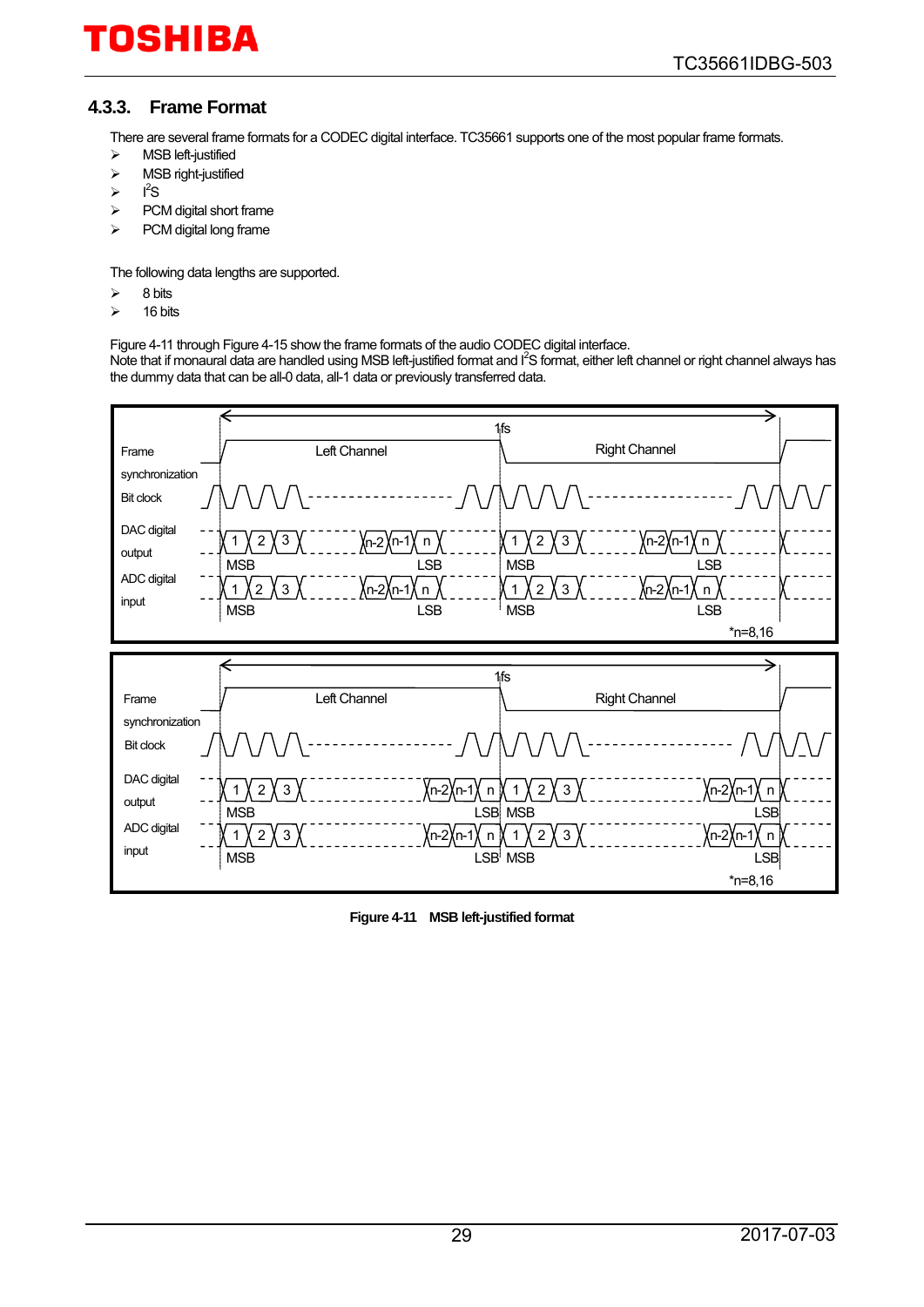#### TC35661IDBG-503



**Figure 4-12 MSB right-justified format**



**Figure 4-13 I<sup>2</sup>S format**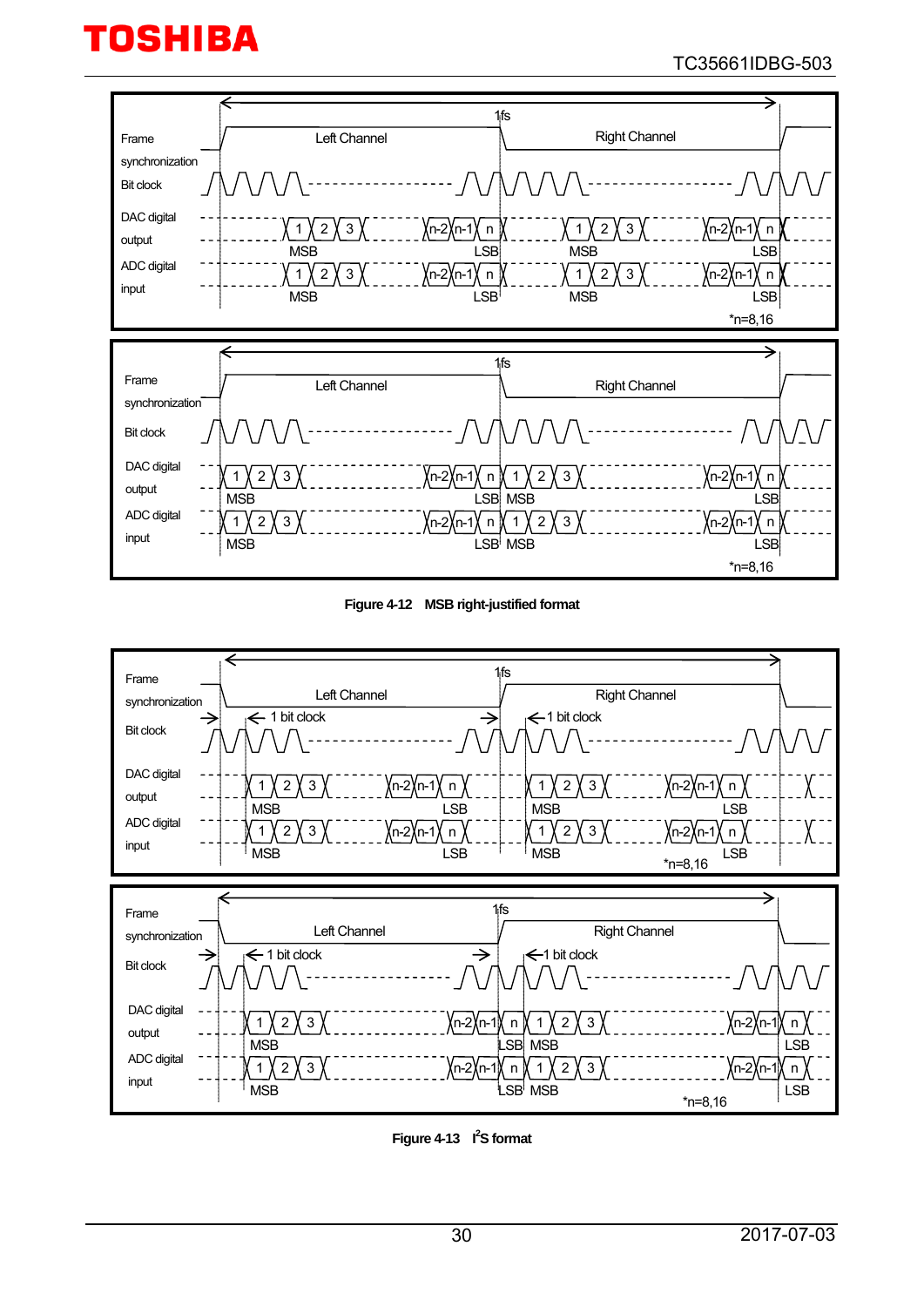#### TC35661IDBG-503







<span id="page-30-0"></span>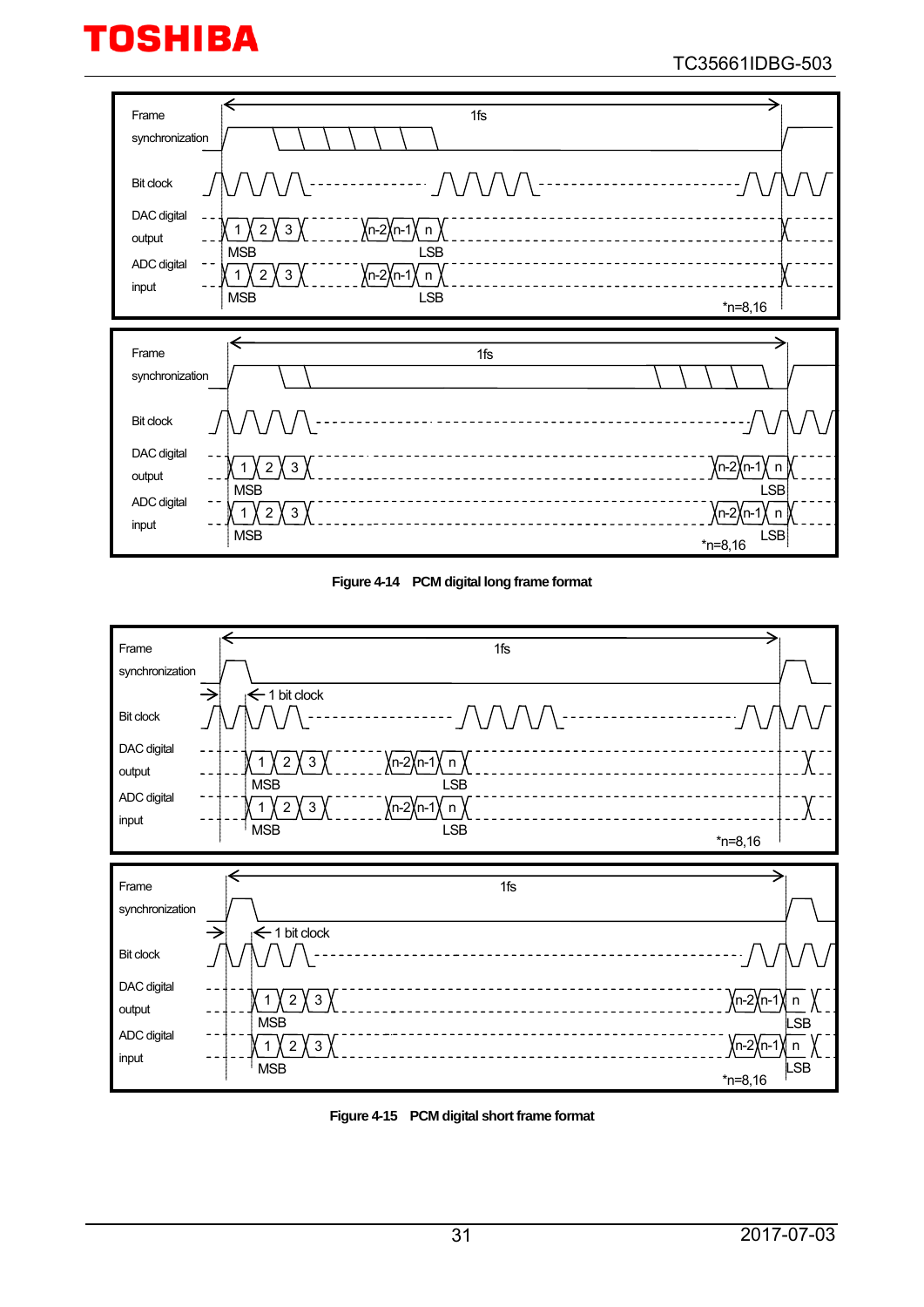#### <span id="page-31-0"></span>**4.3.4. Programmable Polarity Changing**

The audio CODEC digital interface can program the change of the polarity of the sampling edge and the polarity of the frame synchronization signal, respectively.

Data transmitting and receiving timings can be configured as shown i[n Figure 4-16.](#page-31-1)  Edge polarity can be settings of two types.

- A: transmission timing @ falling edge, reception sampling @ rising edge<br>
A: transmission timing @ rising edge, reception sampling @ falling edge
- B: transmission timing @ rising edge, reception sampling @ falling edge (default)



<span id="page-31-1"></span>**Figure 4-16 Transmission and reception sampling edges**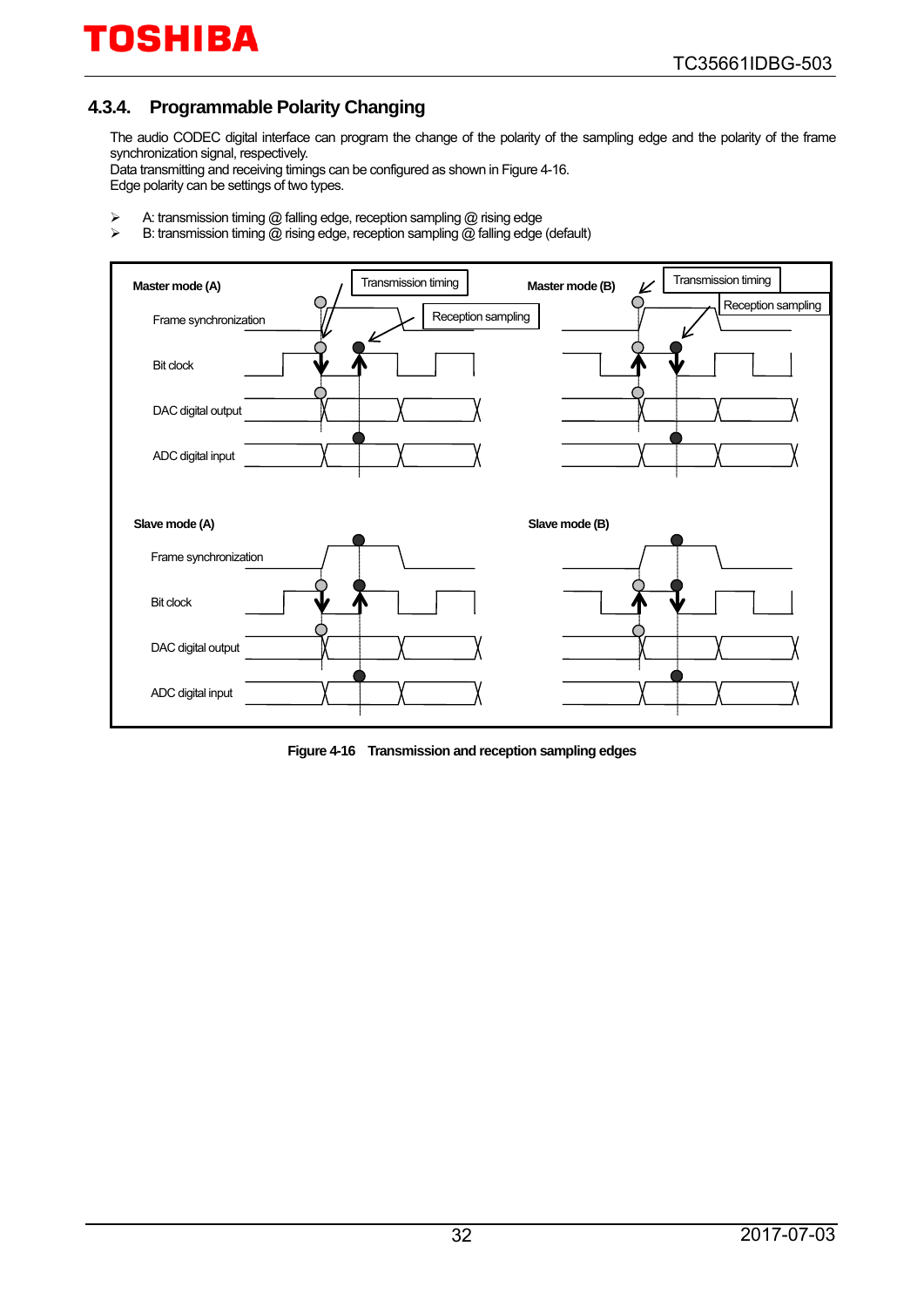[Figure 4-17](#page-32-0) shows the timing chart of the frame synchronization polarity and the data channel. 4 different settings can be done for the frame synchronization polarity and the stereo data L/R swap.<br>  $\triangleright$  A: Frame synchronization signal: Low (Lch)  $\rightarrow$  High (Rch)

- $\triangleright$  A: Frame synchronization signal: Low (Lch)  $\rightarrow$  High (Rch)
- $\triangleright$  B: Frame synchronization signal: High (Lch)  $\rightarrow$  Low (Rch) (Default)
- $\triangleright$  C: Frame synchronization signal: Low (Rch)  $\rightarrow$  High (Lch)  $\triangleright$  D: Frame synchronization signal: High (Rch)  $\rightarrow$  Low (Lch)
- D: Frame synchronization signal: High (Rch) → Low (Lch)

| Setting (A)              |     |     |                        | Setting (B) = Default setting |     |
|--------------------------|-----|-----|------------------------|-------------------------------|-----|
| Frame<br>synchronization | 1fs |     |                        | 1fs                           |     |
| DAC digital output       | Lch | Rch |                        | Lch                           | Rch |
| ADC digital input        | Lch | Rch |                        | Lch                           | Rch |
| Setting (C)              |     |     | Setting <sub>(D)</sub> |                               |     |
| Frame<br>synchronization | 1fs |     |                        | 1fs                           |     |
| DAC digital output       | Rch | Lch |                        | Rch                           | Lch |
| ADC digital input        | Rch | Lch |                        | Rch                           | Lch |

<span id="page-32-0"></span>**Figure 4-17 Frame synchronization polarity and data channels**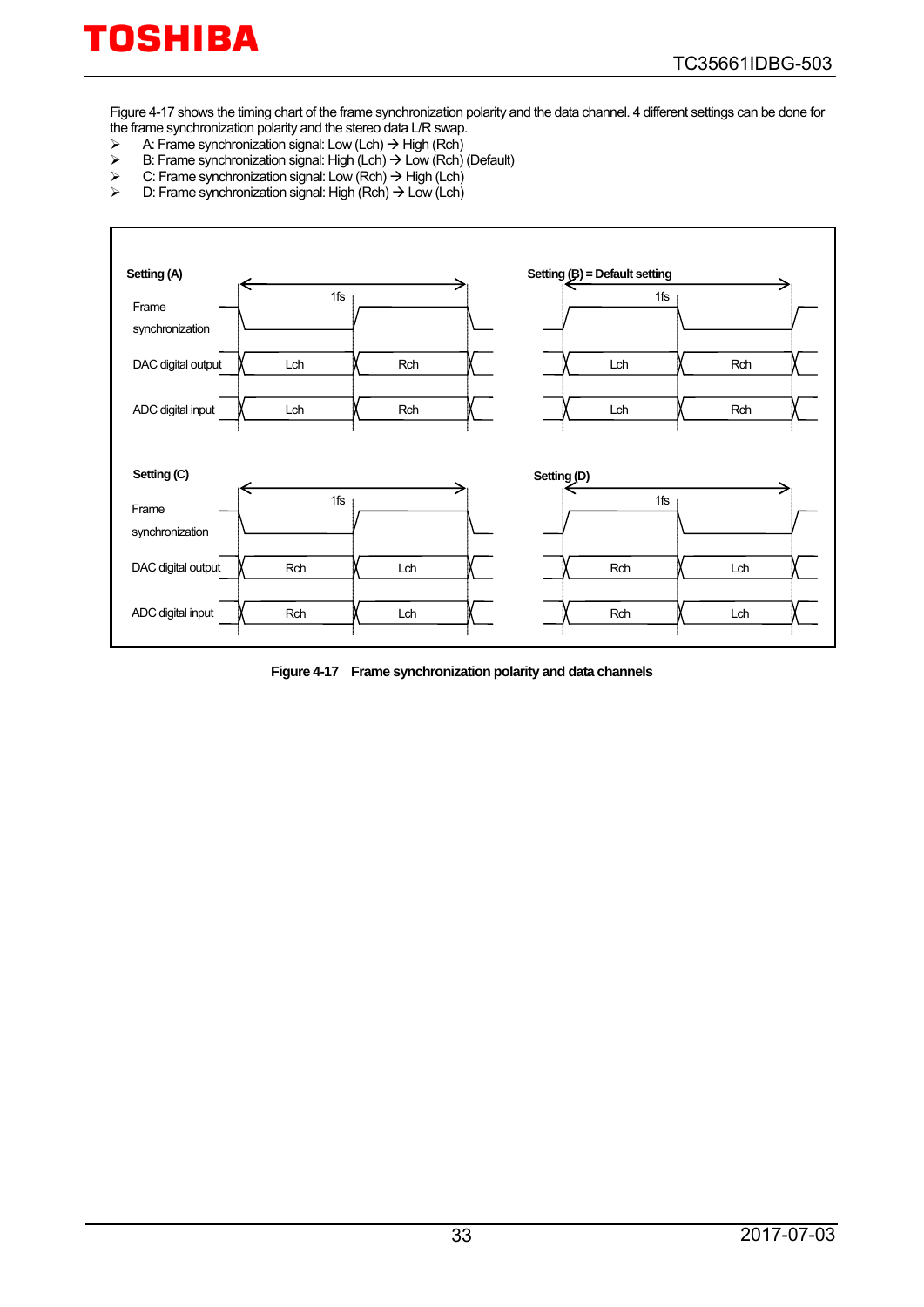#### <span id="page-33-0"></span>**4.3.5. Bit Clock Frequency in Master Mode**

The audio CODEC digital interface has a bit clock and control function of the frame synchronization signal, and has Master mode and Slave mode. This section describes the Master mode.

TC35661 outputs the bit clock and the frame signal when it is a bit clock master device. The frequency of the bit clock is either fixed or switched between two frequencies. This can be done because the bit clock is generated by dividing the internal reference clock of TC35661. The examples of mixed frequencies are shown i[n Figure 4-18](#page-33-1) and [Figure 4-19.T](#page-33-2)he example of a fixed frequency is shown in [Figure 4-20](#page-33-3)

In the bit clock slave mode, the frequency of the bit clock should be a frequency of the integral multiple of the sampling frequency.



#### **Figure 4-18 Bit clock whose frequency is switched (1)**

<span id="page-33-1"></span>

**Figure 4-19 Bit clock whose frequency is switched (2)**

<span id="page-33-2"></span>

<span id="page-33-3"></span>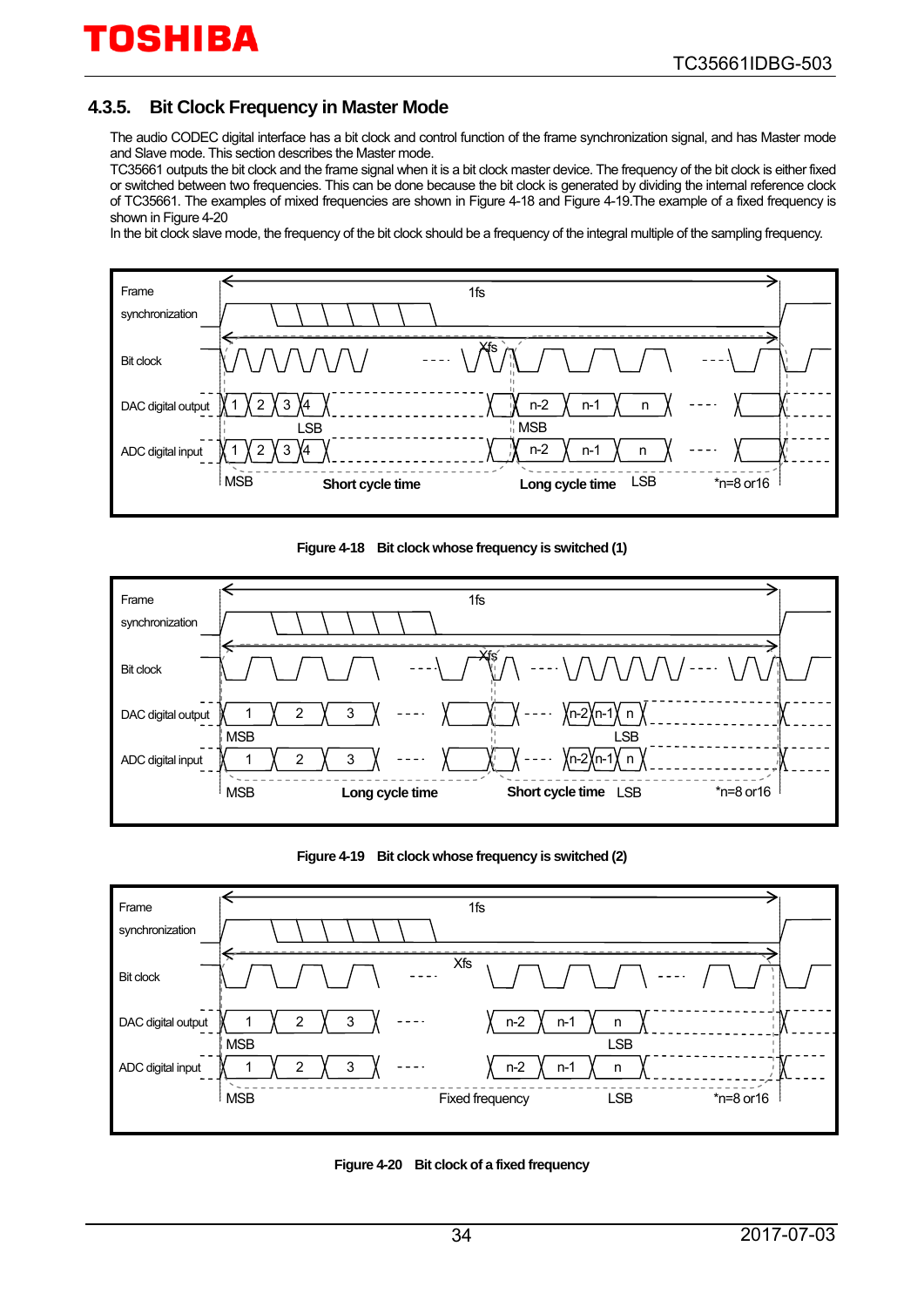

<span id="page-34-0"></span>[Table 4-2](#page-34-0) shows examples of the bit clock frequency which can be generated.

|  | Table 4-2 Examples of the generated bit clock frequency |
|--|---------------------------------------------------------|
|--|---------------------------------------------------------|

| Frame synch<br>frequency<br>[kHz] | Number of Bit<br>clock<br>[FS] | <b>Bit clock</b><br>frequency<br>switching | Bit clock frequency for a<br>short cycle time<br>[kHz] | Bit clock frequency for<br>a long cycle time<br>[kHz] |
|-----------------------------------|--------------------------------|--------------------------------------------|--------------------------------------------------------|-------------------------------------------------------|
| 8                                 | 50                             | No                                         | 400                                                    |                                                       |
|                                   | 52                             |                                            | 416                                                    |                                                       |
|                                   | 100                            |                                            | 800                                                    |                                                       |
|                                   | 130                            |                                            | 1040                                                   |                                                       |
|                                   | 250                            |                                            | 2000                                                   |                                                       |
|                                   | 8                              | Yes                                        | 64.20                                                  | 63.88                                                 |
|                                   | 16                             |                                            | 128.71                                                 | 127.45                                                |
|                                   | 32                             |                                            | 257.43                                                 | 254.90                                                |
|                                   | 64                             |                                            | 520.00                                                 | 500.00                                                |
|                                   | 128                            |                                            | 1040                                                   | 1000.00                                               |
| 16                                | 50                             | No                                         | 800                                                    |                                                       |
|                                   | 130                            |                                            | 2080                                                   |                                                       |
|                                   | 250                            |                                            | 4000                                                   |                                                       |
|                                   | 32                             | Yes                                        | 509.80                                                 | 514.85                                                |
|                                   | 64                             |                                            | 1040                                                   | 1000.00                                               |
|                                   | 128                            |                                            | 2080                                                   | 2000.00                                               |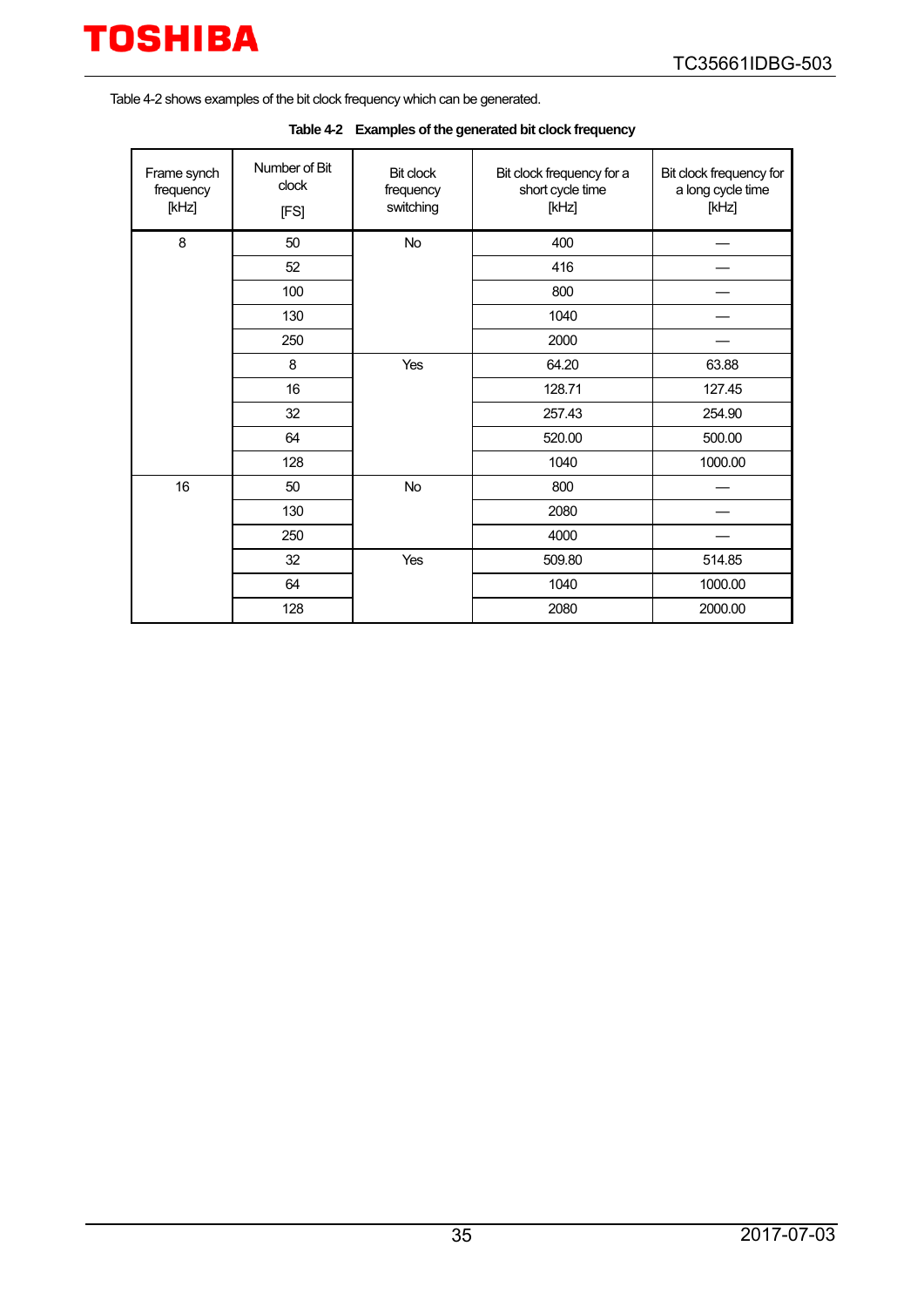#### <span id="page-35-0"></span>**4.4. Serial Memory Interface**

Each supported function depends on ROM version. Please see the firmware data sheet.

#### <span id="page-35-1"></span>**4.4.1. Features**

TC35661 has the following main features for a serial memory interface.

- Operation voltage: 3.3 V
- $\triangleright$  Supports two formats (One of either SPI interface or  $I^2C$  bus interface should be selected.)
	- SPI interface
		-
		- Chip select:<br>
		Chip select polarity:<br>
		High-active<br>
		High-active • Chip select polarity: High-active or Low-active, selectable<br>• Serial clock master function: Selectable clock polarity and phase
		- Serial clock master function: Selectable clock polarity and phase
		-
		- (One is selected from among 4 cases.)<br>T6.47 kHz to 19.5 MHz (CPU: 39 MHz)
		- Serial data transfer mode:
		- $\checkmark$  I<sup>2</sup>C bus interface
			-
			- Serial clock master operation<br>Serial clock frequency: Serial clock frequency: Standard mode (100 kHz or less)
			-
			-
- Fast mode (400 kHz or less)<br>Output mode: Copen-drain output and CMO Open-drain output and CMOS output Device address format:  $\qquad \qquad$  7-bit address (10-bit address is not supported.)
- <span id="page-35-2"></span>**4.4.2. Connection Example**

A serial EEPROM and a serial Flash-ROM are connected to TC35661 using the serial memory interface. The interface frame format can be either I<sup>2</sup>C bus or SPI format. SPI format can be used as a control interface for some voice CODEC devices, too.

76.47 kHz to 19.5 MHz (CPU: 39 MHz)<br>MSB-first and LSB-first

[Figure 4-21](#page-35-3) shows a connection example of a serial EEPROM using  $I^2C$  bus interface of the open-drain mode. Each external pull-up resistor (Rext) is necessary for both the serial clock line and the serial data line.

[Figure 4-22](#page-36-0) shows another connection example where  $I^2C$  bus is in the CMOS output mode. Only the serial data line needs Rext because this line can be driven by neither TC35661 nor the serial EEPROM.



<span id="page-35-3"></span>Figure 4-21 Connection example for serial EEPROM with I<sup>2</sup>C-bus interface (Open-drain output)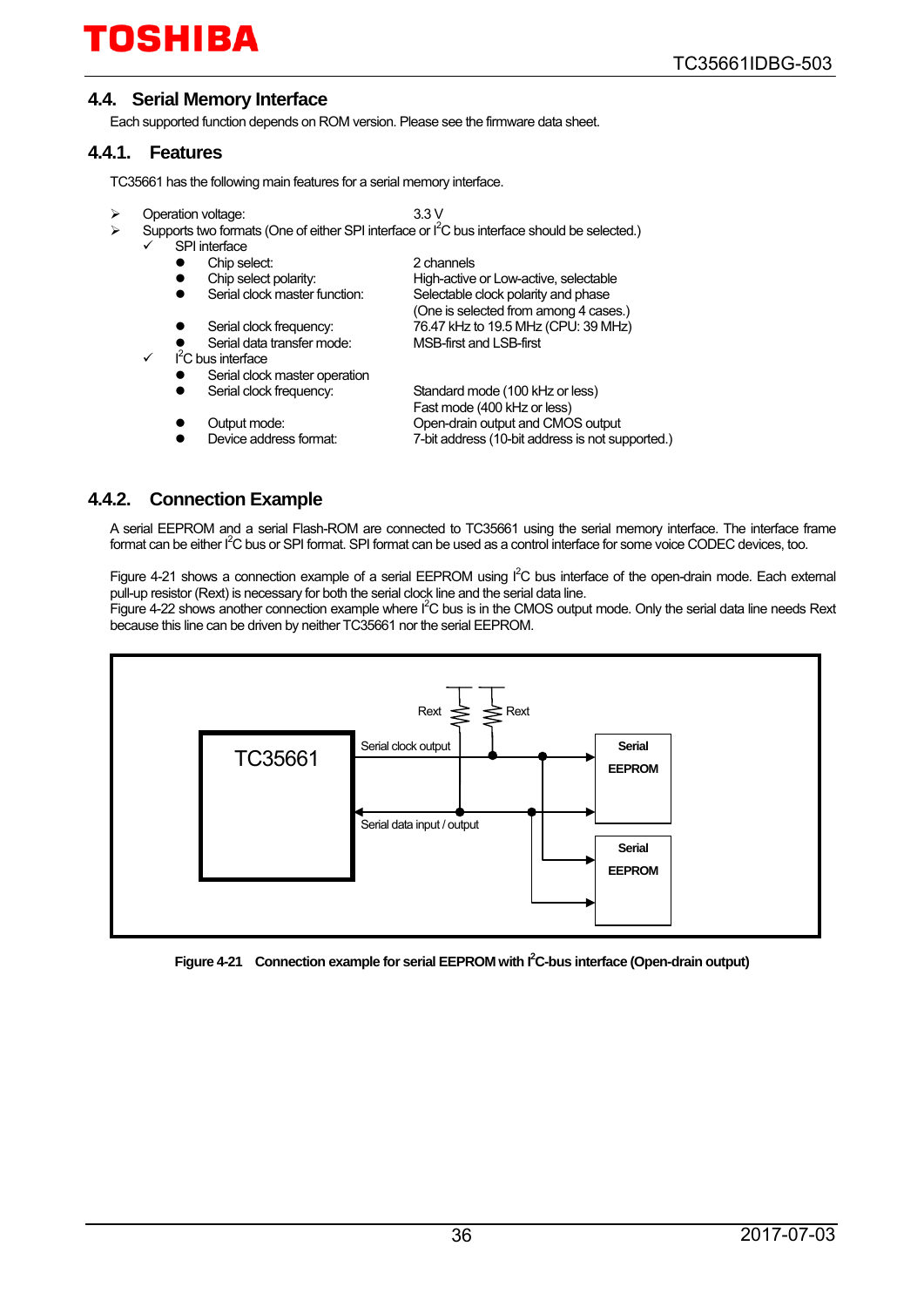

Figure 4-22 Connection example for serial EEPROM with I<sup>2</sup>C-bus interface (CMOS output)

#### <span id="page-36-0"></span>TC35661 has 2 Chip select ports for SPI interface.

[Figure 4-23](#page-36-1) shows a connection example, where both a serial Flash-ROM and a voice CODEC chip are connected to TC35661. [Figure 4-24](#page-37-0) shows another connection example, where two serial Flash-ROM's are connected to TC35661.



<span id="page-36-1"></span>**Figure 4-23 Connection example for serial Flash-ROM and CODEC using SPI interface**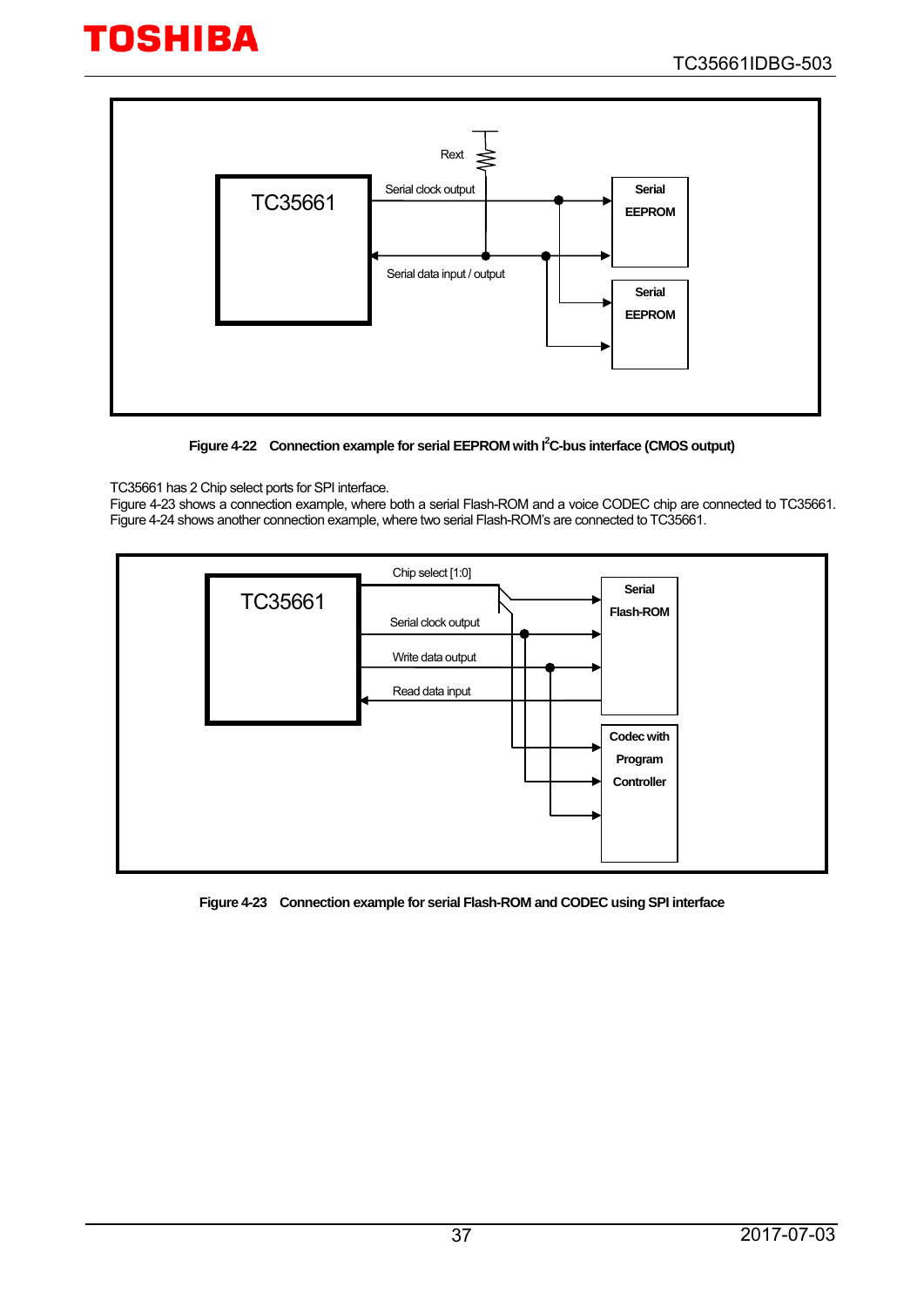



**Figure 4-24 Connection example for two serial Flash-ROM's with SPI interface**

<span id="page-37-0"></span>Note: Some connections may need pull-up resistors on the data lines.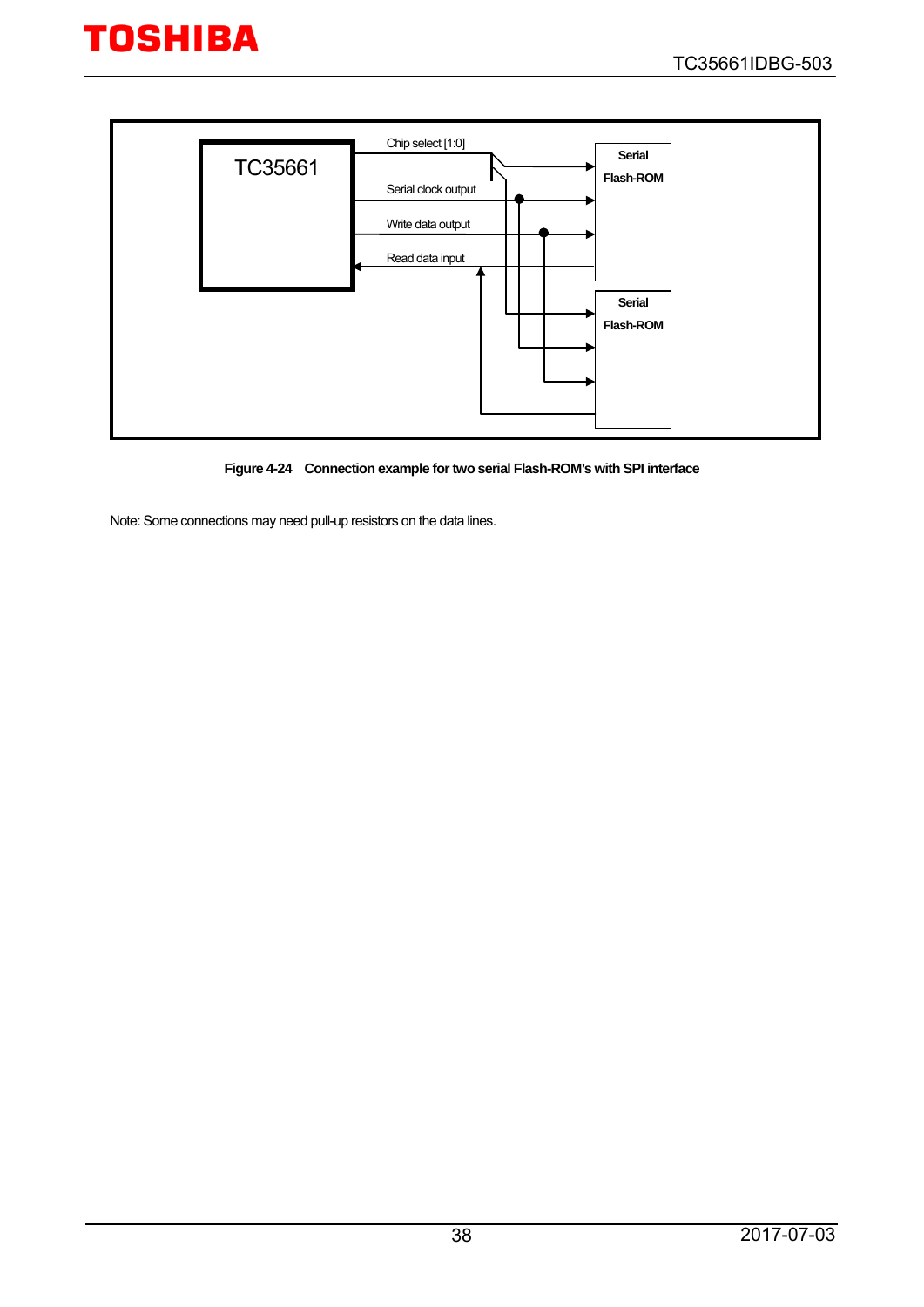#### <span id="page-38-0"></span>**4.4.3. Selection of External Pull-up Resistor Value for I2 C Bus Interface**

The external pull-up resistor value needs to be selected by the following equations in case of  $I^2C$  bus interface. Its maximum value is defined by the equation (1) in which t<sub>r</sub> is a rise time of the serial clock and data, and C<sub>b</sub> is I<sup>2</sup>C bus capacity. Its minimum value is defined by the equation (2) in which  $V_{dd}$  is a supply voltage for TC35661,  $V_{dd}$  max is the maximum value of the low level output voltage, and I<sub>ol</sub> is the low level output current.

Please select the value of the pull-up resistor in the range of the minimum value and the maximum value.

$$
R_{\text{ext\_max}} = \frac{t_r}{0.8473 \times C_b}
$$
 (1)  

$$
R_{\text{ext\_min}} = \frac{V_{dd} - V_{ol}}{I_{ol}}
$$
 (2)

<span id="page-38-1"></span>TC35661 supports I<sup>2</sup>C bus standard mode (100 kHz or less) and I<sup>2</sup>C bus fast mode (400 kHz or less). The rise time t<sub>r</sub> is 1000 ns for the standard mode and it is 300 ns for the fast mode. Cb value depends on a PCB and implementation on the board[. Table 4-3 a](#page-38-1)nd [Table 4-4](#page-38-2) show examples when  $I^2C$  bus capacity is 20 pF.

| I <sup>2</sup> C bus frequency | 100 kHz or less |      |      |      |      |      |
|--------------------------------|-----------------|------|------|------|------|------|
| tr[ns]                         | 1000            |      |      |      |      |      |
| $Cb$ $pF$                      | 20              |      |      |      |      |      |
| Vdd [V]                        |                 | 3.0  |      | 3.3  |      |      |
| Vol max M                      | 0.4             |      |      | 0.4  |      |      |
| lol [mA]                       |                 | 2    | 4    |      | 2    | 4    |
| Rext min $[k\Omega]$           | 2.60            | 1.30 | 0.65 | 2.90 | 1.45 | 0.73 |
| Rext max $[k\Omega]$           | 59.01           |      |      |      |      |      |

Table 4-3 External pull-up resistor value for  $I^2C$  standard mode (Cb = 20 pF)

<span id="page-38-2"></span>**Table 4-4 External pull-up resistor value for I2 C fast mode (Cb = 20 pF)**

| I <sup>2</sup> C bus frequency | 400 kHz or less |                |      |      |      |      |
|--------------------------------|-----------------|----------------|------|------|------|------|
| tr[ns]                         | 300             |                |      |      |      |      |
| $Cb$ $[pF]$                    | 20              |                |      |      |      |      |
| Vdd [V]                        | 3.0             |                | 3.3  |      |      |      |
| Vol max [V]                    | 0.4             |                |      | 0.4  |      |      |
| lol [mA]                       | 1               | $\overline{2}$ | 4    |      | 2    | 4    |
| Rext min $[k\Omega]$           | 2.60            | 1.30           | 0.65 | 2.90 | 1.45 | 0.73 |
| Rext max $[k\Omega]$           | 17.70           |                |      |      |      |      |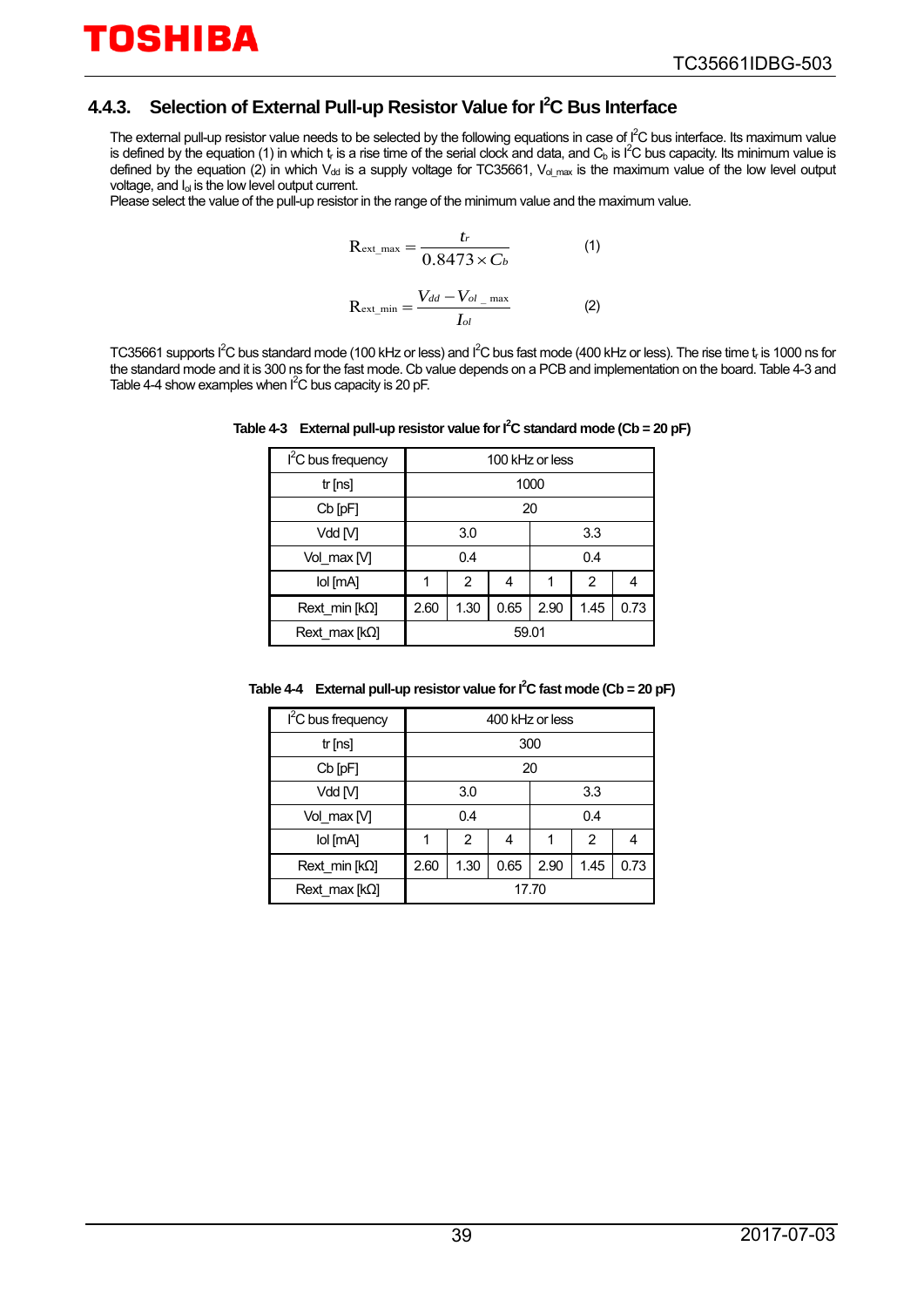#### <span id="page-39-0"></span>**4.4.4. Frame Format**

There are several frame formats of the serial memory interface. TC35661 supports SPI and I<sup>2</sup>C frame formats. These interfaces cannot be used simultaneously. Please select one appropriate interface.

When using SPI format serial memory, TC35661 sends a command identification code (C<sub>k</sub> to C0) and an address (A<sub>m</sub> to A0) in turn. For example, in the case of a read command [\(Figure 4-25\)](#page-39-1), the serial memory transmits the byte data (a read data) specified by the address. TC35661 continues to assert Chip select until the read data amount reaches the expected byte count. In the case of a programming command [\(Figure 4-26\)](#page-39-2), TC35661 continues to assert Chip select and transmits write byte data until the amount reaches the expected byte count.

The command identification code system and the address bit width will need to match the specifications of the serial memory to be used.



**Figure 4-25 SPI format (Serial memory, read command)** 

<span id="page-39-1"></span>

<span id="page-39-2"></span>**Figure 4-26 SPI format (Serial memory, programming command)**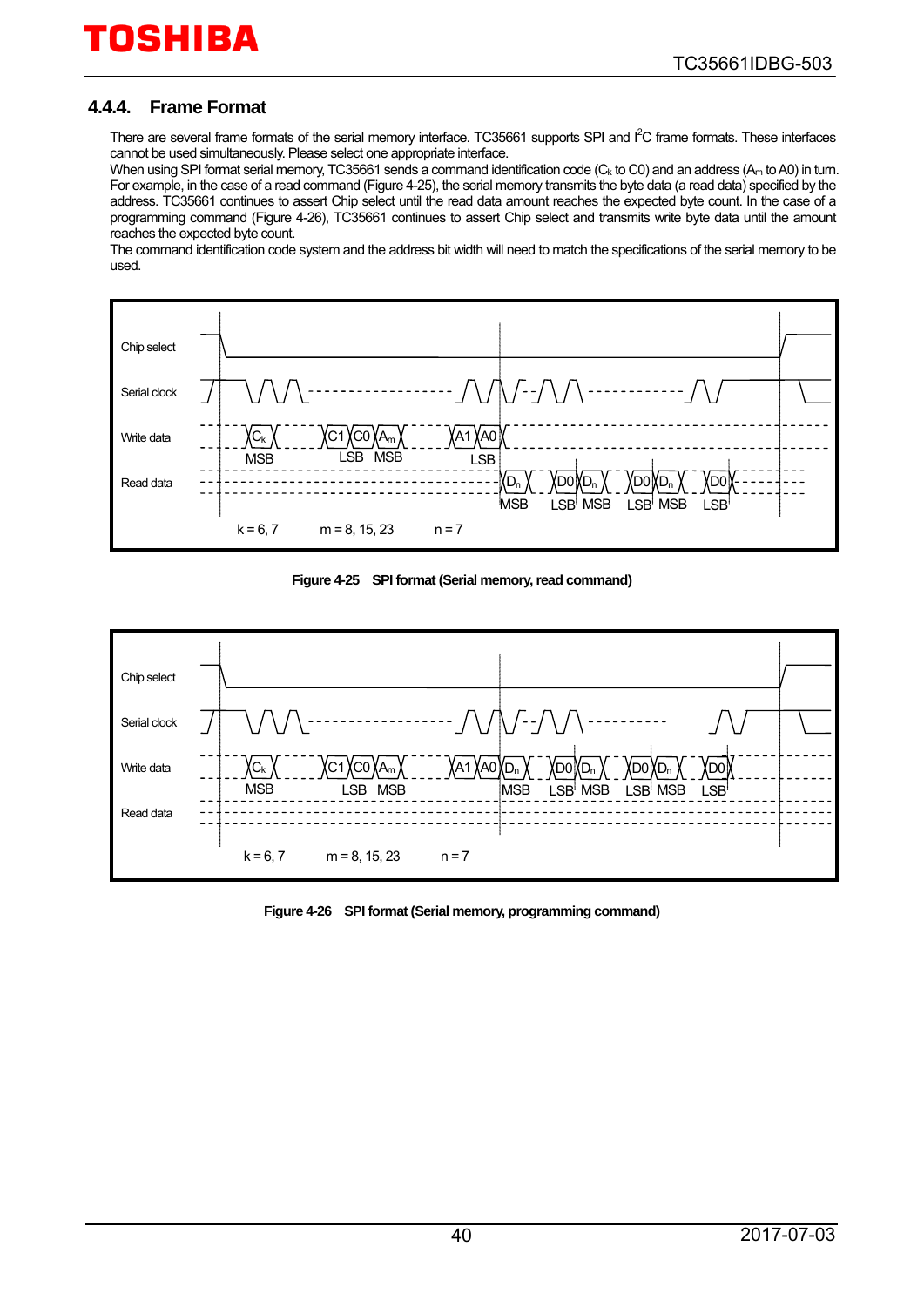When using I<sup>2</sup>C format serial memory, TC35661 generates Start condition at first. Then it sends a device identification address (7 bits: [A6: A0]) and the first byte address of the access memory ([B7: B0]) to follow a read or write command bit. Any data in  $I^2C$  is transferred as MSB first. The value of the device identification address and how to specify the byte address are determined depending on the device to be connected, so they will need to match.

In case of read, TC35661 will return an acknowledgment bit (ACK: Acknowledge) or a reception denial bit (NACK: Not acknowledge) to the serial memory each time at 1 byte reception.

In case of write, TC35661 receives ACK or NACK from the serial memory each time at 1 byte transmission.

Multi-byte, not limited to 1 byte, is able to be handled continuously. TC35661 generates Stop condition after read or write of all bytes has been completed.

[Figure 4-27](#page-40-0) shows the case of 2-byte data read. [Figure 4-28](#page-40-1) shows the case of 2-byte data write. The gray signals and signal names are the output from the serial memory in those figures. In the read mode, TC35661 returns NACK after it receives the last byte data, which notifies the serial memory of the completion of the read.



Figure 4-27 <sup>2</sup>C format (Serial memory, read)

<span id="page-40-1"></span><span id="page-40-0"></span>

Figure 4-28 I<sup>2</sup>C format (Serial memory, write)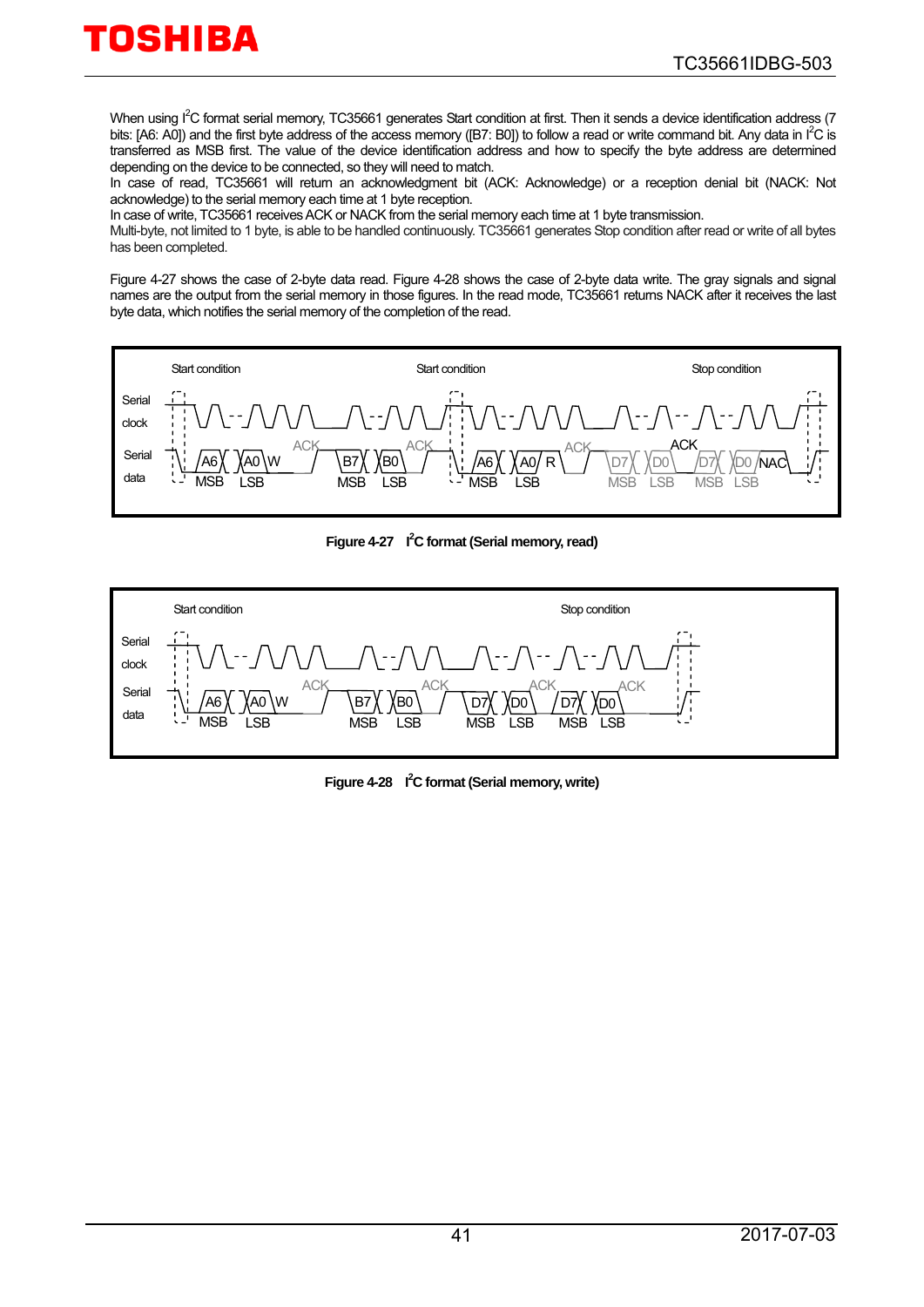When connecting the CODEC IC whose control interface is SPI interface, a specified address, the read or write type and so on are transmitted in the first 8 bits (X7 to X0). Please refer to each CODEC IC document for its format[. Figure 4-29](#page-41-0) shows an example to read a specified address byte data. [Figure 4-30](#page-41-1) shows an example to write data to a specified address. An[d Figure 4-31](#page-41-2) shows an example to write continuously byte data to a specified address and the following addresses.



**Figure 4-29 SPI format (CODEC IC, single byte read)**

<span id="page-41-0"></span>

**Figure 4-30 SPI format (CODEC IC, single byte write)**

<span id="page-41-1"></span>

<span id="page-41-2"></span>**Figure 4-31 SPI format (CODEC IC, continuous byte write)**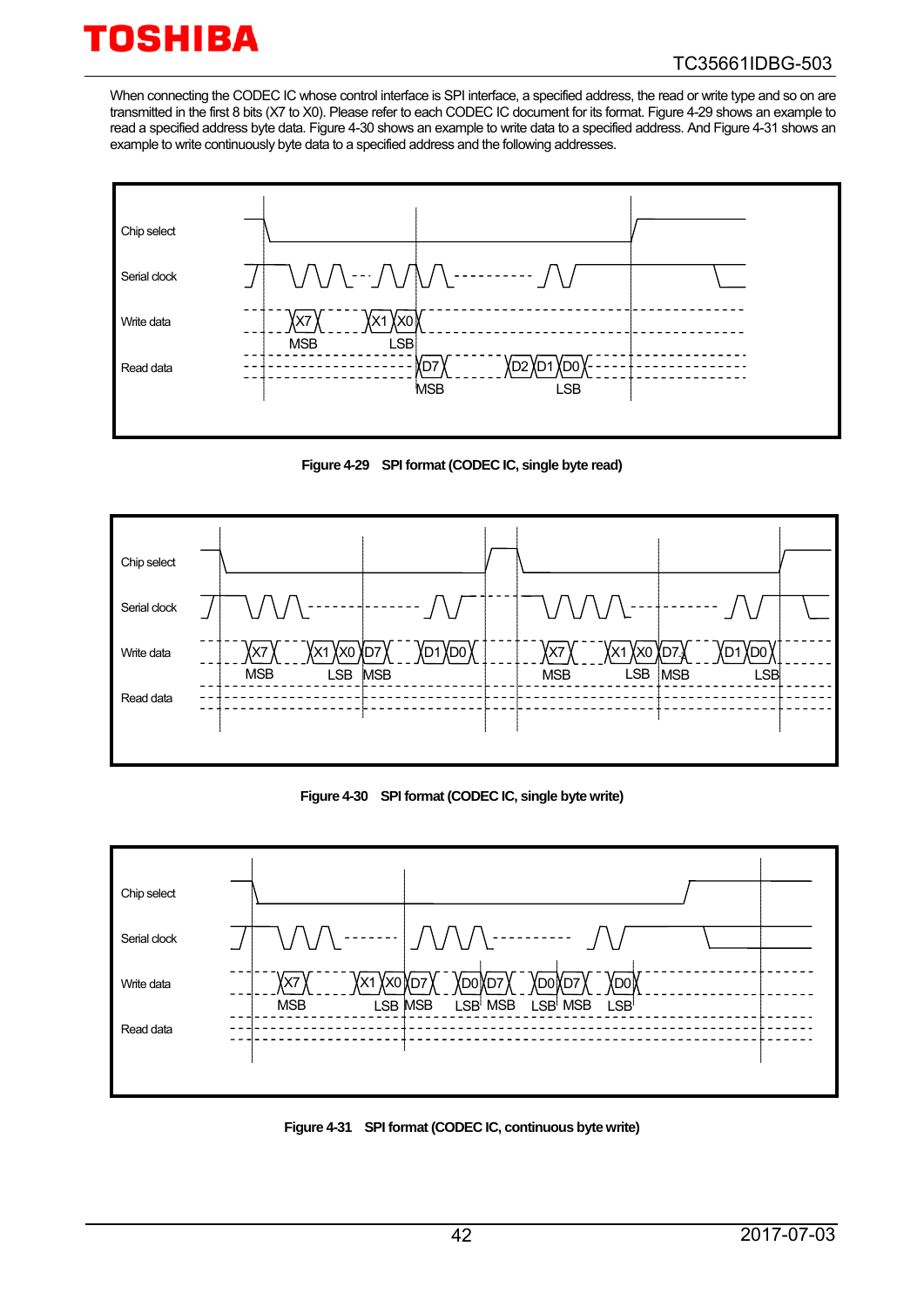#### <span id="page-42-0"></span>**4.5. Wi-Fi Co-existence Interface**

About enabling or disabling this function, it depends on ROM version. Please see the firmware data sheet.

#### <span id="page-42-1"></span>**4.5.1. Features**

TC35661 has a Wi-Fi co-existence interface. TC35661 can co-operate with the Wi-Fi IC which uses 2.4-GHz band in the same box and is connected by dedicated control lines to prevent from mutual interference. This interface has the following features:

- > Operation voltage: 3.3 V<br>> Mode: 2-wire
- 

2-wire, 3-wire, and 4-wire

#### <span id="page-42-2"></span>**4.5.2. Connection Example**

The connection examples are shown i[n Figure 4-32,](#page-42-3) [Figure 4-33,](#page-42-4) an[d Figure 4-34.](#page-42-5) 



**Figure 4-32 Connection example of 2-wire**

<span id="page-42-3"></span>

**Figure 4-33 Connection example of 3-wire**

<span id="page-42-5"></span><span id="page-42-4"></span>

**Figure 4-34 Connection example of 4-wire**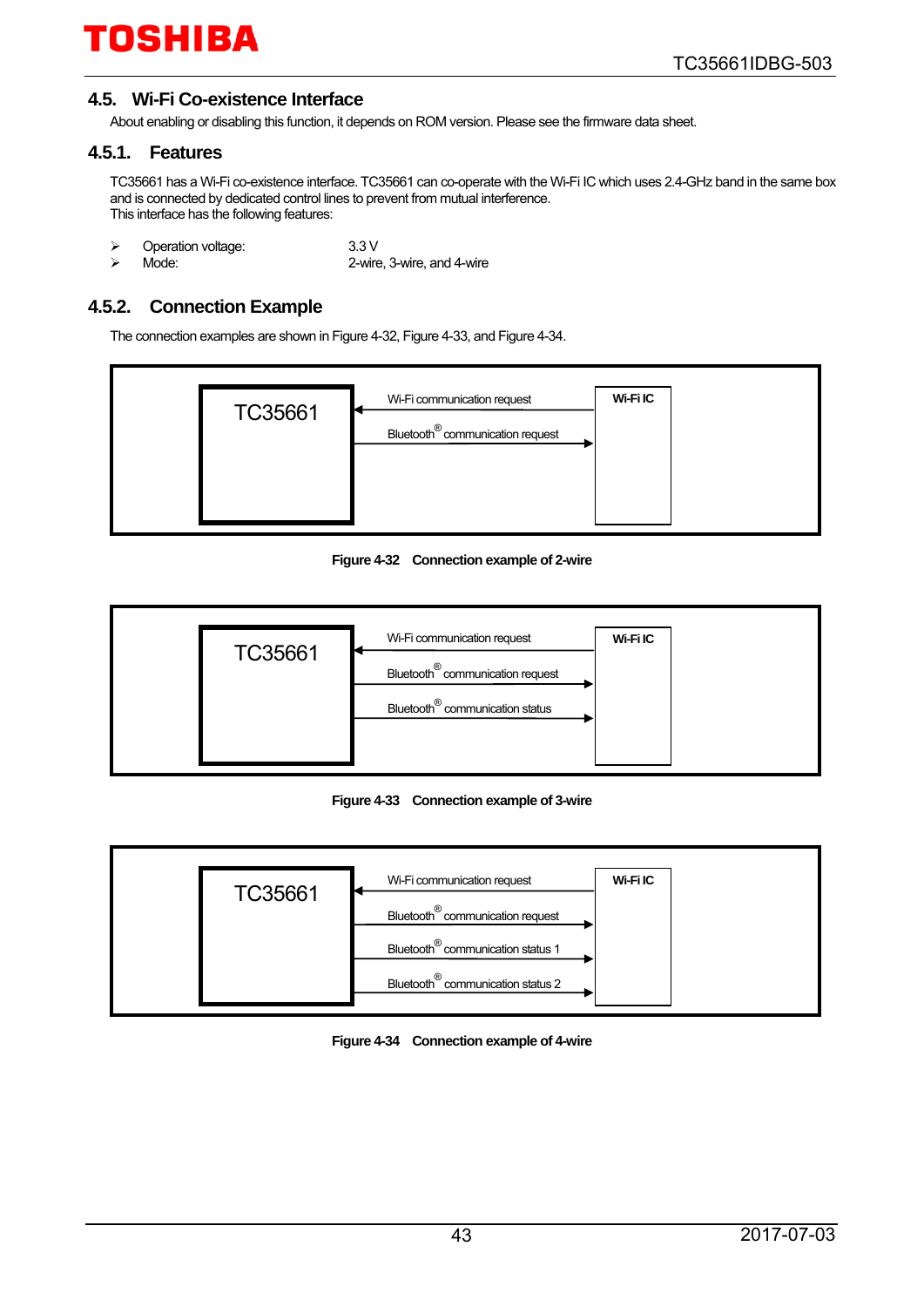#### <span id="page-43-0"></span>**4.6. Reference Clock Interface**

#### <span id="page-43-1"></span>**4.6.1. Features**

TC35661 has the following features for the reference clock interface.<br>
> Type: Able to connect to a crystal oscillator

- 
- Type: Able to connect to a crystal oscillator or TCXO<br>Clock frequency: 26 MHz (The frequency uncertainty should 26 MHz (The frequency uncertainty should be 20 ppm or less in the range of the operation temperature.)

The crystal oscillator should be connected between XOIN pin and XOOUT pin. TC35661 has an internal feed-back resistor between them so that an external feed-back resistor is unnecessary. Please select external capacitors (C<sub>IN</sub> and C<sub>OUT</sub>) whose capacitance values should match the crystal oscillator specification. Note that the resistor value and the connection of an external output resistor should be selected according to implementation on a PCB with TC35661. In case of an external clock, the input TCXO needs XOIN pin only. Please keep XOOUT pin open.

#### <span id="page-43-2"></span>**4.6.2. Connection Example**



**Figure 4-35 Crystal oscillator connection example**

#### <span id="page-43-3"></span>**4.6.3. Fine Tuning Function for Crystal Oscillator**

The crystal oscillator circuit has a built-in capacitor array, and the oscillator frequency can be trimmed by a register bit value. The bit value can take 0 to 31.

[Figure 4-36](#page-43-4) shows an example of trimming values using 26-MHz crystal oscillator on one of the PCB's.

The trimming characteristics depend on a crystal oscillator, external capacitors, resistors, layout of a PCB, and others.



<span id="page-43-4"></span>**Figure 4-36 Trimming frequency range example**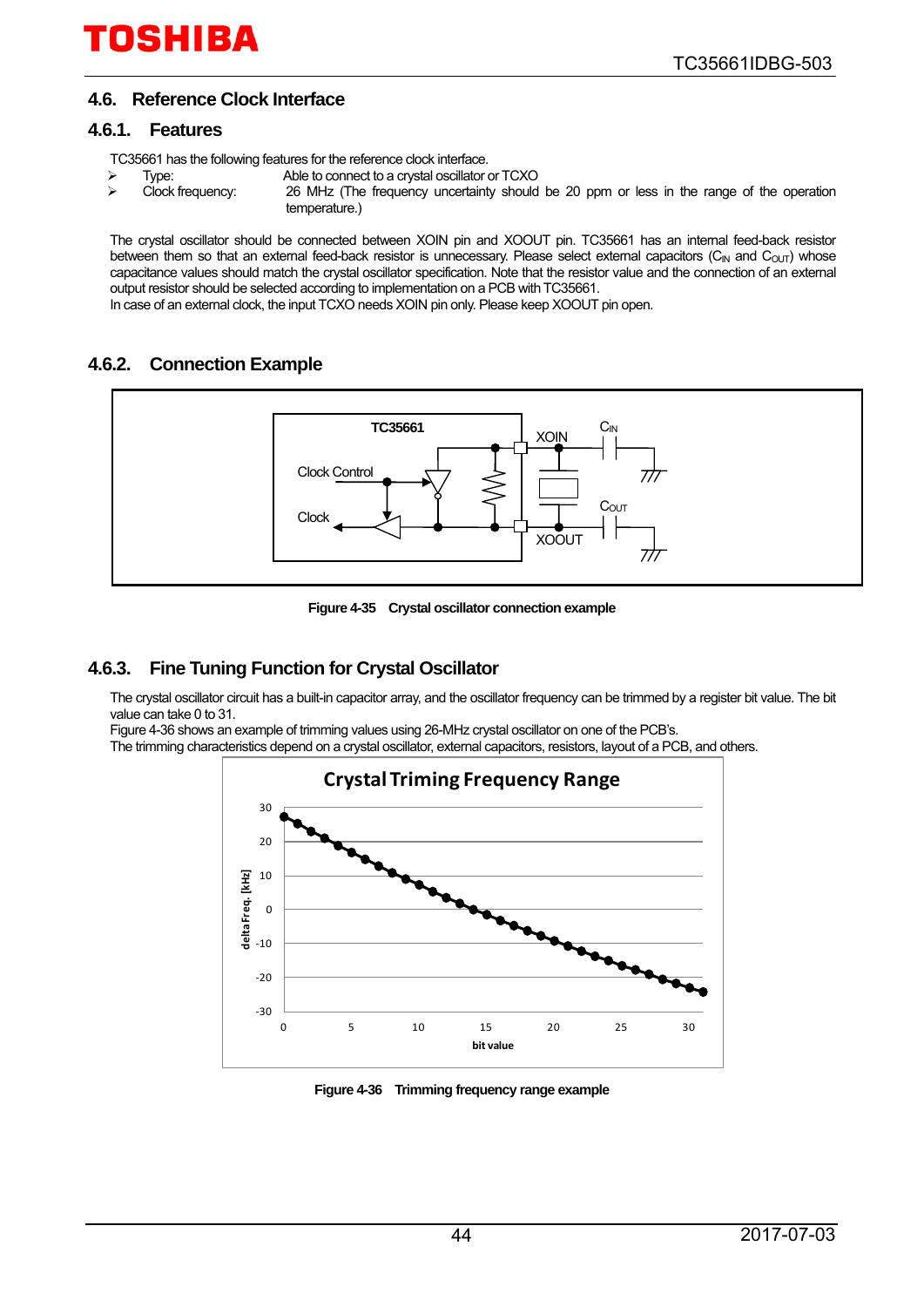#### <span id="page-44-0"></span>**4.7. JTAG Interface**

#### <span id="page-44-1"></span>**4.7.1. Features**

Following shows features of TC35661 JTAG interface.

- > Operation voltage: 3.3 V
- $\triangleright$  ICE interface
- $\triangleright$  Chip boundary test function

#### <span id="page-44-2"></span>**4.7.2. Connection Example**

[Figure 4-37](#page-44-3) shows an example of the connection between TC35661 and an ICE. For the timing chart of the connection between a JTAG interface and an ICE, refer to the related information produced by ARM.

<span id="page-44-3"></span>

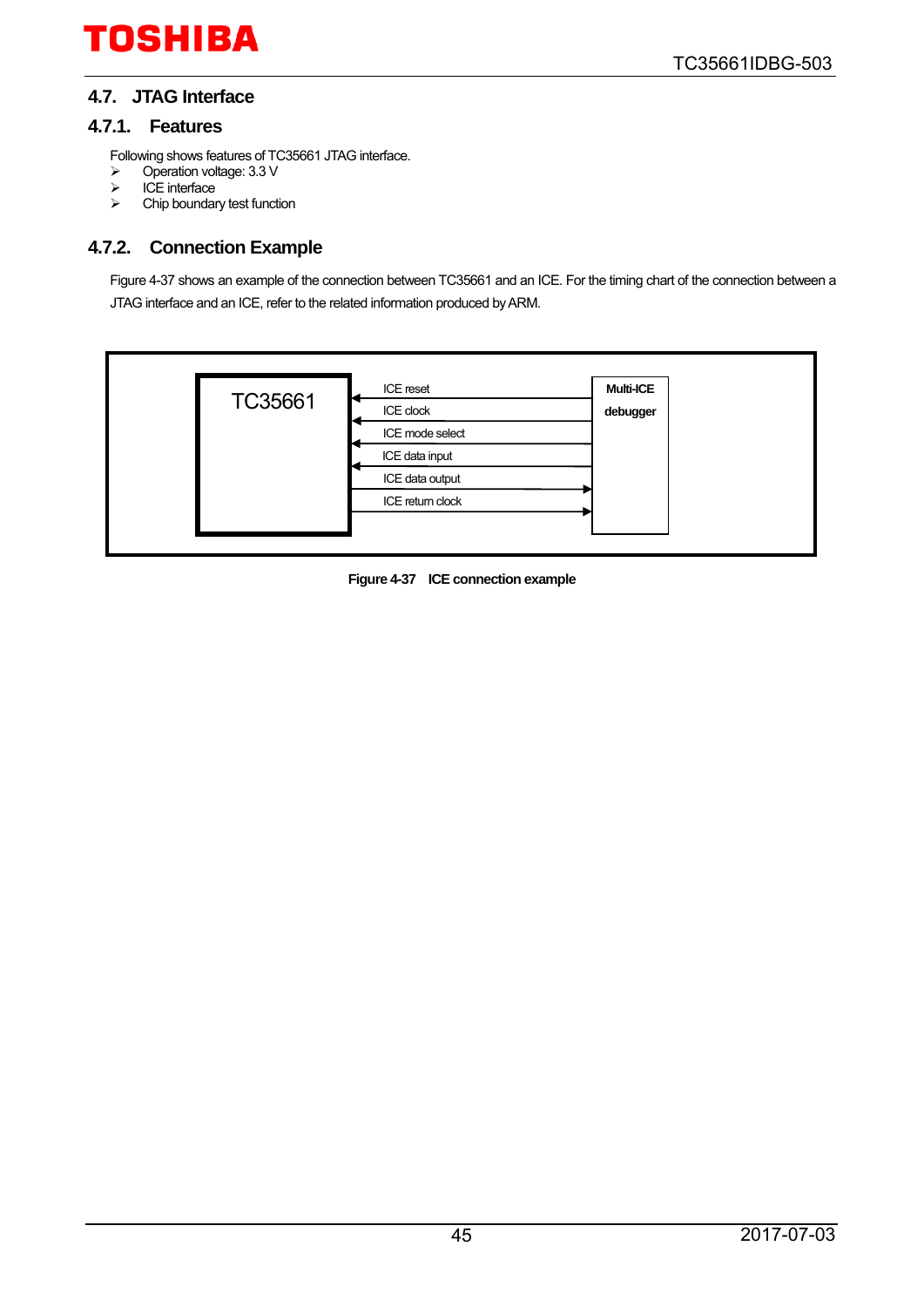#### <span id="page-45-0"></span>**5. Electrical Characteristics**

#### <span id="page-45-1"></span>**5.1. Absolute Maximum Ratings**

The absolute maximum ratings of a semiconductor device are a set of specified parameter values, which must not be exceeded during operation, even for an instant. If any of these ratings would be exceeded during operation, the device electrical characteristics may be irreparably altered, and the reliability and lifetime of the device can no longer be guaranteed. Moreover, these operations with exceeded ratings may cause break-down, damage and/or degradation to any other equipment. Applications using the device should be designed such that each absolute maximum rating will never be exceeded in any operating conditions.

| <b>Item</b>         |                                |        | Rating          |                 |  |  |
|---------------------|--------------------------------|--------|-----------------|-----------------|--|--|
|                     | Symbol (Power supply category) | Min    | Max             | Unit            |  |  |
| Power supply        | DVDD <sup>*</sup>              | $-0.3$ | $+3.9$          | $\vee$          |  |  |
|                     | LVDD33*                        | $-0.3$ | $+3.9$          | $\vee$          |  |  |
|                     | AVDD12*                        | $-0.3$ | $+1.8$          | V               |  |  |
|                     | AVDD33PA                       | $-0.3$ | $+3.9$          | $\vee$          |  |  |
|                     | <b>CVDD</b>                    | $-0.3$ | $+1.8$          | $\vee$          |  |  |
| Input voltage       | VIN (DVDDA)                    | $-0.3$ | $DVDDA + 0.3$   | $\vee$          |  |  |
|                     | VIN (DVDDB)                    | $-0.3$ | $DVDDB + 0.3$   | $\vee$          |  |  |
|                     | VIN (AVDD12X)                  | $-0.3$ | $AVDD12X + 0.3$ | $\vee$          |  |  |
|                     | GPIO*                          | $-0.3$ | $DVDD^* + 0.3$  | $\vee$          |  |  |
|                     | <b>XOIN</b>                    | $-0.3$ | $AVDD12X + 0.3$ | $\vee$          |  |  |
|                     | Other IO pins                  | $-0.3$ | $DVDDA + 0.3$   | $\vee$          |  |  |
| Output voltage      | VOUT (DVDDA)                   | $-0.3$ | $DVDDA + 0.3$   | $\vee$          |  |  |
|                     | VOUT (DVDDB)                   | $-0.3$ | $DVDDB + 0.3$   | $\vee$          |  |  |
|                     | VOUT (AVDD12X)                 | $-0.3$ | $AVDD12X + 0.3$ | $\vee$          |  |  |
|                     | VOUT (LDOOUT12A)               | $-0.3$ | $CVDD + 0.3$    | $\vee$          |  |  |
|                     | GPIO*                          | $-0.3$ | $DVDD^* + 0.3$  | $\vee$          |  |  |
|                     | <b>XOOUT</b>                   | $-0.3$ | $AVDD12X + 0.3$ | $\vee$          |  |  |
|                     | Other IO pins                  | $-0.3$ | $DVDDA + 0.3$   | $\vee$          |  |  |
| Input current       | IIN (DVDD*)                    | $-10$  | $+10$           | mA              |  |  |
| Input power         | RFIO (AVDD12SG)                |        | $+6$            | dB <sub>m</sub> |  |  |
| Storage temperature |                                | $-40$  | $+125$          | $^{\circ}C$     |  |  |

|  |  |  | Table 5-1 Absolute Maximum Ratings (CDVSS = AVSS* = LVSS33 = 0 V) |
|--|--|--|-------------------------------------------------------------------|
|--|--|--|-------------------------------------------------------------------|

Note: AVSS\*: AVSS12X, AVSS12SYN, AVSS12ADC and AVSSSG.

DVDD\*: DVDDA and DVDDB. LVDD33\*: LVDD33D and LVDD33A. AVDD12\*: AVDD12X, AVDD12SYN and AVDD12SG. GPIO\*: GPIO0 to GPIO18.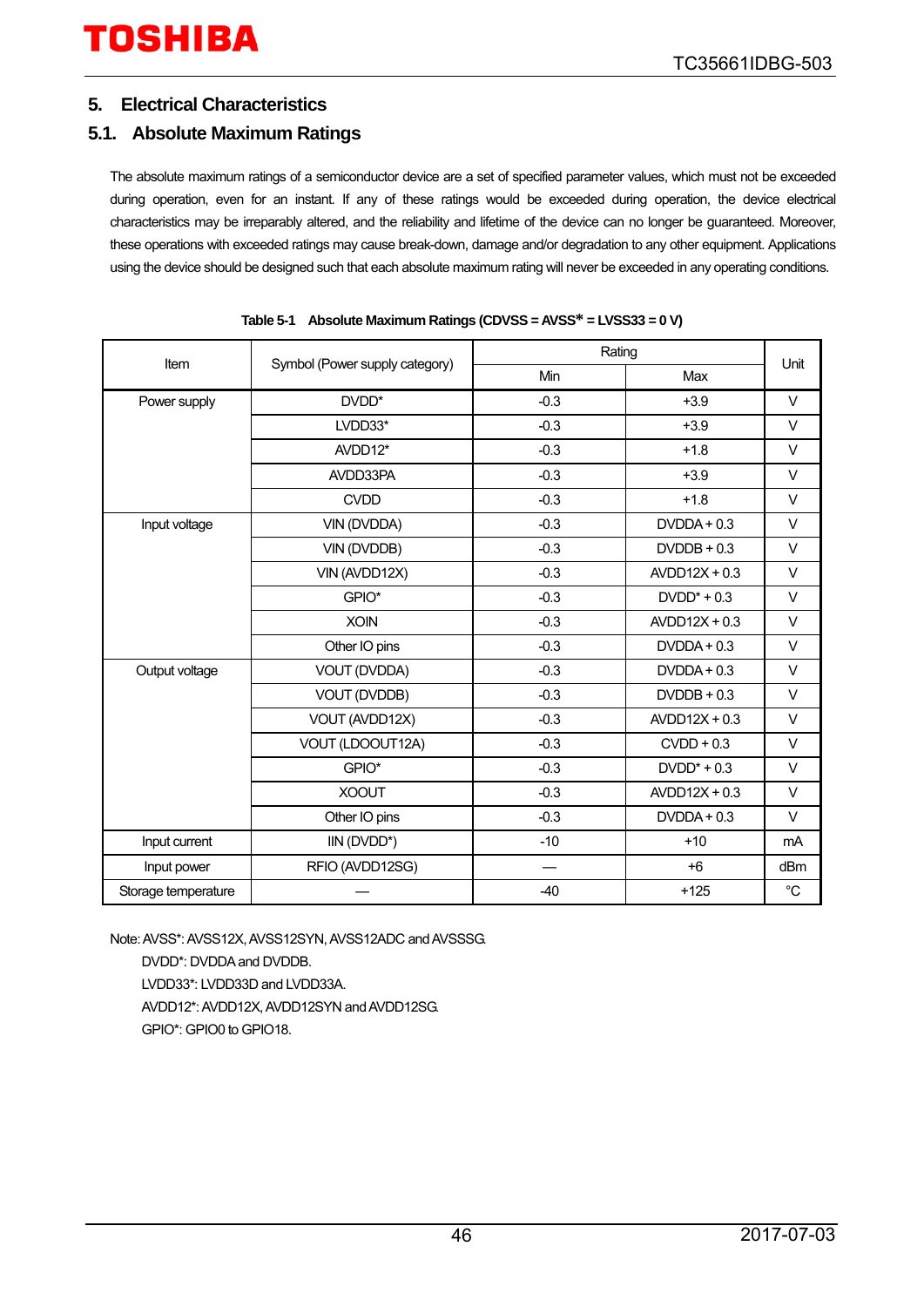#### <span id="page-46-0"></span>**5.2. Operation Condition**

The operation conditions are the conditions where this product can operate normally with enough good quality. Malfunction may occur when every condition is not kept at operation. Please keep all operation conditions when application equipment using this product is designed.

| Item                         | Symbol (Pin Name)                                           |     | Unit  |       |    |
|------------------------------|-------------------------------------------------------------|-----|-------|-------|----|
|                              |                                                             | Min | Typ.  | Max   |    |
| Power supply                 | <b>DVDDA</b><br><b>DVDDB</b><br>LVDD33*<br>AVDD33PA (Note1) | 2.7 | 3.3   | 3.6   | V  |
|                              | AVDD12SG<br>AVDD12SYN<br>AVDD12X                            |     | 1.2   |       | V  |
|                              | <b>CVDD</b>                                                 |     | 1.2   |       | V  |
| <b>Operating Temperature</b> | Ta                                                          | -40 | $+25$ | $+85$ | °C |

#### **Table 5-2 Operating condition (CDVSS = AVSS\* = LVSS33 = 0 V)**

Note1: Please refer to different appropriate documents for the connection examples of each power pin.

CVDD is generated by a built-in regulator and supplied internally. Please connect a bypass capacitor to CVDD pin. AVDD12X is generated by a built-in regulator and supplied internally. Please connect a bypass capacitor to AVDD12X pin. AVDD12SYN and AVDD12SG are supplied by LDOOUT12A. LDOOUT12A cannot be used for a power supply to another device because it is a 1.2-V output from a built-in regulator. Please supply the same voltage level at LVDD33\* and DVDDA.

Please use less noise power supply voltage.

Note2: AVSS\*: AVSS12X, AVSS12SYN, AVSS12ADC and AVSSSG.

LVDD33\*: LVDD33D and LVDD33A.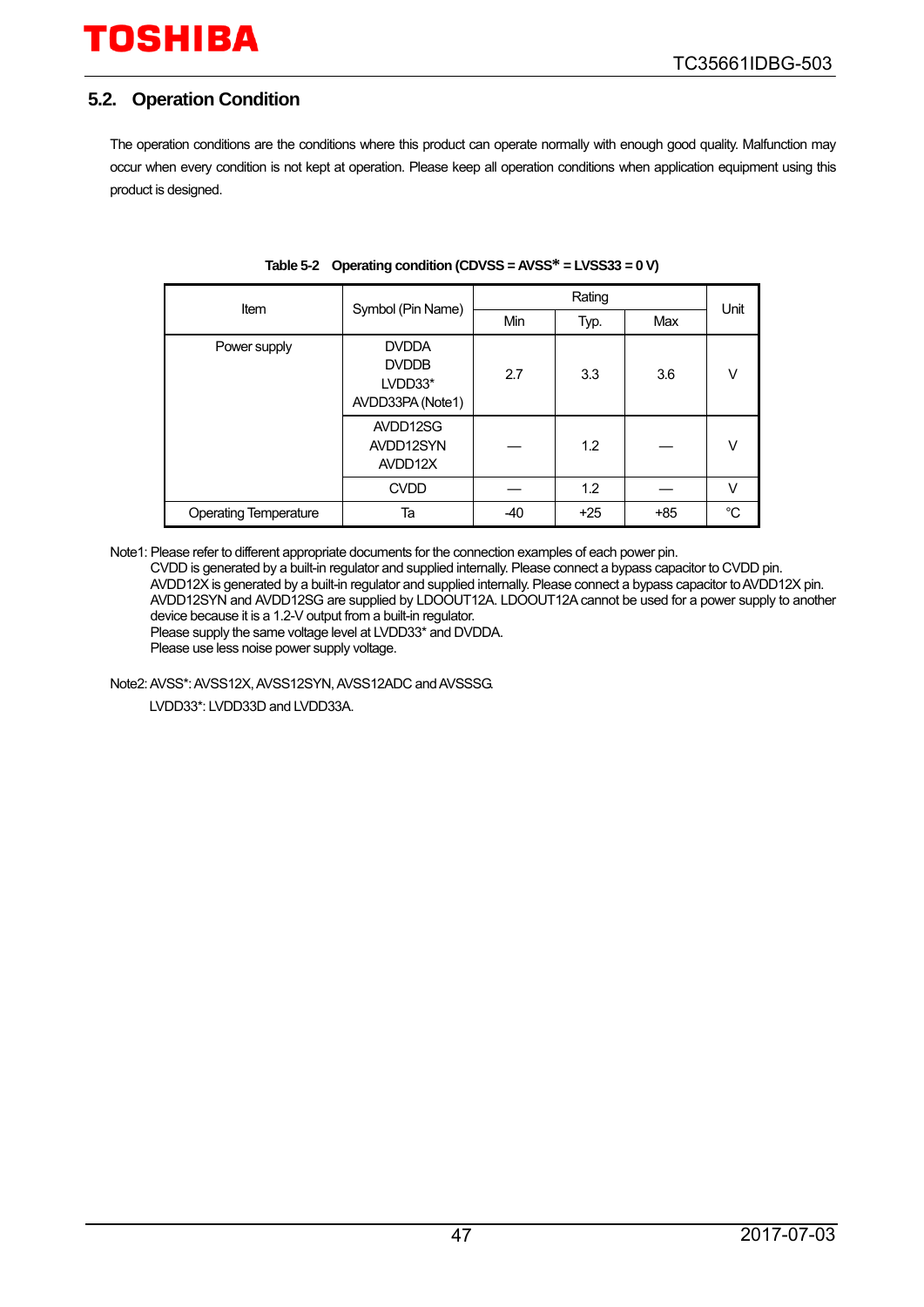#### <span id="page-47-0"></span>**5.3. DC Characteristics**

#### <span id="page-47-1"></span>**5.3.1. Current consumption**

The current consumption is shown i[n Table 5-3.](#page-47-2) The values in the table are operating average current consumption values with the recommended connections of the power supply pins in the ambient temperature of 25°C. Some items in the table are not measured values at the design value.

<span id="page-47-2"></span>

|                                                                                                                                                                                                                                                                                                                                                                                                         |                          | Condition         |             |                         |     | Rating |     |      |
|---------------------------------------------------------------------------------------------------------------------------------------------------------------------------------------------------------------------------------------------------------------------------------------------------------------------------------------------------------------------------------------------------------|--------------------------|-------------------|-------------|-------------------------|-----|--------|-----|------|
| Item<br>Average current consumed<br>by LVDD33D digital part<br>Average current consumed<br>by X'tal OSC digital part<br>Average current consumed<br>by analog part during RX<br>Average current consumed<br>by analog part during TX<br>Average current consumed<br>by IO part<br>(Not1)<br>Current consumed during<br>SLEEPCLK, no clock input<br>to XOIN<br>Stand-by current<br>consumed during reset | Symbol                   | Supply<br>voltage | <b>Note</b> | Measured pin<br>(Note2) | Min | Typ.   | Max | Unit |
|                                                                                                                                                                                                                                                                                                                                                                                                         | <b>IDDDIG</b>            | 3.3V              |             | LVDD33D                 |     | 6.5    |     |      |
|                                                                                                                                                                                                                                                                                                                                                                                                         | <b>IDDANA</b>            | 3.3V              |             | LVDD33A                 |     | 2.0    |     |      |
|                                                                                                                                                                                                                                                                                                                                                                                                         | <b>IDDDRX</b>            | 3.3V              |             | LVDD33A                 |     | 54     |     |      |
|                                                                                                                                                                                                                                                                                                                                                                                                         | <b>IDDDTX</b>            | 3.3V              |             | LVDD33A                 |     | 24     |     |      |
|                                                                                                                                                                                                                                                                                                                                                                                                         |                          | 3.3V              |             | AVDD33PA                |     | 30     |     |      |
|                                                                                                                                                                                                                                                                                                                                                                                                         | <b>IDDDIOA</b>           | 3.3V              |             | <b>DVDDA</b>            |     | 0.40   |     |      |
|                                                                                                                                                                                                                                                                                                                                                                                                         | <b>IDDDIOB</b>           | 3.3V              |             | <b>DVDDB</b>            |     | 0.16   |     |      |
|                                                                                                                                                                                                                                                                                                                                                                                                         | <b>IDDPDIG</b>           | 3.3V              |             | LVDD33D                 |     | 0.028  |     | mA   |
|                                                                                                                                                                                                                                                                                                                                                                                                         | <b>IDDPANA</b>           | 3.3V              |             | LVDD33A                 |     | 0.000  |     |      |
|                                                                                                                                                                                                                                                                                                                                                                                                         | <b>IDDP33PA</b>          | 3.3V              |             | AVDD33PA                |     | 0.001  |     |      |
|                                                                                                                                                                                                                                                                                                                                                                                                         | <b>IDDPIO</b><br>(Note1) | 3.3V              |             | DVDD <sup>*</sup>       |     |        |     |      |
|                                                                                                                                                                                                                                                                                                                                                                                                         | <b>IDDPDIG</b>           | 3.3V              |             | LVDD33D                 |     | 0.37   |     |      |
|                                                                                                                                                                                                                                                                                                                                                                                                         | <b>IDDPANA</b>           | 3.3V              |             | LVDD33A                 |     | 2.0    |     |      |
| operation, no clock input to<br>XOIN and no SLEEPCLK                                                                                                                                                                                                                                                                                                                                                    | <b>IDDP33PA</b>          | 3.3V              |             | AVDD33PA                |     | 0.020  |     |      |
|                                                                                                                                                                                                                                                                                                                                                                                                         | <b>IDDPIO</b><br>(Note1) | 3.3V              |             | DVDD*                   |     |        |     |      |

**Table 5-3 Current consumption (CDVSS = LVSS33 = AVSS\* = 0 V)**

Note1: Average current consumed by IO part changes depending on the buffer settings.

Note2: Each measured pin is an LDO output pin i[n Table 2-2.](#page-19-1) 

Note3: AVSS\*: AVSS12X, AVSS12SYN, AVSS12ADC and AVSSSG.

DVDD\*: DVDDA and DVDDB.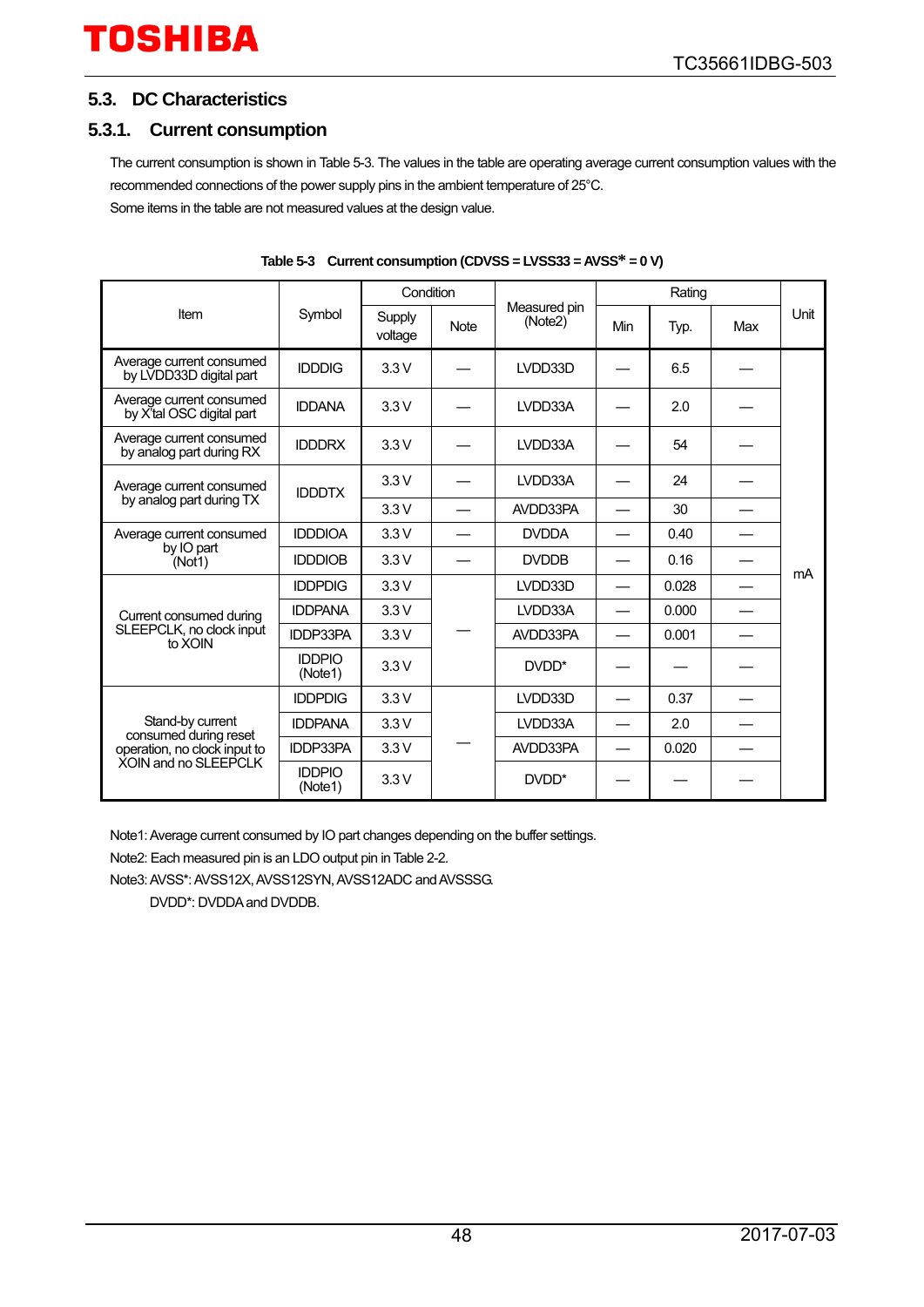The DC characteristics of each pin are shown i[n Table 5-4.](#page-48-0) The table shows the values in the ambient temperature of 25°C. Some items in the table are not measured values at the design value.

<span id="page-48-0"></span>

|                                                        |                                    |                      | Condition                    | Pin                           | Rating               |                          |                      |        |  |              |  |  |   |     |  |
|--------------------------------------------------------|------------------------------------|----------------------|------------------------------|-------------------------------|----------------------|--------------------------|----------------------|--------|--|--------------|--|--|---|-----|--|
| Item                                                   | Symbol                             | Interface<br>voltage | <b>Others</b>                | (Note1)                       | Min                  | Typ.                     | Max                  | Unit   |  |              |  |  |   |     |  |
| High level input<br>voltage                            | <b>VIH</b>                         | 3.3V                 | <b>LVCMOS level</b><br>input | DVDDA and DVDDB<br>categories | $0.8 \times D VDD^*$ |                          |                      | $\vee$ |  |              |  |  |   |     |  |
| Low level input<br>voltage                             | <b>VIL</b>                         | 3.3V                 | <b>LVCMOS level</b><br>input | DVDDA and DVDDB<br>categories |                      |                          | 0.2x<br>DVDD*        |        |  |              |  |  |   |     |  |
| High level input                                       | <b>IIH</b>                         | DVDD*                | Pull-down Off                |                               | $-10$                |                          | 10                   |        |  |              |  |  |   |     |  |
| current                                                |                                    | $=$                  | Pull-down On                 | DVDDA and DVDDB               | 10                   |                          | 200                  | μA     |  |              |  |  |   |     |  |
| Low level input                                        | IIL                                | Interface            | Pull-up Off                  | categories                    | $-10$                |                          | 10                   |        |  |              |  |  |   |     |  |
| current                                                |                                    | voltage              | Pull-up On                   |                               | $-200$               |                          | $-10$                |        |  |              |  |  |   |     |  |
|                                                        | <b>VOH</b><br>3.3V                 | $IOH = 1 mA$         |                              | $DVDD^* - 0.6$                |                      |                          |                      |        |  |              |  |  |   |     |  |
| High level output<br>voltage                           |                                    |                      | $IOH = 2mA$                  | DVDDA and DVDDB<br>categories | $DVDD*-0.6$          | $\overline{\phantom{0}}$ |                      | $\vee$ |  |              |  |  |   |     |  |
|                                                        |                                    | $IOH = 4 mA$         |                              | $DVDD^* - 0.6$                |                      | $\overline{\phantom{0}}$ |                      |        |  |              |  |  |   |     |  |
|                                                        | <b>VOL</b>                         | 3.3V                 |                              |                               |                      |                          |                      |        |  | $IOL = 1 mA$ |  |  | — | 0.4 |  |
| Low level output<br>voltage                            |                                    |                      | $IOL = 2mA$                  | DVDDA and DVDDB<br>categories |                      |                          | 0.4                  | $\vee$ |  |              |  |  |   |     |  |
|                                                        |                                    |                      | $IOL = 4 mA$                 |                               |                      |                          | 0.4                  |        |  |              |  |  |   |     |  |
| External<br>reference clock<br>input level<br>(Note2)  | <b>VCLK</b>                        | 1.2V                 |                              | <b>XOIN</b>                   |                      | 1.0                      |                      | Vpp    |  |              |  |  |   |     |  |
| External 32 kHz<br>reference clock<br>high level input | V<br>Sleep<br><b>CLK</b><br>H      | 3.3V                 |                              | <b>SLEEPCLK</b>               | $0.8 \times$ DVDDA   |                          | DVDDA+<br>0.2        | $\vee$ |  |              |  |  |   |     |  |
| External 32 kHz<br>reference clock<br>low level input  | $\vee$<br>Sleep<br><b>CLK</b><br>L | 3.3V                 |                              | <b>SLEEPCLK</b>               |                      |                          | 0.2x<br><b>DVDDA</b> | $\vee$ |  |              |  |  |   |     |  |

|  | Table 5-4 DC characteristics (CDVSS = LVSS33 = AVSS $*$ = 0 V) |
|--|----------------------------------------------------------------|
|--|----------------------------------------------------------------|

Note1: About each pin category, se[e Table 2-2.](#page-19-1)

Note2: In case of using an external clock, not use of a crystal oscillator.

Note3: AVSS\*: AVSS12X, AVSS12SYN, AVSS12ADC and AVSSSG.

DVDD\*: DVDDA and DVDDB.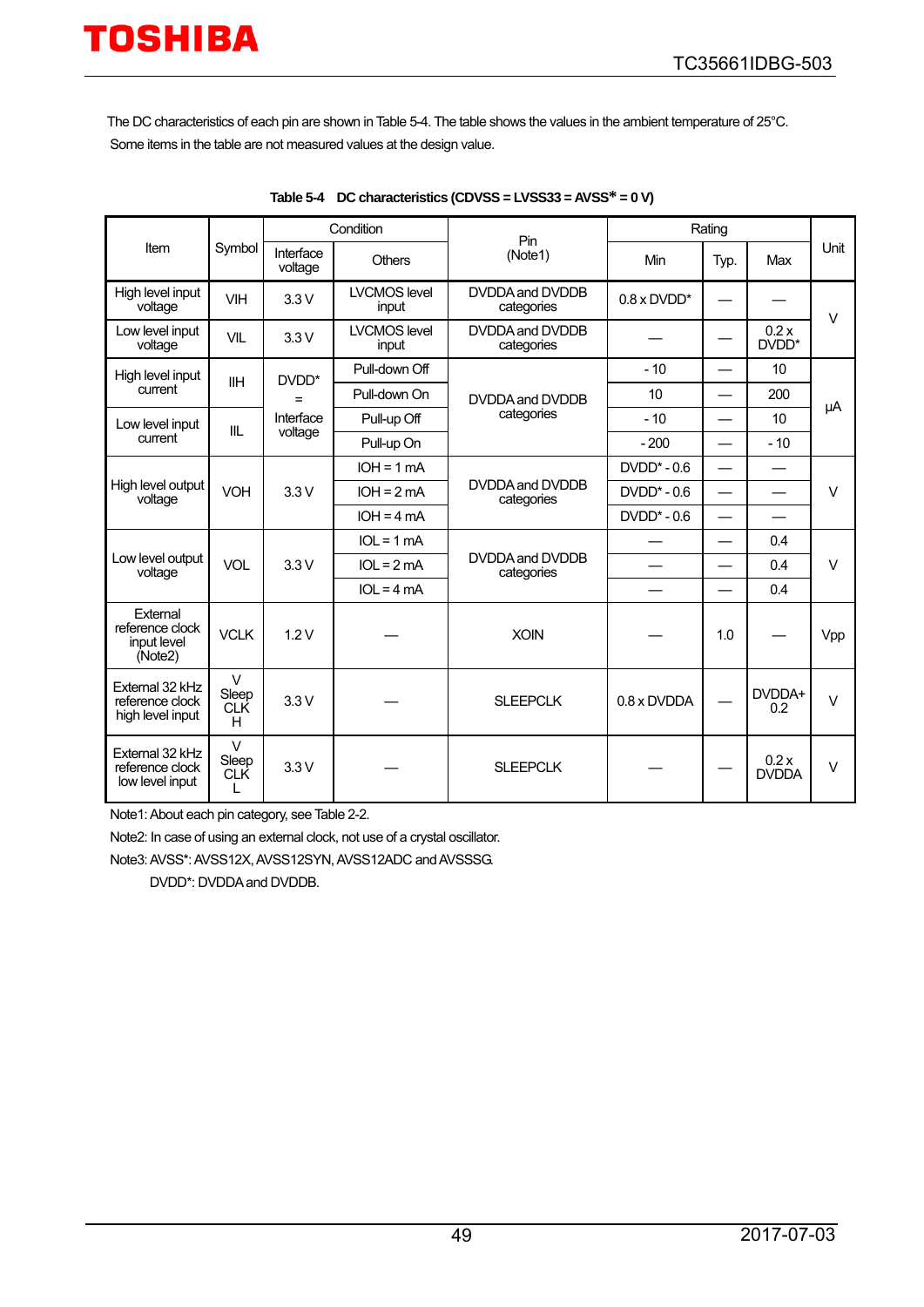### <span id="page-49-0"></span>**5.4. Internal Regulator Characteristics**

| Item                |                   | Pin<br>Symbol |     | Rating |     |      |  |
|---------------------|-------------------|---------------|-----|--------|-----|------|--|
|                     |                   |               | Min | Typ.   | Max | Unit |  |
| Input Voltage Range | Vin               | LVDD33*       | 2.7 | 3.3    | 3.6 |      |  |
|                     | Vout1             | LDOOUT12A     | 1.1 | 1.2    | 1.3 |      |  |
| Output Voltage      | Vout <sub>2</sub> | AVDD12X       | 1.1 | 1.2    | 1.3 |      |  |
|                     | Vout3             | <b>CVDD</b>   | 0.7 | 1.2    | 1.3 |      |  |

#### **Table 5-5 Internal regulator characteristics**

Note: LVDD33\*: LVDD33D and LVDD33A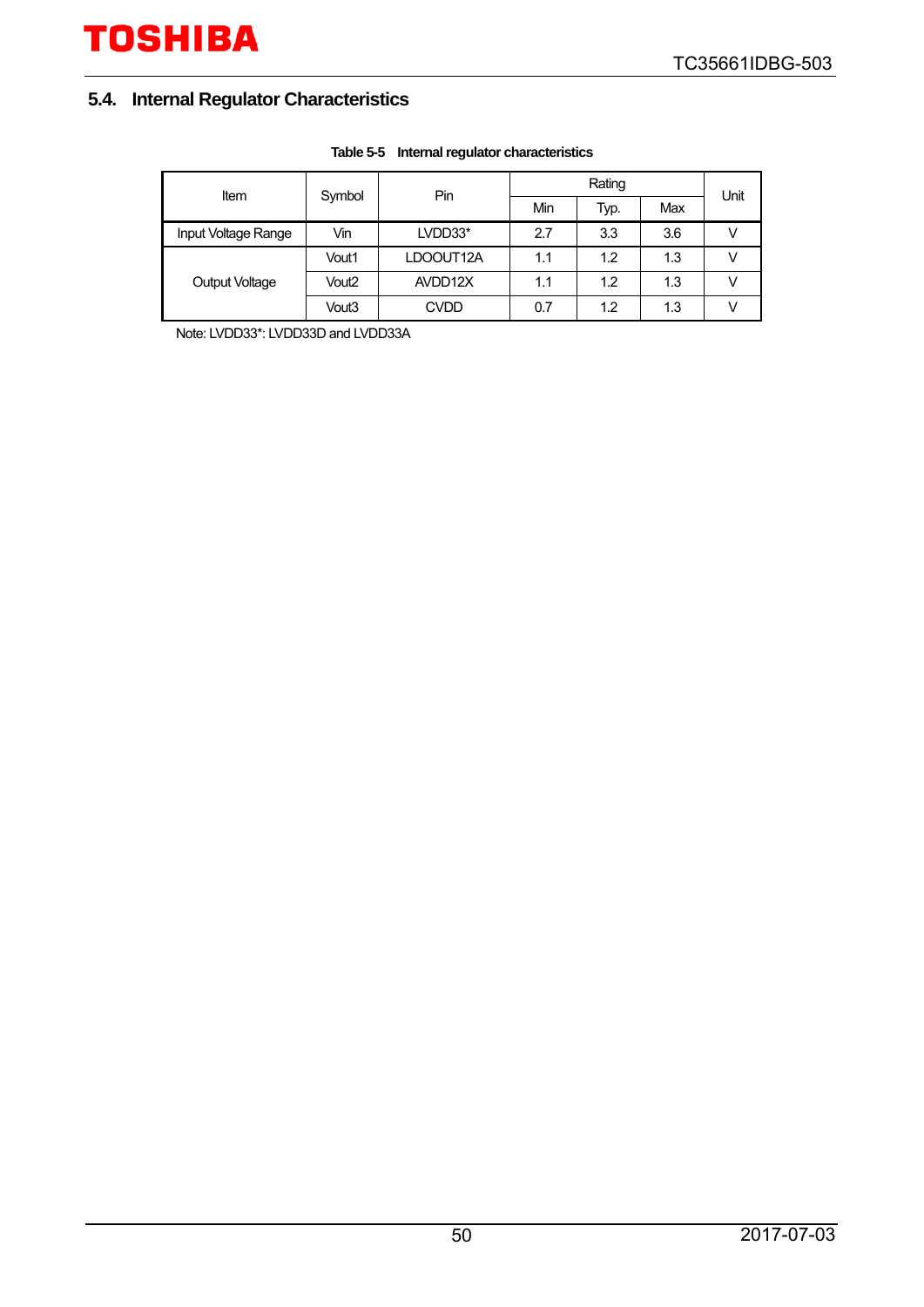#### <span id="page-50-0"></span>**5.5. RF Characteristics**

The following conditions are applied unless special notations are described:

- $\triangleright$  Ta = 25°C
- DVDDA=DVDDB = LVDD33A =LVDD33D = 3.3 V
- $\triangleright$  f = 2441 MHz (RF channel = 39 channel)
- $\triangleright$  fx'tal = 26 MHz (tolerance:  $+/-2$  ppm or less)
- $\triangleright$  PAOUT1 = +2.0 dBm
- > Measurement points: Measuring pins of evaluation board.

#### <span id="page-50-1"></span>**5.5.1. Basic Rate**

The RF reception characteristics and the RF transmission characteristics in Basic Rate are shown in [Table 5-6](#page-50-2) and [Table 5-7,](#page-51-0)  respectively.

Some items in the tables are not measured values at the design value.

<span id="page-50-2"></span>

| Item                 | Symbol                  | Conditions                                                                  |       | Rating  |                          | Unit |
|----------------------|-------------------------|-----------------------------------------------------------------------------|-------|---------|--------------------------|------|
|                      |                         |                                                                             | Min   | Typ.    | Max                      |      |
| Sensitivity          | Sense1                  | Bit error rate (BER): 0.1 % or less<br>f = 2402 MHz, 2441 MHz, and 2480 MHz |       | $-91.0$ |                          | dBm  |
| Max Input level      | maxRange1               |                                                                             | $-20$ | $-10$   | $\overline{\phantom{0}}$ | dBm  |
|                      | CI_Co                   |                                                                             |       | 9       | $\qquad \qquad$          | dB   |
|                      | $Cl + 1 MHz$            |                                                                             |       | $-4.5$  |                          | dB   |
|                      | CI-1 MHz                |                                                                             |       | $-2.8$  | $\overline{\phantom{0}}$ | dB   |
|                      | $Cl + 2 MHz$            |                                                                             |       | $-36$   |                          | dB   |
| C/I Performance      | $CI - 2 MHz$            |                                                                             |       | $-34$   |                          | dB   |
| (Note1)              | $CI + 3 MHz$            |                                                                             |       | $-28$   | $\overline{\phantom{0}}$ | dB   |
|                      | CI-3 MHz                |                                                                             |       | $-43$   |                          | dB   |
|                      | $Cl + 4 MHz$            |                                                                             |       | $-40$   |                          | dB   |
|                      | $Cl + 5$ MHz or greater |                                                                             |       | $-45$   |                          | dB   |
|                      | CI-4 MHz or less        |                                                                             |       | $-45$   |                          | dB   |
| Intermodulation      | IM                      | $ f1-f2  = 5$ MHz                                                           | $-39$ | $-26$   |                          | dBm  |
|                      | OBB1                    | $fTX = fRX = 2460$ MHz,<br>and 30 to 2000 MHz                               | $-10$ | 0       |                          | dBm  |
| Out of band blocking | OBB <sub>2</sub>        | $fTX = fRX = 2460 MHz$ .<br>and 2 to 2.4 GHz                                | $-27$ |         |                          | dBm  |
| (Note2)              | OBB <sub>3</sub>        | $fTX = fRX = 2460$ MHz,<br>and 2.498 to 3 GHz                               | $-27$ |         |                          | dBm  |
|                      | OBB4                    | $fTX = fRX = 2460$ MHz,<br>and 3 to 12.75 GHz                               | $-10$ | 0       |                          | dBm  |

#### **Table 5-6 RF reception characteristics (Basic rate)**

Note1: Adopts the relaxed specification of Bluetooth<sup>®</sup> C/I Performance, -17 dB, at -3 MHz, +/-26 MHz and +/-52 MHz.

Note2: Adopts the relaxed specification of Bluetooth® Blocking Performance, -50 dBm, at 820 MHz, 1230 MHz,

2356 MHz, 2564 MHz, 4921 MHz and 4922 MHz.

Note3: Conditions are conformed to the specification of Bluetooth SIG Inc.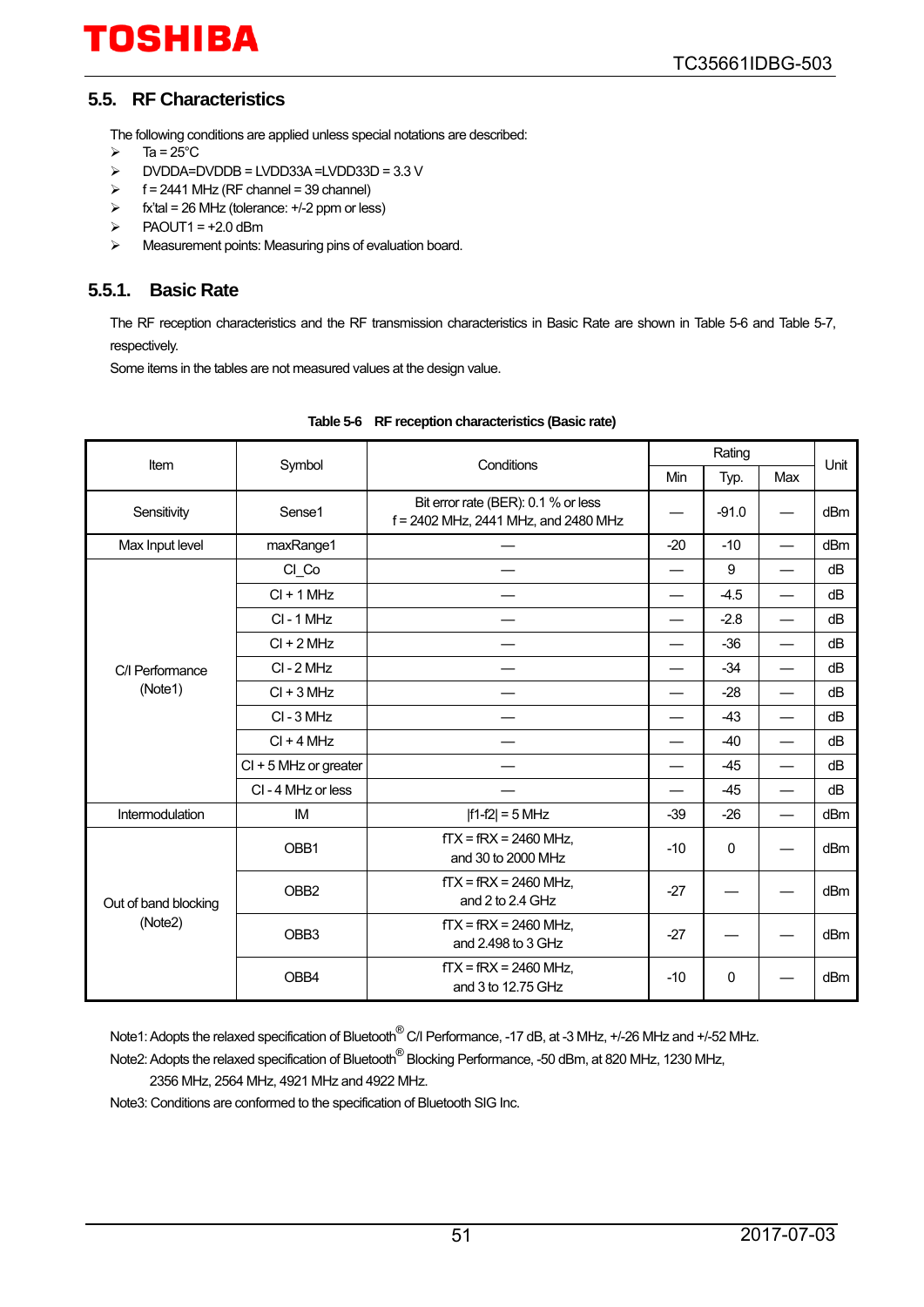<span id="page-51-0"></span>

| <b>Item</b>                         | Symbol              | Conditions                             | Rating |        |        | Unit                          |  |
|-------------------------------------|---------------------|----------------------------------------|--------|--------|--------|-------------------------------|--|
|                                     |                     |                                        | Min    | Typ.   | Max    |                               |  |
| TX Output level (Note1)             | PAOUT1              | $f = 2402$ MHz, 2441 MHz, and 2480 MHz |        | 2.0    |        | dBm                           |  |
| Frequency range                     | Frange              |                                        | 2400   |        | 2483.5 | <b>MHz</b>                    |  |
| 20 dB Band Width                    | 20 dBBW             |                                        |        | 915    | 1000   | kHz                           |  |
| Frequency deviation1                | Dev1(TX)            |                                        | 140    | 162    | 175    | kHz                           |  |
| Frequency deviation2                | Dev2(TX)            |                                        | 115    | 132    |        | <b>kHz</b>                    |  |
| Frequency deviation ratio           | Deviation(TX)       | ∆f2ave/ ∆f1avq                         | 0.8    | 0.93   |        |                               |  |
| Initial carrier Frequency Tolerance | <b>ICFT</b>         |                                        | -75    | $-4.7$ | 75     | kHz                           |  |
| Frequency drift1 DH1                | Fdrift1             | DH1 packet                             | $-25$  | 2.5    | 25     | <b>kHz</b>                    |  |
| Frequency drift2 DH5                | Fdrift <sub>2</sub> | DH5 packet                             | $-40$  | 2.5    | 40     | <b>kHz</b>                    |  |
| Frequency drift rate                | Fdrift rate         |                                        | $-20$  | 6.7    | 20     | kHz/<br>$50 \,\mathrm{\mu s}$ |  |
| Adjacent channel power              | IBsp1               | Frequency offset = 2 MHz               |        | -47    | $-20$  | dBm                           |  |
|                                     | IBsp2               | Frequency offset = $3$ MHz or greater  |        | $-52$  | -40    |                               |  |

| Table 5-7 RF transmission characteristics (Basic rate) |
|--------------------------------------------------------|
|                                                        |

Note1: Connecting the external filter whose insertion loss is 2 dB is supposed. Note2: Conditions are conformed to the specification of Bluetooth SIG Inc.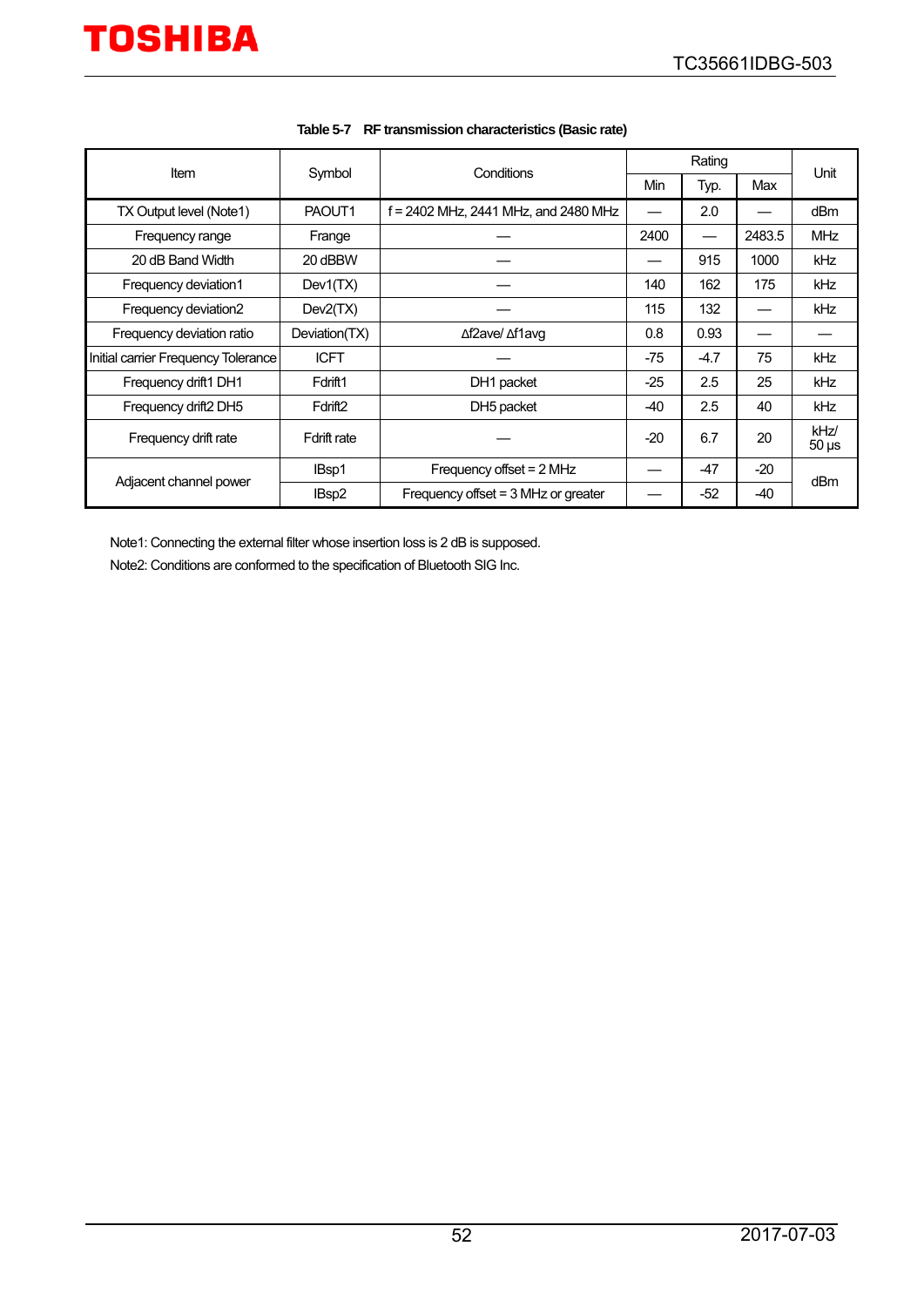#### <span id="page-52-0"></span>**5.5.2. Enhanced Data Rate**

Each supported function depends on ROM version. Please see the firmware data sheet.

The RF reception characteristics and the RF transmission characteristics in Enhanced Data Rate are shown i[n Table 5-8](#page-52-1) an[d Table](#page-53-0)  [5-9,](#page-53-0) respectively.

Some items in the tables are not measured values at the design value.

<span id="page-52-1"></span>

|                              |               |                                                                                                                                                                                                                                            |                          |                          | Rating                                                                                                                                                                   |                          |    |
|------------------------------|---------------|--------------------------------------------------------------------------------------------------------------------------------------------------------------------------------------------------------------------------------------------|--------------------------|--------------------------|--------------------------------------------------------------------------------------------------------------------------------------------------------------------------|--------------------------|----|
|                              | Item          |                                                                                                                                                                                                                                            |                          | Min                      | Typ.                                                                                                                                                                     | Max                      |    |
|                              | $\pi$ /4DQPSK | Sense <sub>2</sub>                                                                                                                                                                                                                         | BER = 0.01 % or less     | $\overline{\phantom{0}}$ | $-92.0$                                                                                                                                                                  |                          |    |
| Sensitivity                  | 8DPSK         | Sense <sub>3</sub>                                                                                                                                                                                                                         | BER = 0.01 % or less     |                          | $-85.5$                                                                                                                                                                  |                          |    |
| Max Input level              | $\pi$ /4DQPSK | maxRange2                                                                                                                                                                                                                                  |                          | $-20$                    |                                                                                                                                                                          | —                        |    |
|                              | 8DPSK         | maxRange3                                                                                                                                                                                                                                  |                          | $-20$                    |                                                                                                                                                                          |                          |    |
| <b>BER Floor Performance</b> | $\pi$ /4DQPSK | BERfloor <sub>2</sub>                                                                                                                                                                                                                      | $RFin = -60$ dBm         | $\overline{\phantom{0}}$ | 0                                                                                                                                                                        | $10^{5}$                 |    |
|                              | 8DPSK         | BERfloor3                                                                                                                                                                                                                                  | $RFin = -60$ dBm         |                          | $\mathbf 0$                                                                                                                                                              |                          |    |
|                              |               | CI_Co2                                                                                                                                                                                                                                     |                          |                          | 10.5                                                                                                                                                                     | $\overline{\phantom{0}}$ |    |
|                              |               | $Cl + 1 MHz$ 2                                                                                                                                                                                                                             |                          |                          | $-10$                                                                                                                                                                    |                          |    |
|                              |               | CI-1 MHz_2                                                                                                                                                                                                                                 |                          |                          | $-10$                                                                                                                                                                    |                          |    |
|                              |               | $Cl + 2 MHz$ 2                                                                                                                                                                                                                             |                          |                          | $-37$                                                                                                                                                                    | $\overline{\phantom{0}}$ | dB |
|                              | $\pi$ /4DQPSK | CI-2 MHz 2                                                                                                                                                                                                                                 |                          |                          | $-35$                                                                                                                                                                    |                          |    |
|                              |               | $Cl + 3 MHz$ 2                                                                                                                                                                                                                             |                          |                          | $-28$                                                                                                                                                                    |                          |    |
|                              |               | CI-3 MHz 2                                                                                                                                                                                                                                 |                          |                          | $-45$                                                                                                                                                                    | $\equiv$                 |    |
|                              |               | CI +4 MHz 2                                                                                                                                                                                                                                | $\overline{\phantom{0}}$ | $\overline{\phantom{0}}$ | $-46$                                                                                                                                                                    | $\overline{\phantom{0}}$ |    |
|                              |               | $Cl + 5$ MHz or<br>greater_2                                                                                                                                                                                                               |                          |                          | $-47$                                                                                                                                                                    |                          |    |
| C/I performance              |               | CI-4 MHz or less_2                                                                                                                                                                                                                         | $\overline{\phantom{0}}$ | $\overline{\phantom{0}}$ | $10^{-5}$<br>$-47$<br>$\overline{\phantom{0}}$<br>18<br>$-5$<br>-5<br>$-32$<br>$-30$<br>dB<br>$-22$<br>$-40$<br>—<br>$-40$<br>$\overline{\phantom{0}}$<br>$-42$<br>$-42$ |                          |    |
| (Note1)                      |               | Symbol<br>Conditions<br>Unit<br>dBm<br>dBm<br><b>BER</b><br>CI Co3<br>$Cl + 1 MHz_3$<br>CI-1 MHz 3<br>$Cl + 2 MHz$ 3<br>CI-2 MHz 3<br>$CI + 3 MHz$ 3<br>CI-3 MHz_3<br>$Cl + 4 MHz$ 3<br>$Cl + 5$ MHz or<br>greater_3<br>CI-4 MHz or less 3 |                          |                          |                                                                                                                                                                          |                          |    |
|                              |               |                                                                                                                                                                                                                                            |                          |                          |                                                                                                                                                                          |                          |    |
|                              |               |                                                                                                                                                                                                                                            |                          |                          |                                                                                                                                                                          |                          |    |
|                              |               |                                                                                                                                                                                                                                            |                          |                          |                                                                                                                                                                          |                          |    |
|                              |               |                                                                                                                                                                                                                                            |                          |                          |                                                                                                                                                                          |                          |    |
|                              | 8DPSK         |                                                                                                                                                                                                                                            |                          |                          |                                                                                                                                                                          |                          |    |
|                              |               |                                                                                                                                                                                                                                            |                          |                          |                                                                                                                                                                          |                          |    |
|                              |               |                                                                                                                                                                                                                                            |                          |                          |                                                                                                                                                                          |                          |    |
|                              |               |                                                                                                                                                                                                                                            |                          |                          |                                                                                                                                                                          |                          |    |
|                              |               |                                                                                                                                                                                                                                            |                          |                          |                                                                                                                                                                          |                          |    |

|  | Table 5-8 RF reception characteristics (Enhanced Data Rate) |
|--|-------------------------------------------------------------|
|--|-------------------------------------------------------------|

Note1: Adopts the relaxed specification of Bluetooth<sup>®</sup> C/I Performance, -15 dB for π/4DQPSK and -10 dB for 8DPSK, at -3 MHz, +/-26 MHz and +/-52 MHz.

Note2: Conditions are conformed to the specification of Bluetooth SIG Inc.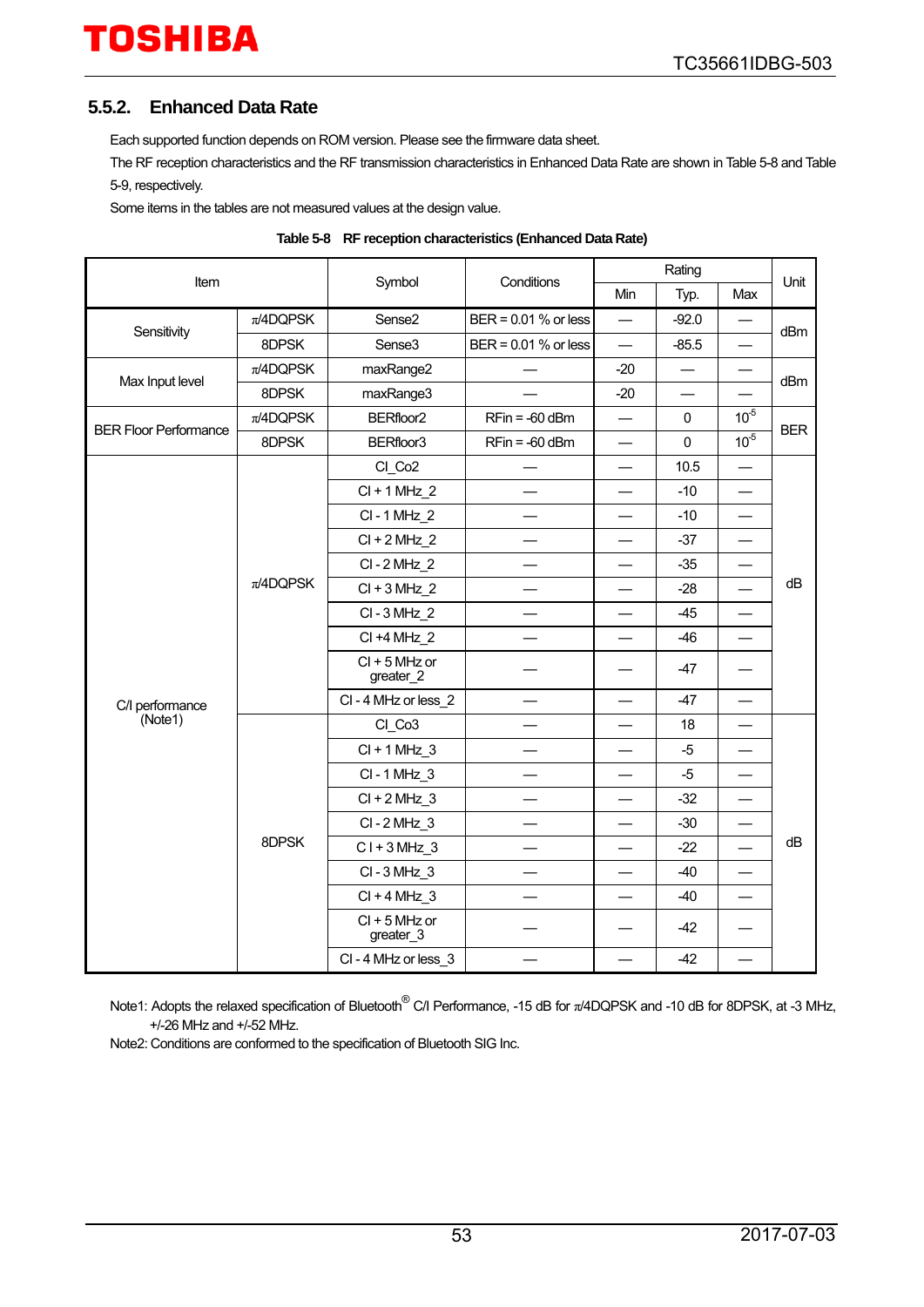<span id="page-53-0"></span>

| Item                                 |                        |                          | Conditions                         |                                                                                                                                             | Unit   |       |     |
|--------------------------------------|------------------------|--------------------------|------------------------------------|---------------------------------------------------------------------------------------------------------------------------------------------|--------|-------|-----|
|                                      |                        | Symbol                   |                                    | Min                                                                                                                                         | Typ.   | Max   |     |
| <b>Relative Transmit Power</b>       |                        | $-0.6$<br>Prtv<br>$-4.0$ |                                    | 1.0                                                                                                                                         | dB     |       |     |
|                                      |                        | $\omega$ i_2             |                                    | $-75$                                                                                                                                       | $-3.4$ | 75    |     |
|                                      | $\pi$ /4DQPSK          | $\omega + \omega_0$ 2    |                                    | $-75$                                                                                                                                       | $-3.1$ | 75    |     |
| Carrier                              |                        | $\omega_0$ 2             |                                    | $-10$                                                                                                                                       | 0.6    | 10    |     |
| <b>Frequency Stability</b>           |                        | $\omega i$ 3             |                                    | kHz<br>$-3.4$<br>$-75$<br>75<br>$-3.1$<br>$-75$<br>75<br>$-10$<br>0.6<br>10<br>20<br>6<br>35<br>15<br>99<br>100<br>$\frac{0}{0}$<br>6<br>13 |        |       |     |
|                                      | 8DPSK                  | $\omega i + \omega_0$ 3  |                                    |                                                                                                                                             |        |       |     |
|                                      |                        | $\omega_0$ _3            |                                    |                                                                                                                                             |        |       |     |
|                                      | $\pi$ /4DQPSK          | DEVM R2                  | RMS DEVM                           |                                                                                                                                             |        |       |     |
|                                      |                        | DEVM P2                  | Peak DEVM                          |                                                                                                                                             |        |       |     |
| <b>Modulation Accuracy</b>           |                        | DEVM_99_2                | 99 % DEVM.<br>DEVM = $30%$ or less |                                                                                                                                             |        |       |     |
|                                      |                        | DEVM R3                  | <b>RMS DEVM</b>                    |                                                                                                                                             |        |       |     |
|                                      | 8DPSK                  | DEVM P3                  | Peak DEVM                          |                                                                                                                                             | 15     | 25    |     |
|                                      |                        | DEVM_99_3                | 99 % DEVM,<br>DEVM = $20%$ or less | 99                                                                                                                                          | 100    |       |     |
|                                      | $ M-N  = 1$            | IBSE1                    |                                    |                                                                                                                                             | $-39$  | $-26$ | dB  |
| In-band Spurious<br>Emission (Note1) | $ M-N  = 2$            | <b>IBSE2</b>             |                                    |                                                                                                                                             | $-37$  | $-20$ | dBm |
|                                      | $ M-N  = 3$ or greater | IBSE3                    |                                    |                                                                                                                                             | $-44$  | $-40$ |     |
| <b>Differential Phase</b>            | $\pi$ /4DQPSK          | DFE_2                    |                                    | 99                                                                                                                                          | 100    |       | %   |
| Encoding                             | 8DPSK                  | DFE_3                    |                                    | 99                                                                                                                                          | 100    |       |     |

| Table 5-9 RF transmission characteristics (Enhanced Data Rate) |  |  |
|----------------------------------------------------------------|--|--|
|                                                                |  |  |

Note1: Connecting external filter whose insertion loss is 2 dB is supposed.

Note2: Conditions are conformed to the specification of Bluetooth SIG Inc.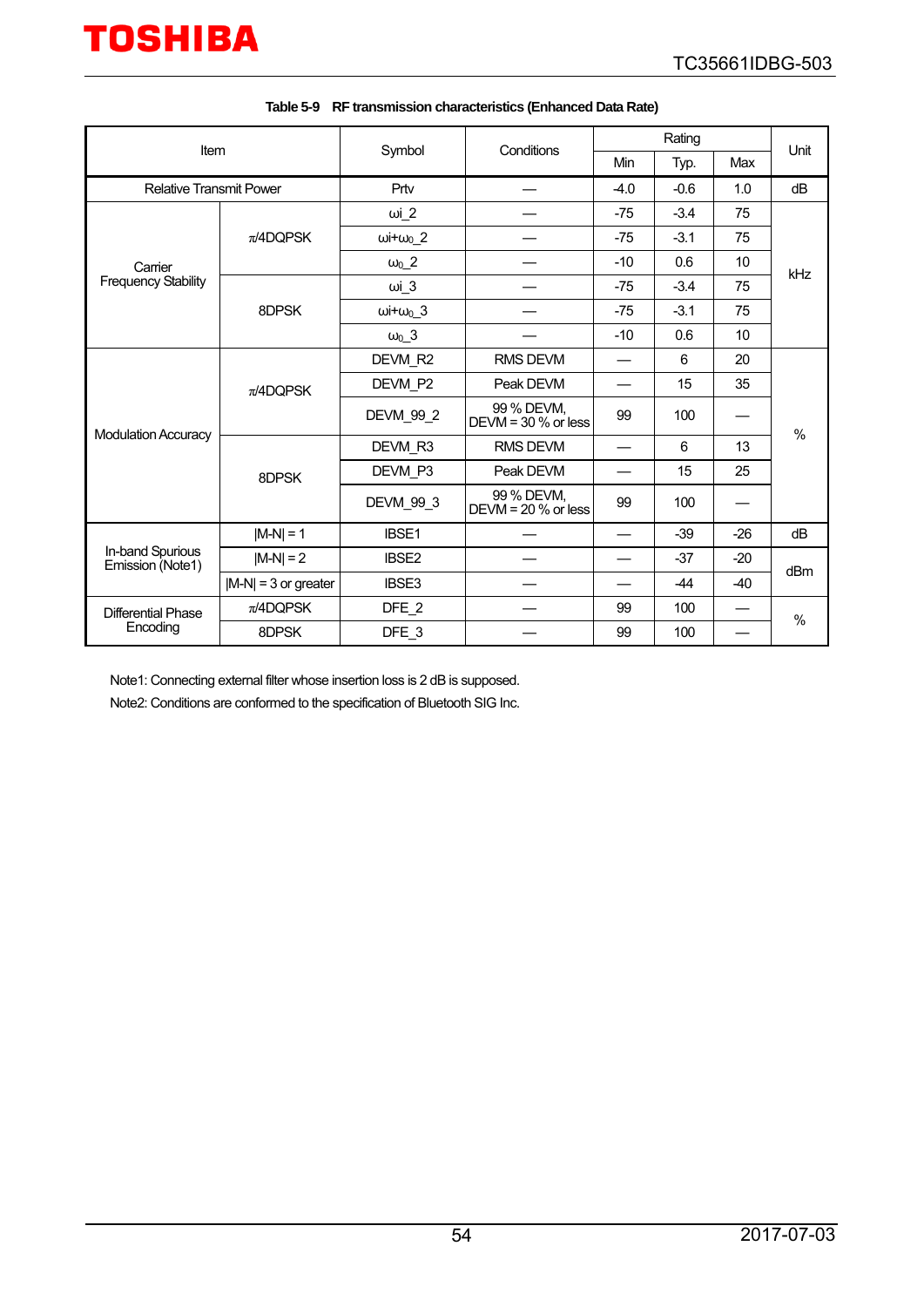### <span id="page-54-0"></span>**5.5.3. Bluetooth® Low Energy**

Each supported function depends on ROM version. Please see the firmware data sheet.

The RF reception characteristics and the RF transmission characteristics in Bluetooth® Low Energy are shown in [Table 5-10](#page-54-1) and [Table 5-11,](#page-55-0) respectively.

Some items in the tables are not measured values at the design value.

<span id="page-54-1"></span>

| Item                        | Symbol                       | Condition                                                                 |                    | Rating                   |      | Unit            |  |
|-----------------------------|------------------------------|---------------------------------------------------------------------------|--------------------|--------------------------|------|-----------------|--|
|                             |                              |                                                                           | Min<br>Max<br>Typ. |                          |      |                 |  |
| Sensitivity                 | Sense 4                      | f = 2402 MHz, 2426 MHz, 2440 MHz,<br>and 2480 MHz<br>PER = 30.8 % or less |                    | $-95.0$                  |      | dBm             |  |
| Max Input level             | maxRange_4                   | $PER = 30.8 %$ or less                                                    | $-10$              |                          |      | dB <sub>m</sub> |  |
| <b>PER Report Integrity</b> | PERReport 4                  |                                                                           | 50.0               |                          | 65.4 | %               |  |
|                             | $Cl$ $Co_4$                  |                                                                           |                    | 12                       |      |                 |  |
|                             | $Cl + 1 MHz_4$               |                                                                           |                    | 3                        |      |                 |  |
|                             | CI-1 MHz 4                   |                                                                           |                    | 3                        |      |                 |  |
|                             | $CI + 2 MHz_4$               |                                                                           |                    | $-34$                    |      |                 |  |
|                             | CI-2 MHz 4                   |                                                                           |                    | $-33$                    |      |                 |  |
| C/I performance             | $Cl + 3 MHz 4$               |                                                                           |                    | $-28$                    |      | dB              |  |
|                             | $Cl + 4 MHz 4$               |                                                                           |                    | $-37$                    |      |                 |  |
|                             | $CI + 5 MHz$<br>or greater_4 |                                                                           |                    | $-42$                    |      |                 |  |
|                             | CI-3 MHz<br>or less 4        |                                                                           |                    | $-42$                    |      |                 |  |
| Intermodulation             | $IM_4$                       | $ f1-f2  = 5 MHz$                                                         | $-50$              | $-38$                    |      | dBm             |  |
|                             | OBB1 4                       | 30 to 2000 MHz                                                            | $-30$              | $\mathbf 0$              |      |                 |  |
|                             | OBB2 4                       | 2003 to 2399 MHz                                                          | $-35$              | $\overline{\phantom{0}}$ |      | dB <sub>m</sub> |  |
| <b>Blocking Performance</b> | OBB3 4                       | 2484 to 2997 MHz                                                          | $-35$              |                          |      |                 |  |
|                             | OBB4 4                       | 3.0 to 12.75 GHz                                                          | $-30$              | $\mathbf 0$              |      |                 |  |

| Table 5-10 RF reception characteristics (Bluetooth DLow Energy) |
|-----------------------------------------------------------------|
|-----------------------------------------------------------------|

Note: Conditions are conformed to the specification of Bluetooth SIG Inc.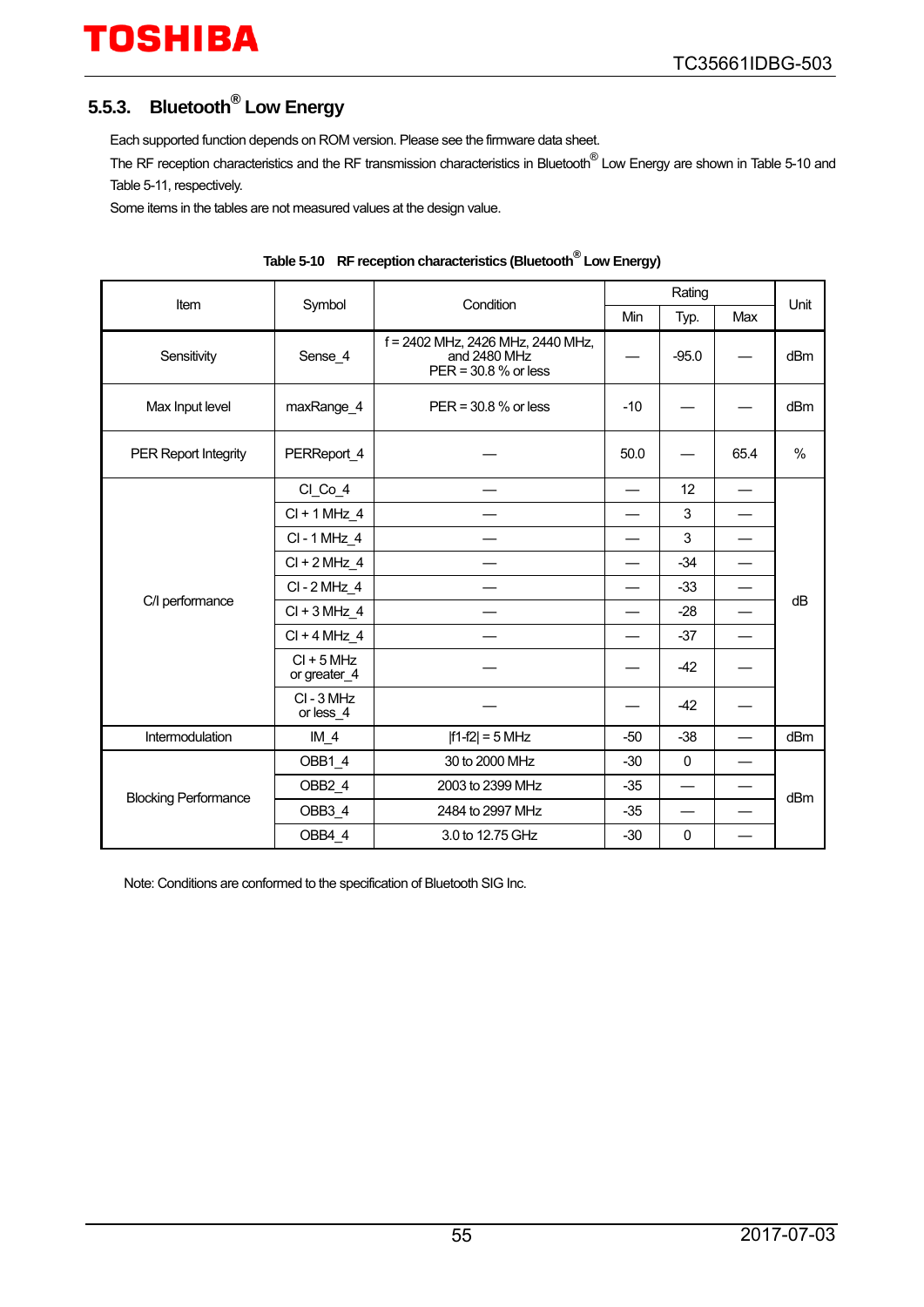<span id="page-55-0"></span>

| Item                   |                         |                    | Condition<br>Symbol                             |        | Rating |       |                 |
|------------------------|-------------------------|--------------------|-------------------------------------------------|--------|--------|-------|-----------------|
|                        |                         |                    |                                                 | Min    | Typ.   | Max   | Unit            |
| <b>TX Output level</b> |                         | PAOUT 4            |                                                 |        | 2.0    |       | dB <sub>m</sub> |
|                        |                         | PDiff 4            | Differential between average and<br>peak        |        | 0.5    |       | dB              |
|                        | Carrier<br>freg. offset | Cfreqoffset 4      | fn ; $n = 0, 1, 2, \dots, k$                    | $-150$ | 0      | 150   | kHz             |
| Carrier<br>Frequency   | Drift                   | Fdrift1 4          | f0 - fn; $n = 2,3,4$ ,k                         | $-50$  | 4.6    | 50    |                 |
| Offset and Drift       | Drift rate              | Fdrift rate 4      | $f1 - f0$ , fn - $f(n - 5)$<br>; $n = 6,7,8,,k$ | $-20$  | 3.7    | 20    | kHz             |
|                        | ∆f1avg                  | Dev1 4             | ∆f1avq                                          | 225    | 247    | 275   | kHz             |
| Modulation             | $\Delta f2$ max         | Dev <sub>2</sub> 4 | $\Delta f2$ max                                 | 185    | 218    |       |                 |
| Characteristics        | ∆f2avg/∆f<br>1avg       | Devratio 4         | ∆f2avg/∆f1avg                                   | 80     | 96     |       | $\%$            |
| In-band                | $ M-N =2$               | IBE <sub>2</sub> 4 | 2 MHz offset                                    |        | $-47$  | $-20$ | dBm             |
| Emission               | IM-NI≥3                 | IBE3 4             | $\geq$ 3 MHz offset                             |        | -53    | -30   |                 |

|  | Table 5-11 RF transmission characteristics (Bluetooth Low Energy) |
|--|-------------------------------------------------------------------|
|--|-------------------------------------------------------------------|

Note: Conditions are conformed to the specification of Bluetooth SIG Inc.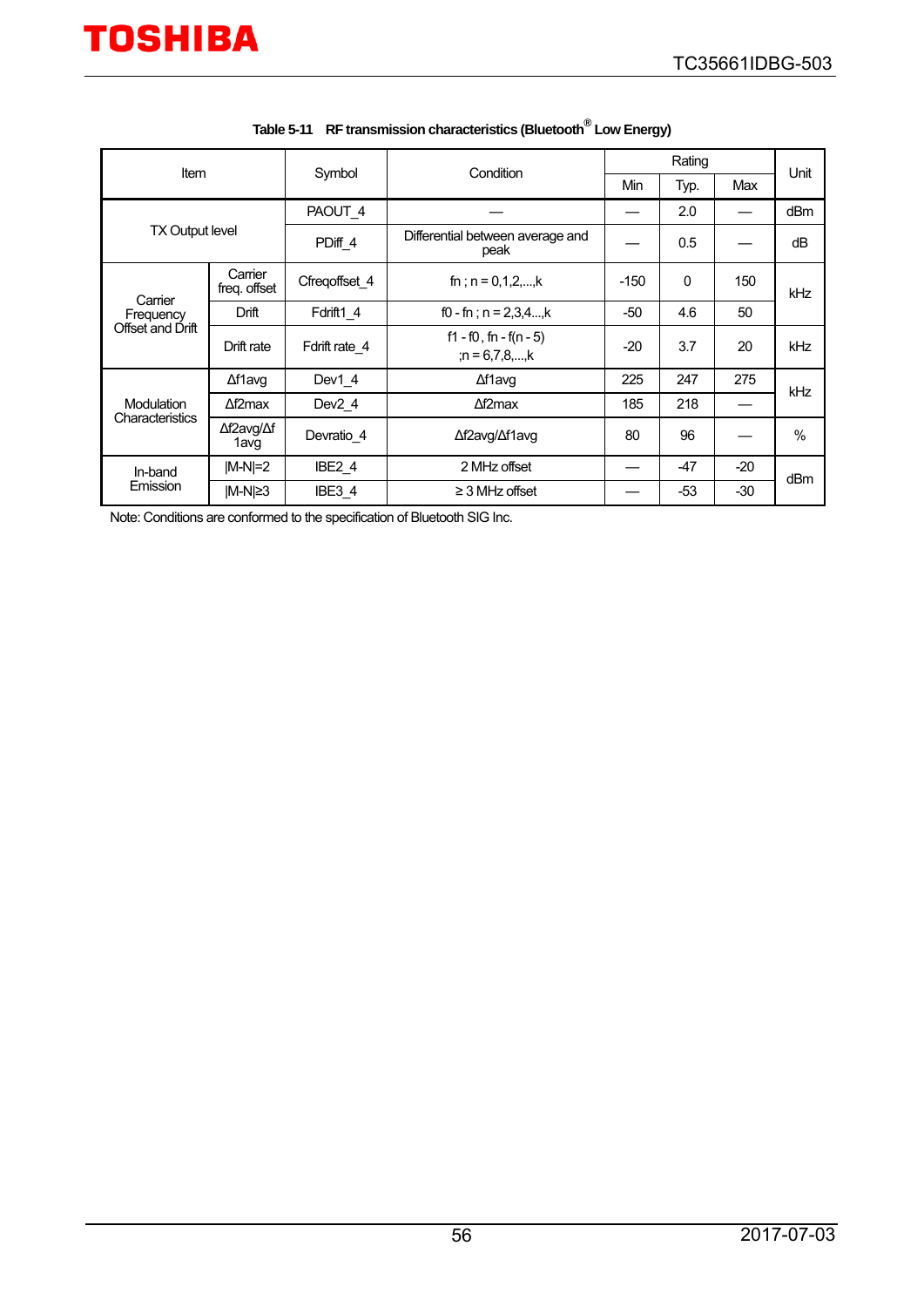#### <span id="page-56-0"></span>**5.6. AC Characteristics**

#### <span id="page-56-1"></span>**5.6.1. UART Interface**

| Table 5-12 UART Interface AC characteristics |
|----------------------------------------------|
|----------------------------------------------|

| Symbol          | ltem                                         | Min      | Typ. | Max   | Unit |
|-----------------|----------------------------------------------|----------|------|-------|------|
| <b>tCLDTDLY</b> | Transmission Data ON from CTSX Low level     | 96       |      |       | ns   |
| <b>tCHDTDLY</b> | Transmission Data OFF from CTSX High level   |          |      | 2     | byte |
| <b>tTXDIV</b>   | Transmission Data Tolerance (Note)           | $-0.756$ |      | 0.756 | $\%$ |
| <b>tRLDTDLY</b> | Received Data ON from RTSX Low level         | 0        |      |       | ns   |
| <b>tRHDTDLY</b> | Received Data OFF from RTSX High level       |          |      | 8     | byte |
| tRXDIV          | Received Data Acceptable Tolerance<br>(Note) | $-2.0$   |      | 2.0   | $\%$ |

Note: This is the tolerance of the internal baud rate for each item.



**Figure 5-1 UART Interface AC Characteristics**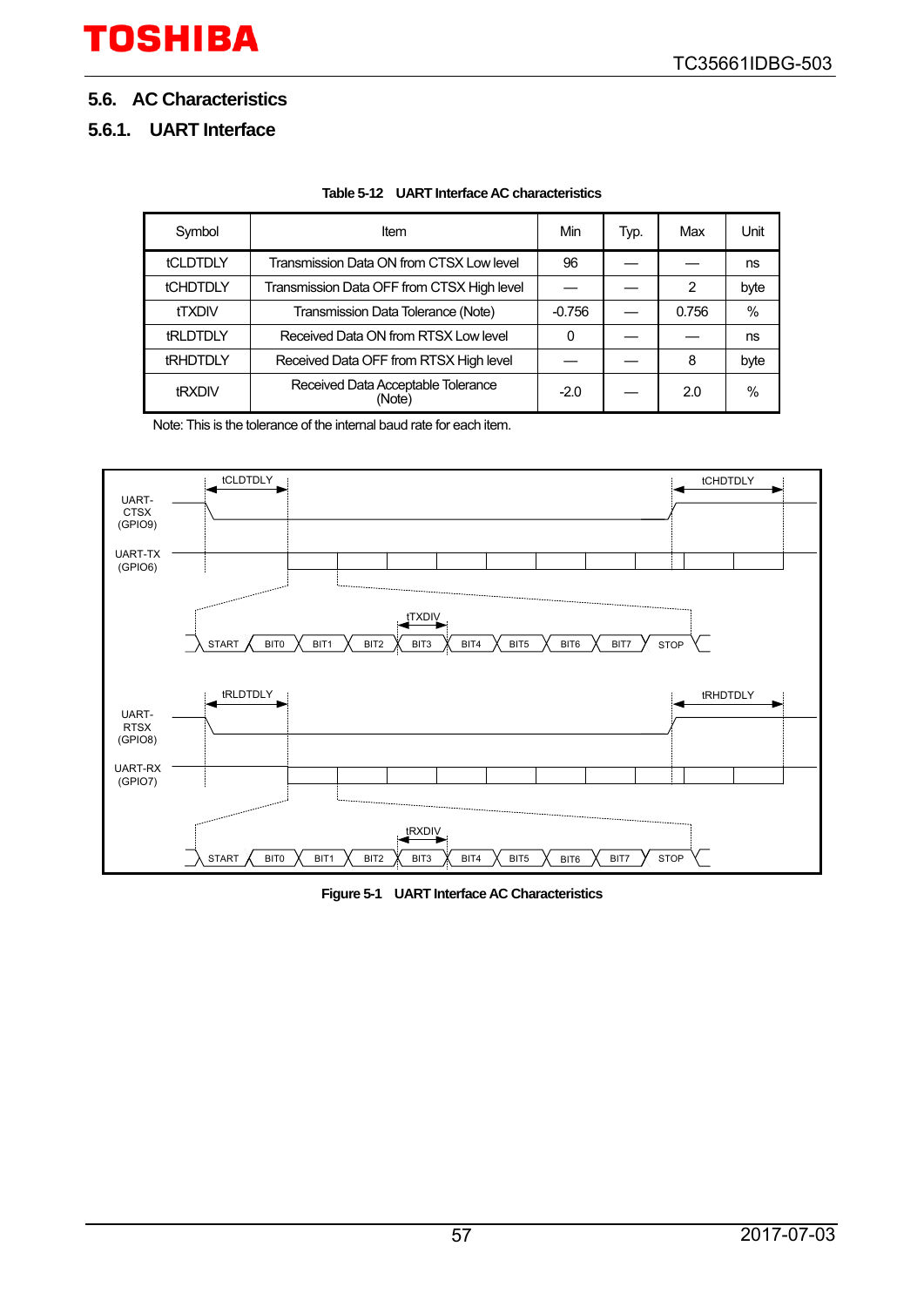#### <span id="page-57-0"></span>**5.6.2. I2 C Interface**

#### <span id="page-57-1"></span>**5.6.2.1. Normal Mode**

| Symbol        | Item                                                      | Min  | Typ. | Max  | Unit |
|---------------|-----------------------------------------------------------|------|------|------|------|
| <b>tDATS</b>  | Data set-up time                                          | 250  |      |      | ns   |
| <b>tDATH</b>  | Data hold time                                            | 300  |      |      | ns   |
| tDATVD        | Data validity period                                      |      |      | 3450 | ns   |
| <b>tACKVD</b> | <b>ACK validity period</b>                                |      |      | 3450 | ns   |
| tSTAS         | Restart condition set-up time                             | 4700 |      |      | ns   |
| <b>tSTAH</b>  | Restart condition hold time                               | 4000 |      |      | ns   |
| tSTOS         | Stop condition set-up time                                | 4000 |      |      | ns   |
| <b>tBUF</b>   | Bus open period from Stop condition to Start<br>condition | 4700 |      |      | ns   |
| tr            | Rise time                                                 |      |      | 1000 | ns   |
| tf            | Fall time                                                 |      |      | 300  | ns   |
| <b>tHIGH</b>  | Serial clock period of High                               | 4000 |      |      | ns   |
| tLOW          | Serial clock period of Low                                | 4700 |      |      | ns   |
| Cb            | Bus load capacitance                                      |      |      | 400  | рF   |





Figure 5-2 <sup>2</sup><sup>2</sup>C Interface Normal mode AC Characteristics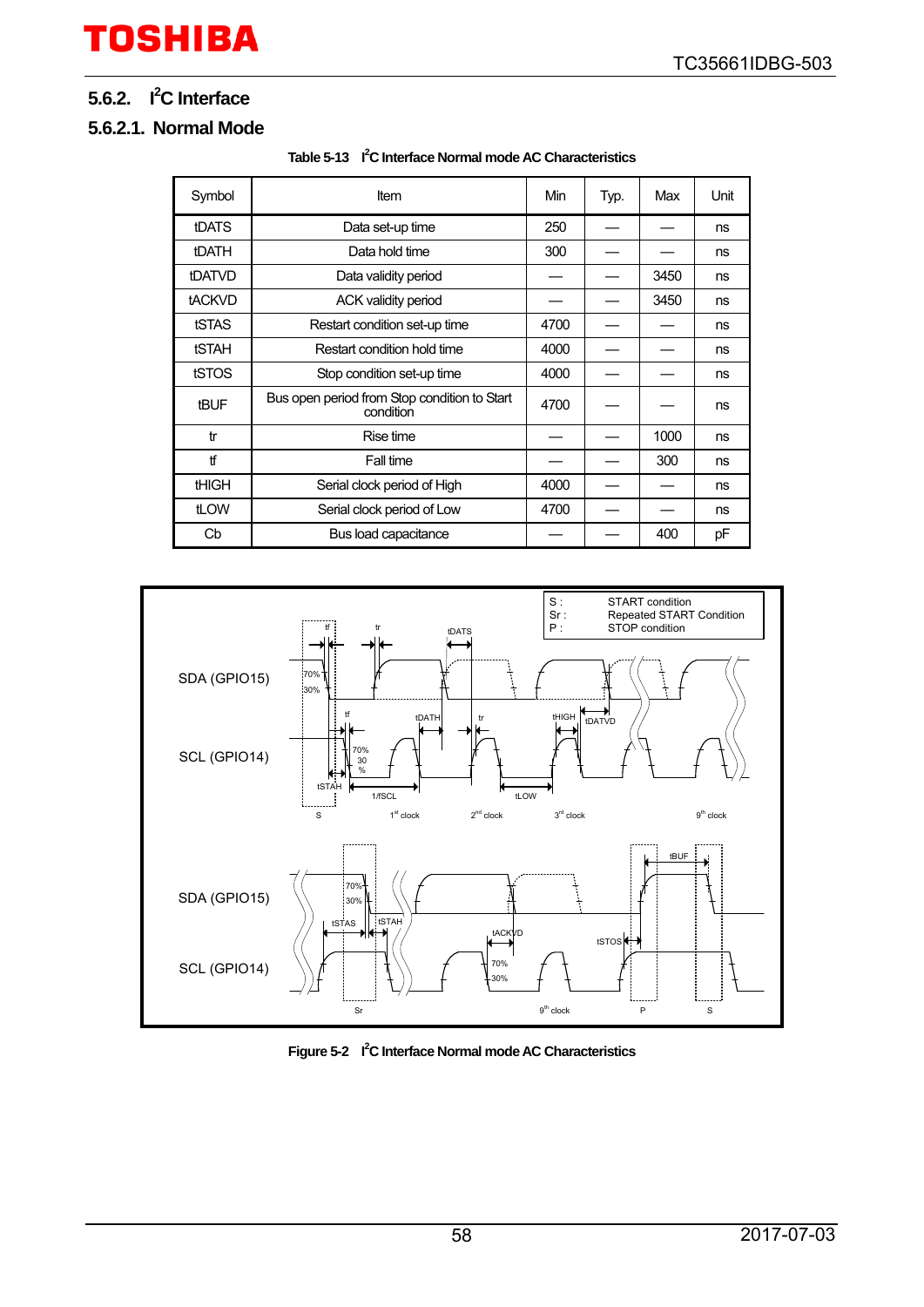#### <span id="page-58-0"></span>**5.6.2.2. Fast mode**

| Symbol        | Item                                                      | Min           | Typ. | Max | Unit |
|---------------|-----------------------------------------------------------|---------------|------|-----|------|
| <b>tDATS</b>  | Data set-up time                                          | 100           |      |     | ns   |
| <b>tDATH</b>  | Data hold time                                            | 300           |      |     | ns   |
| tDATVD        | Data validity period                                      |               |      | 900 | ns   |
| <b>tACKVD</b> | <b>ACK validity period</b>                                |               |      | 900 | ns   |
| tSTAS         | Restart condition set-up time                             | 600           |      |     | ns   |
| <b>tSTAH</b>  | Restart condition hold time                               | 600           |      |     | ns   |
| tSTOS         | Stop condition set-up time                                | 600           |      |     | ns   |
| <b>tBUF</b>   | Bus open period from Stop condition to Start<br>condition | 1300          |      |     | ns   |
| tr            | Rise time                                                 | $20 + 0.1$ Cb |      | 300 | ns   |
| tf            | Fall time                                                 | $20 + 0.1$ Cb |      | 300 | ns   |
| tSP           | Spike pulse width that can be removed                     | $\Omega$      |      | 50  | ns   |
| <b>tHIGH</b>  | Serial clock period of High                               | 600           |      |     | ns   |
| tLOW          | Serial clock period of Low                                | 1300          |      |     | ns   |
| Cb            | Bus load capacitance                                      |               |      | 400 | pF   |





Figure 5-3  $\vert$ <sup>2</sup>C Interface Fast mode AC Characteristics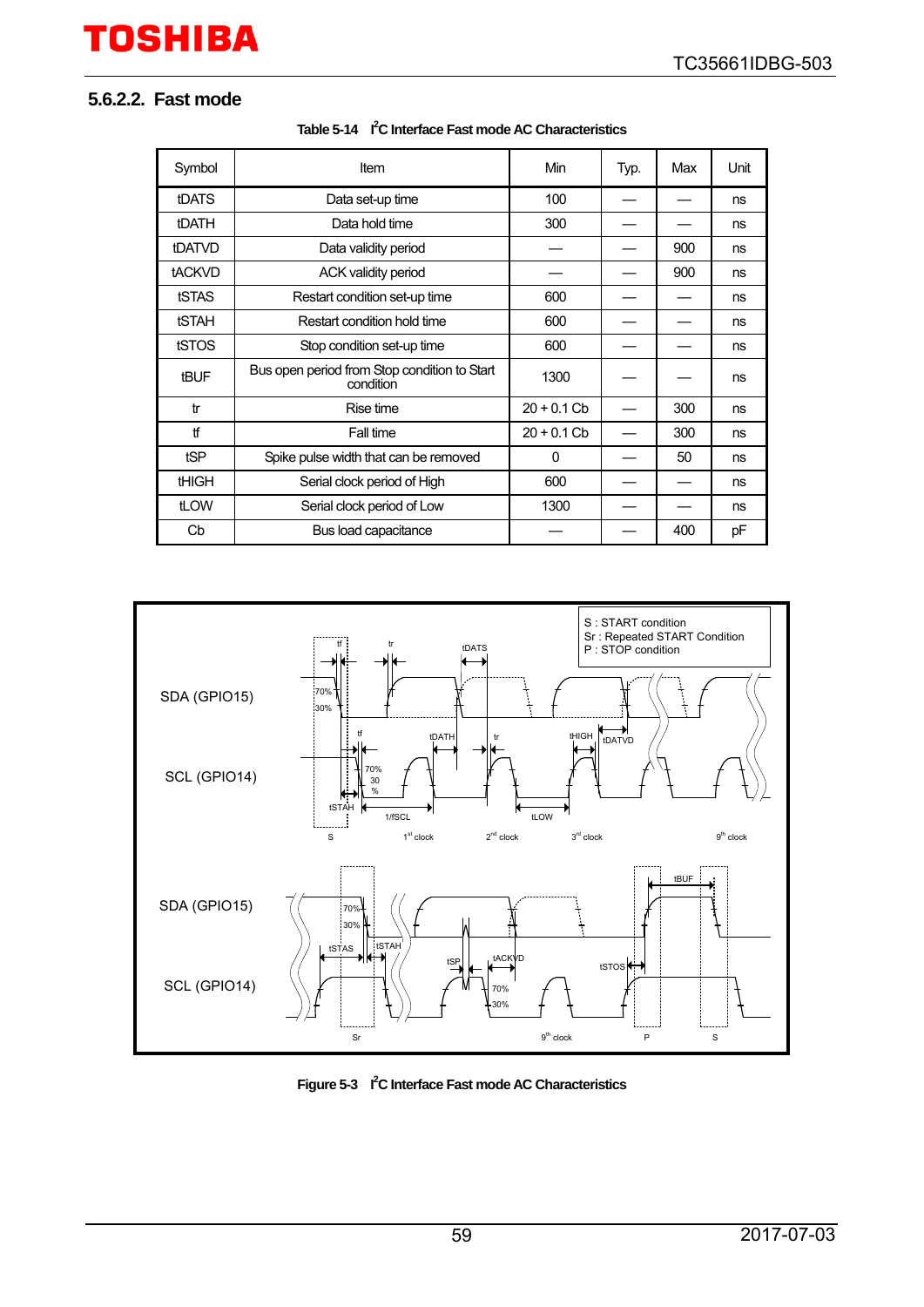#### <span id="page-59-0"></span>**6. System Configuration Example**

#### <span id="page-59-1"></span>**6.1. System Configuration Example**

Each supported function depends on ROM version. Please see the firmware data sheet.

#### <span id="page-59-2"></span>**6.2. Application Circuit Example**

The application circuits shown in this document are provided for reference purpose only. Especially, thorough evaluation is required on the phase of mass production design. Providing these application circuit examples does not grant a license for industrial property rights.



**Figure 6-1 Application Circuit Example**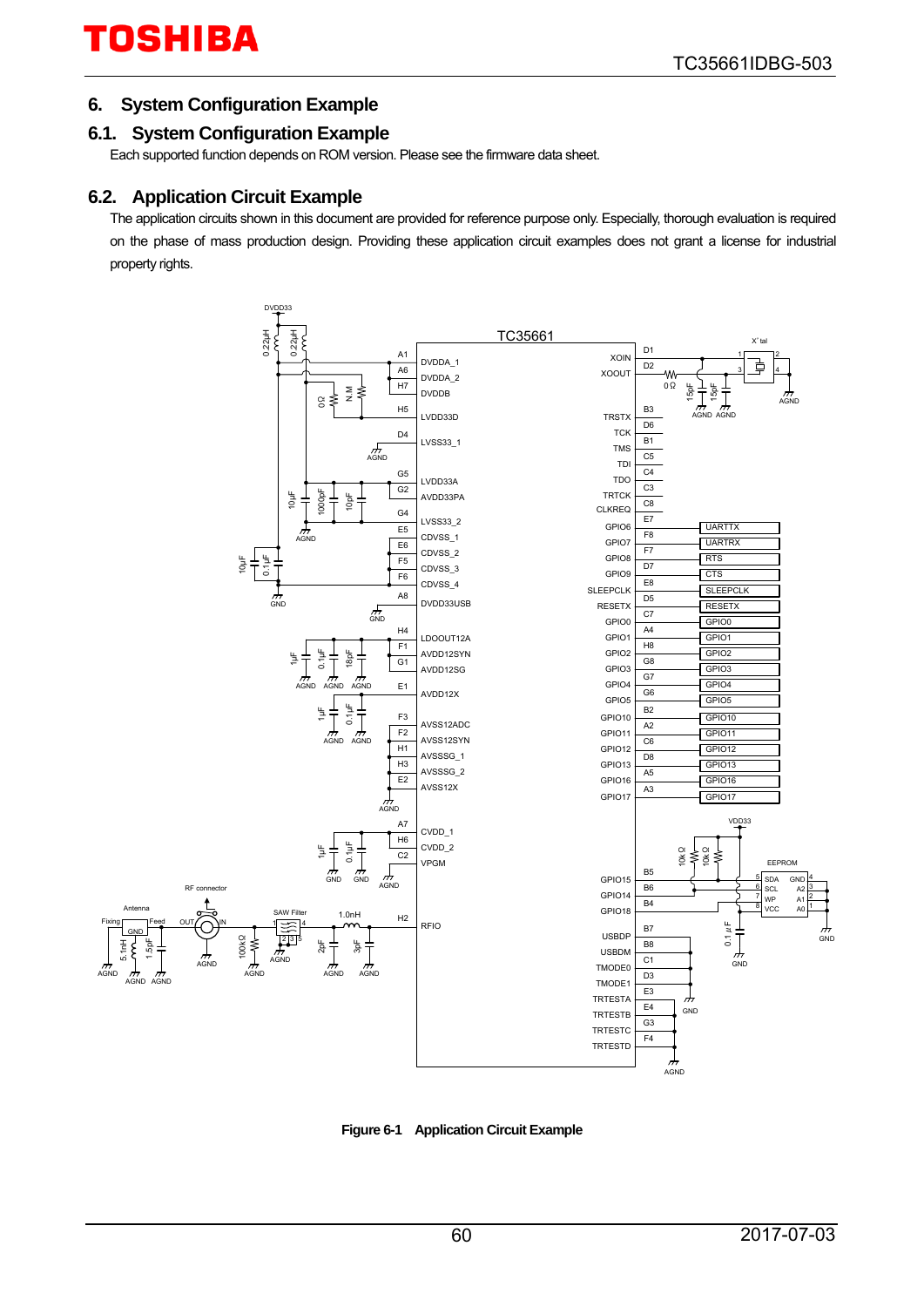### <span id="page-60-0"></span>**7. Package**

### <span id="page-60-1"></span>**7.1. TC35661IDBG Package Outline**

Unit: mm



**Figure 7-1 Package outline (P-LFBGA64-0707-0.80-001)** 

Note: This figure is for explanation. For the dimensions and the others that are not listed in the figure, please contact our representative.

Weight: 0.118 g (typ.)